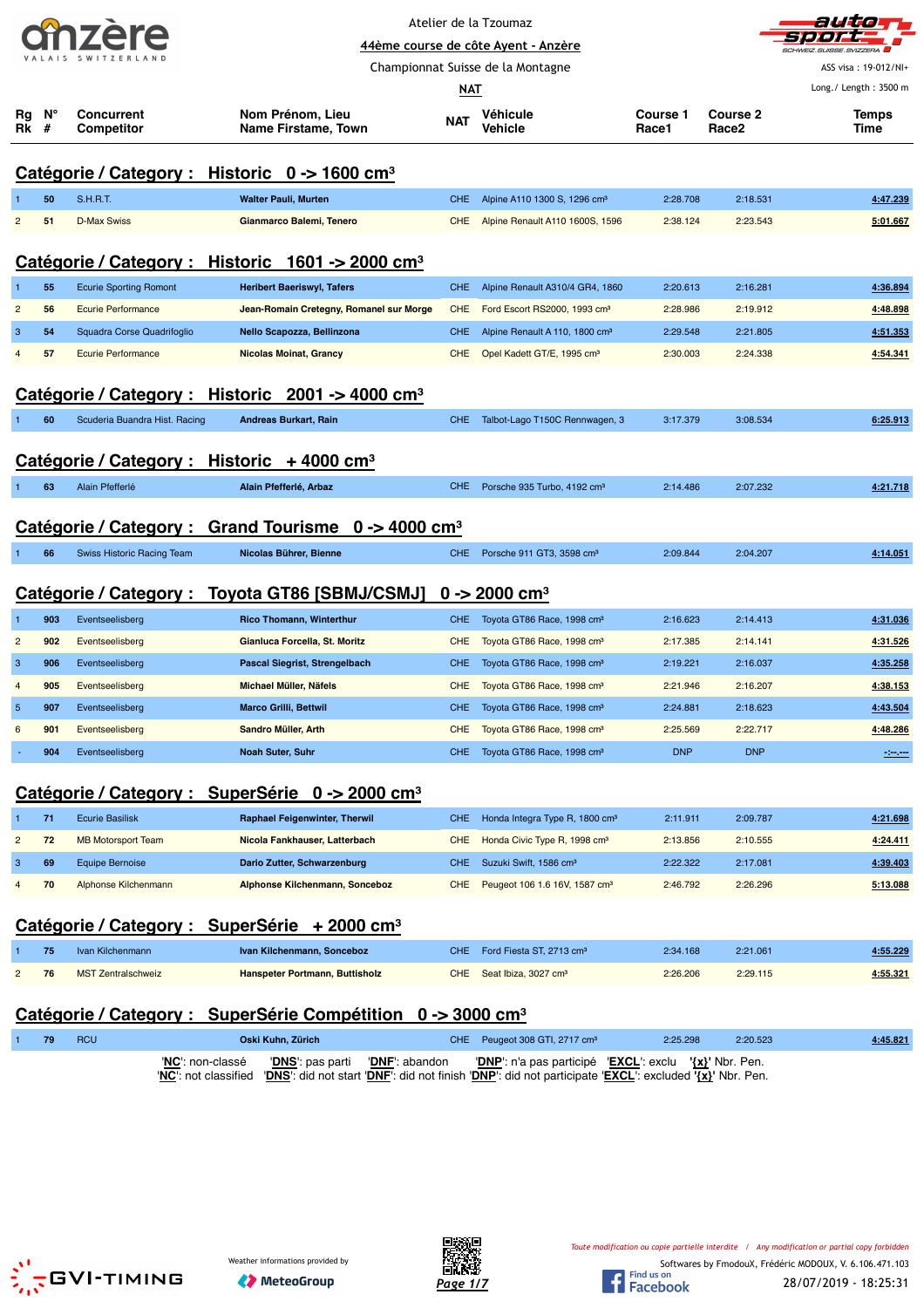



|                         |     |                                 |                                                                                                                             |            | 44ème course de côte Ayent - Anzère           |                                        |                   | 81 81 <b>82 7</b><br>SCHWEIZ.SUISSE.SVIZZERA |
|-------------------------|-----|---------------------------------|-----------------------------------------------------------------------------------------------------------------------------|------------|-----------------------------------------------|----------------------------------------|-------------------|----------------------------------------------|
|                         |     |                                 |                                                                                                                             |            | Championnat Suisse de la Montagne             |                                        |                   | ASS visa: 19-012/NI+                         |
|                         |     |                                 |                                                                                                                             | NAT        |                                               |                                        |                   | Long./ Length: 3500 m                        |
| Rg                      | N°  | <b>Concurrent</b>               | Nom Prénom, Lieu                                                                                                            |            | Véhicule                                      | <b>Course 1</b>                        | <b>Course 2</b>   | Temps                                        |
| Rk                      | #   | <b>Competitor</b>               | Name Firstame, Town                                                                                                         | <b>NAT</b> | Vehicle                                       | Race1                                  | Race <sub>2</sub> | Time                                         |
|                         |     |                                 |                                                                                                                             |            |                                               |                                        |                   |                                              |
|                         |     |                                 | Catégorie / Category : SuperSérie Compétition 3001 -> 5000 cm <sup>3</sup>                                                  |            |                                               |                                        |                   |                                              |
|                         | 82  | <b>Equipe Bernoise</b>          | Benedikt Kargl, Triengen                                                                                                    |            | CHE Ford-CNG-Technik Focus RS, 384            | 2:23.773                               | 2:14.191          | 4:37.964                                     |
|                         |     |                                 |                                                                                                                             |            |                                               |                                        |                   |                                              |
|                         |     |                                 | Catégorie / Category : SuperSérie Compétition + 5000 cm <sup>3</sup>                                                        |            |                                               |                                        |                   |                                              |
|                         | 86  | <b>Ferrari Switzerland</b>      | Andy Feigenwinter, Reinach                                                                                                  | <b>CHE</b> | Lotus Exige 430 CUP, 5950 cm <sup>3</sup>     | 2:06.367                               | 1:59.794          | 4:06.161                                     |
| $\overline{c}$          | 85  | Christophe Prongué              | Christophe Prongué, St-Ursanne                                                                                              | <b>CHE</b> | BMW 1M, 5064 cm <sup>3</sup>                  | 2:12.566                               | 2:06.995          | 4:19.561                                     |
|                         |     |                                 |                                                                                                                             |            |                                               |                                        |                   |                                              |
|                         |     |                                 | Catégorie / Category : N/ISN 0 -> 3500 cm <sup>3</sup>                                                                      |            |                                               |                                        |                   |                                              |
|                         | 89  | Racing Club Airbag              | Joe Halter, Ennetmoos                                                                                                       | <b>CHE</b> | Mitsubishi Lancer Evo 7, 3395 cm <sup>3</sup> | 2:02.818                               | 2:01.868          | 4:04.686                                     |
| 2                       | 90  | <b>Lugano Racing Team</b>       | Jean-Yves Dayer, Hérémence                                                                                                  | <b>CHE</b> | Subaru Impreza STI, 3396 cm <sup>3</sup>      | 2:21.340                               | 2:12.570          | 4:33.910                                     |
|                         |     |                                 |                                                                                                                             |            |                                               |                                        |                   |                                              |
|                         |     | Catégorie / Category :          | A/ISA/R2/R3 $0 \rightarrow 1600 \text{ cm}^3$                                                                               |            |                                               |                                        |                   |                                              |
|                         | 93  | Gruyère Racing Team             | Yves Bracelli, Veytaux                                                                                                      | <b>CHE</b> | Peugeot 106 GTI, 1587 cm <sup>3</sup>         | 2:10.547                               | 2:07.032          | 4.17.579                                     |
| $\overline{2}$          | 95  | <b>Mathieu Zurkinden</b>        | <b>Mathieu Zurkinden, Nuvilly</b>                                                                                           | <b>CHE</b> | Citroën C2 R2, 1592 cm <sup>3</sup>           | 2:18.505                               | 2:13.605          | 4:32.110                                     |
|                         |     |                                 |                                                                                                                             |            |                                               |                                        |                   |                                              |
|                         |     | Catégorie / Category : A/ISA/R3 | 1601 -> 2000 cm <sup>3</sup>                                                                                                |            |                                               |                                        |                   |                                              |
|                         | 99  | Racing Team Nyonnais            | <b>Fabien Sippel, Le Vaud</b>                                                                                               | <b>CHE</b> | Honda Civic Type R, 1998 cm <sup>3</sup>      | 2:14.209                               | 2:07.781          | 4:21.990                                     |
| 2                       | 98  | <b>RCU</b>                      | Remo Rychlik, Wagen                                                                                                         | <b>CHE</b> | Honda Integra, 1798 cm <sup>3</sup>           | 2:26.228                               | 2:15.928          | 4:42.156                                     |
|                         |     | Catégorie / Category: A/ISA/R3  | $+2000$ cm <sup>3</sup>                                                                                                     |            |                                               |                                        |                   |                                              |
|                         |     |                                 |                                                                                                                             |            |                                               |                                        |                   |                                              |
|                         | 102 | <b>Equipe Bernoise</b>          | Heinz Christen, Grünenmatt                                                                                                  | CHE        | Abarth 500, 2326 cm <sup>3</sup>              | 2:21.337                               | 2:11.505          | 4:32.842                                     |
|                         |     |                                 | Catégorie / Category : Renault Classic Cup 0 -> 2000 cm <sup>3</sup>                                                        |            |                                               |                                        |                   |                                              |
|                         | 858 | <b>Equipe Bernoise</b>          | <b>Philipp Krebs, Uetendorf</b>                                                                                             | <b>CHE</b> | Renault Clio, 1998 cm <sup>3</sup>            | 2:04.904                               | 2:01.402          | 4:06.306                                     |
| 2                       | 886 | <b>RCU</b>                      | Michael Schläpfer, Teufen                                                                                                   | <b>CHE</b> | Renault Clio II Cup, 1998 cm <sup>3</sup>     | 2:05.691                               | 2:07.676          | 4:13.367                                     |
| 3                       | 881 | <b>Equipe Bernoise</b>          | René Schnidrig, Spiez                                                                                                       | <b>CHE</b> | Renault Clio Cup III, 1998 cm <sup>3</sup>    | 2:11.541                               | 2:05.761          | 4:17.302                                     |
| $\overline{4}$          | 863 | <b>Equipe Bernoise</b>          | Stephan Zbinden, Zollikofen                                                                                                 | CHE        | Renault Clio III RS Cup, 1998 cm <sup>3</sup> | 2:11.686                               | 2:06.910          | 4:18.596                                     |
| $\overline{5}$          | 893 | <b>Equipe Bernoise</b>          | Marcel Wälchli, Kirchdorf                                                                                                   | <b>CHE</b> | Renault Clio 3 Cup, 1998 cm <sup>3</sup>      | 2:12.153                               | 2:08.856          | 4:21.009                                     |
| 6                       | 899 | <b>ACS</b>                      | <b>Patrick Gerber, Moosseedorf</b>                                                                                          | <b>CHE</b> | Renault Clio 2, 1998 cm <sup>3</sup>          | 2:13.211                               | 2:07.891          | 4:21.102                                     |
| $\overline{7}$          | 889 | <b>Equipe Bernoise</b>          | Meverick Gerber, Reutigen                                                                                                   | <b>CHE</b> | Renault Clio 3 Cup, 1997 cm <sup>3</sup>      | 2:13.423                               | 2:09.859          | 4:23.282                                     |
| 8                       | 890 | Sven Indermühle                 | Sven Indermühle, Seftigen                                                                                                   | <b>CHE</b> | Renault Clio III Cup, 2000 cm <sup>3</sup>    | 2:15.454                               | 2:10.035          | 4:25.489                                     |
| 9                       | 880 | <b>Equipe Bernoise</b>          | <b>Marc Beyeler, Neuenegg</b>                                                                                               | <b>CHE</b> | Renault Clio RS III Cup, 1998 cm <sup>3</sup> | 2:17.765                               | 2:10.448          | 4:28.213                                     |
| 10                      | 866 | <b>ACS</b>                      | Hans Sigrist, Rafz                                                                                                          | CHE        | Renault Clio RS, 1998 cm <sup>3</sup>         | 2:20.791                               | 2:11.892          | 4:32.683                                     |
| 11                      | 850 | Johanna Amann                   | Johanna Amann, Dornbirn                                                                                                     | AUT        | Renault Clio III, 2000 cm <sup>3</sup>        | 2:22.921                               | 2:22.315          | 4:45.236                                     |
|                         | 878 | <b>Equipe Bernoise</b>          | Angelo Figus, Bioggio                                                                                                       | <b>CHE</b> | Renault Clio Cup 3, 1998 cm <sup>3</sup>      | 2:24.896                               | <b>DNS</b>        | $-200$                                       |
|                         |     |                                 |                                                                                                                             |            |                                               |                                        |                   |                                              |
|                         |     |                                 | <u>Catégorie / Category : InterSwiss 0 -&gt; 1400 cm<sup>3</sup></u>                                                        |            |                                               |                                        |                   |                                              |
| n                       | 107 | <b>Equipe Bernoise</b>          | Stephan Moser, Düdingen                                                                                                     | <b>CHE</b> | Toyota Yaris, 1340 cm <sup>3</sup>            | 2:16.964                               | 2:06.972          | 4:23.936                                     |
| $\overline{\mathbf{c}}$ | 111 | <b>RCU</b>                      | Martin Bächler, Regensdorf                                                                                                  | <b>CHE</b> | VW Lupo, 1400 cm <sup>3</sup>                 | 2:18.389                               | 2:09.235          | 4:27.624                                     |
| 3                       | 110 | IG-MST-Zentralschweiz           | Stefan Schöpfer, Escholzmatt                                                                                                | <b>CHE</b> | Audi 50, 1398 cm <sup>3</sup>                 | 2:32.465                               | 2:08.258          | 4:40.723                                     |
| $\overline{4}$          | 106 | <b>Equipe Bernoise</b>          | <b>Michel Paier, Schwarzenburg</b>                                                                                          | <b>CHE</b> | Toyota Yaris, 1299 cm <sup>3</sup>            | 2:31.570                               | 2:21.036          | 4:52.606                                     |
| $\overline{5}$          | 105 | Ecurie des Ordons               | Grégory Rebetez, Les Genevez                                                                                                | <b>CHE</b> | Suzuki Swift, 1298 cm <sup>3</sup>            | 2:30.291                               | 2:25.081          | 4:55.372                                     |
|                         | 109 | <b>Equipe Bernoise</b>          | <b>Hans Ulrich Mathys, Grünenmatt</b>                                                                                       | CHE        | Fiat Uno, 1398 cm <sup>3</sup>                | <b>DNP</b>                             | <b>DNP</b>        | $-$                                          |
|                         |     |                                 | 'NC': non-classé<br>'DNF': abandon<br>' <b>DNS</b> ': pas parti                                                             |            | ' <b>DNP</b> ': n'a pas participé             | 'EXCL': exclu ' <u>{x}</u> ' Nbr. Pen. |                   |                                              |
|                         |     |                                 | 'NC': not classified VDNS': did not start 'DNF': did not finish 'DNP': did not participate 'EXCL': excluded '{x}' Nbr. Pen. |            |                                               |                                        |                   |                                              |
|                         |     |                                 |                                                                                                                             |            |                                               |                                        |                   |                                              |





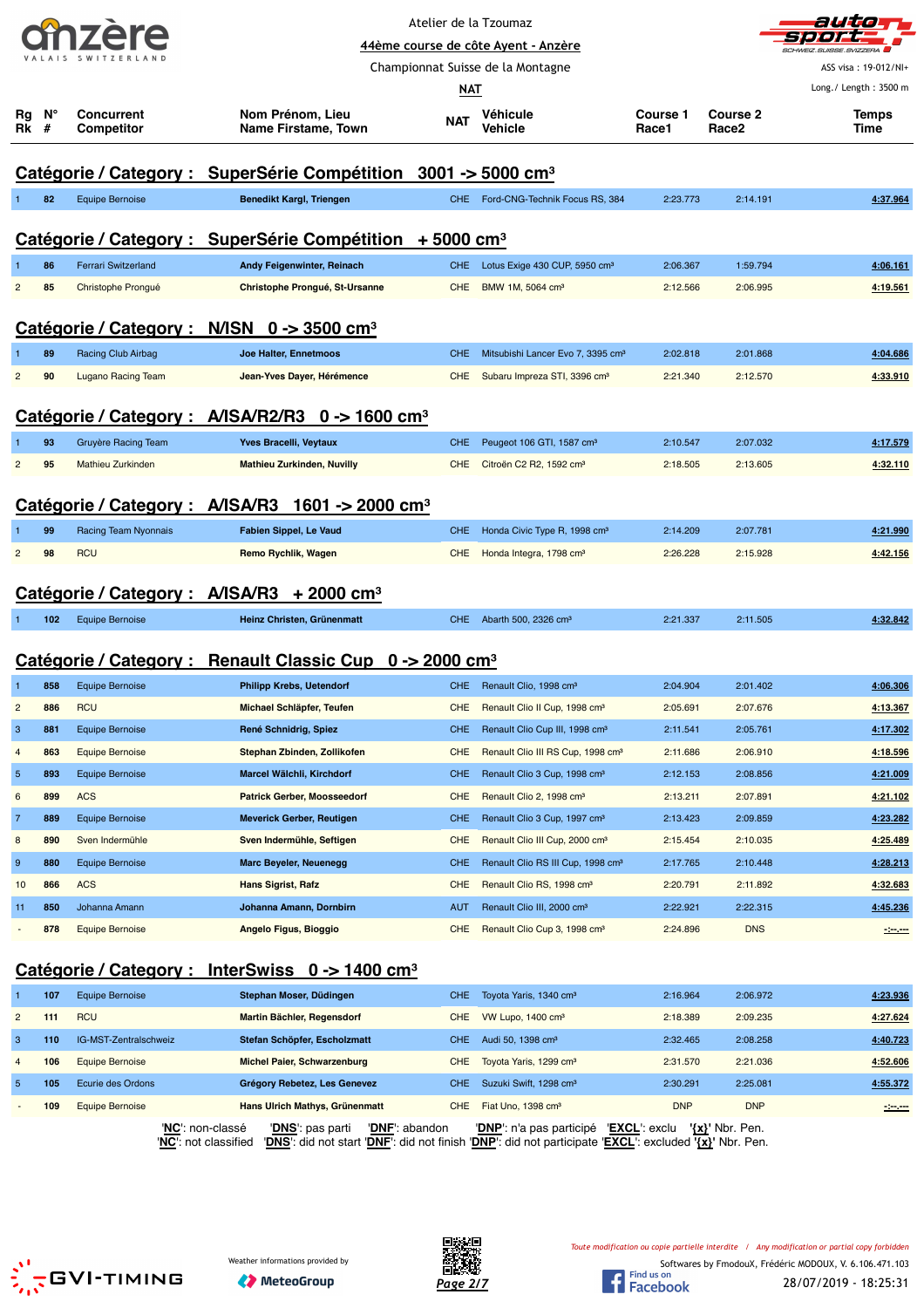



ASS visa : 19-012/NI+

**44ème course de côte Ayent - Anzère** Championnat Suisse de la Montagne **NATA** 

| Long./ Length: 3500 m<br><u>NAT</u> |                  |            |                     |            |                 |                 |                   |       |  |  |
|-------------------------------------|------------------|------------|---------------------|------------|-----------------|-----------------|-------------------|-------|--|--|
|                                     | $Ra$ $N^{\circ}$ | Concurrent | Nom Prénom, Lieu    | <b>NAT</b> | <b>Véhicule</b> | <b>Course 1</b> | <b>Course 2</b>   | Temps |  |  |
| <b>Rk</b> #                         |                  | Competitor | Name Firstame, Town |            | Vehicle         | Race1           | Race <sub>2</sub> | Time  |  |  |

## **Catégorie / Category : InterSwiss 1401 -> 1600 cm³**

|                | 119 | Autersa Racing Team | Stephan Burri, Milken                | CHE.       | VW Polo, $1600 \text{ cm}^3$                | 2:05.328 | 2:00.814 | 4:06.142 |
|----------------|-----|---------------------|--------------------------------------|------------|---------------------------------------------|----------|----------|----------|
| $\overline{2}$ | 116 | Racing Club Airbag  | Lukas Siegenthaler, Wilchingen       | <b>CHE</b> | Peugeot 106 GTi, 1587 cm <sup>3</sup>       | 2:08.986 | 2:06.406 | 4:15.392 |
| 3              | 115 | <b>RCU</b>          | <b>Beat Oertig, Sterhenberg</b>      | CHE        | Peugeot 106 Maxi, 1587 cm <sup>3</sup>      | 2:13.164 | 2:05.129 | 4:18.293 |
| $\overline{4}$ | 118 | Racing Club Airbag  | Andi Külling, Trasadingen            | <b>CHE</b> | Peugeot 106 GTi Lilly, 1599 cm <sup>3</sup> | 2:25.409 | 2:08.269 | 4:33.678 |
| 5              | 114 | MST-Zentralschweiz  | Corinne Pflug, Hefenhofen            | CHE.       | Toyota Corolla Ae92, 1600 cm <sup>3</sup>   | 2:28.338 | 2:19.305 | 4:47.643 |
| 6              | 120 | <b>Team VWF</b>     | <b>Christophe Oulevay, Chavornay</b> | <b>CHE</b> | VW Scirocco, 1600 cm <sup>3</sup>           | 2:37.268 | 2:16.327 | 4:53.595 |
|                | 117 | MST-Zentralschweiz  | <b>Ruedi Schmid, Brittnau</b>        | CHE.       | VW Golf 1 16V Lisa, 1588 cm <sup>3</sup>    | 2:42.056 | 2:18.159 | 5:00.215 |

### **Catégorie / Category : InterSwiss 1601 -> 2000 cm³**

| -1              | 142 | Ecurie des Ordons         | <b>Patrick Vallat, Bure</b>            | <b>CHE</b> | VW Golf, 1998 cm <sup>3</sup>              | 2:03.699   | 1:59.824   | 4:03.523 |
|-----------------|-----|---------------------------|----------------------------------------|------------|--------------------------------------------|------------|------------|----------|
| $\overline{2}$  | 130 | W.M. Racing Car           | Philip Niederberger, Küssnacht a. Rigi | <b>CHE</b> | Opel Kadett C City, 1998 cm <sup>3</sup>   | 2:07.657   | 1:58.815   | 4:06.472 |
| 3               | 135 | <b>RCU</b>                | Manuel Santonastaso, Müllheim          | <b>CHE</b> | BMW 320 E21, 1999 cm <sup>3</sup>          | 2:05.723   | 2:03.897   | 4:09.620 |
| $\overline{4}$  | 139 | Racing Club Airbag        | Sergio Kuhn, Illnau                    | <b>CHE</b> | Peugeot 206 S2000, 2000 cm <sup>3</sup>    | 2:09.221   | 2:00.721   | 4:09.942 |
| $5\phantom{.0}$ | 131 | <b>RCU</b>                | Jürg Ochsner, Oberhallau               | <b>CHE</b> | Opel Kadett C, 1998 cm <sup>3</sup>        | 2:11.086   | 1:59.854   | 4:10.940 |
| 6               | 128 | <b>ACS</b>                | Patrick Hedinger, Wilchingen           | <b>CHE</b> | Peugeot 205 GTI, 1998 cm <sup>3</sup>      | 2:12.791   | 1:58.758   | 4:11.549 |
| $\overline{7}$  | 124 | Racing Club Airbag        | Markus Hollenstein, Holderbank         | CHE.       | VW Golf1 GTI, 1984 cm <sup>3</sup>         | 2:07.425   | 2:06.334   | 4:13.759 |
| 8               | 136 | Ecurie des Ordons         | <b>Arnaud Donzé, Cornol</b>            | <b>CHE</b> | VW Golf, 2000 cm <sup>3</sup>              | 2:08.577   | 2:06.387   | 4:14.964 |
| 9               | 126 | Autersa Racing Team       | Dani Fauler, Stadel                    | <b>CHE</b> | VW Golf, 1984 cm <sup>3</sup>              | 2:14.117   | 2:02.605   | 4:16.722 |
| 10              | 125 | Ecurie des Ordons         | Daniel Wüthrich, Bassecourt            | <b>CHE</b> | VW Golf, 1984 cm <sup>3</sup>              | 2:11.447   | 2:05.749   | 4:17.196 |
| 11              | 137 | Ivan Fantoni              | Ivan Fantoni, Gudo                     | <b>CHE</b> | VW Golf 1 8v, 2000 cm <sup>3</sup>         | 2:14.618   | 2:08.051   | 4:22.669 |
| 12              | 134 | <b>MB Motorsport Team</b> | <b>Kurt Tschirky, Azmoos</b>           | CHE        | Opel Kadett-C, 1998 cm <sup>3</sup>        | 2:17.671   | 2:08.206   | 4:25.877 |
| 13              | 133 | Ecurie des Ordons         | Yann Schorderet, La Tour de Treme      | <b>CHE</b> | Renault Clio, 1998 cm <sup>3</sup>         | 2:15.533   | 2:11.772   | 4:27.305 |
| 14              | 143 | Gruyère Racing Team       | Hervé Villoz, Epagny                   | CHE        | Renault Clio RS Evo, 1998 cm <sup>3</sup>  | 2:29.918   | 2:00.199   | 4:30.117 |
| 15              | 123 | Sägesser Motorsport       | Gilbert Meier, Rudolfstetten           | <b>CHE</b> | Honda Integra GIS, 1800 cm <sup>3</sup>    | 2:25.957   | 2:13.230   | 4:39.187 |
| 16              | 129 | <b>RCU</b>                | Lis Buser, Schachen b. Herisau         | <b>CHE</b> | Opel Kadett C, 1998 cm <sup>3</sup>        | 2:31.356   | 2:23.130   | 4:54.486 |
| 17              | 132 | <b>Martin Rudolf</b>      | <b>Martin Rudolf, Bassecourt</b>       | <b>CHE</b> | VW Golf 1, 1998 cm <sup>3</sup>            | 2:22.008   | 3:18.920   | 5:40.928 |
| 18              | 141 | <b>MB Motorsport Team</b> | René Tschirky, Mels                    | <b>CHE</b> | Opel MB-Kadett C 16V, 2000 cm <sup>3</sup> | 4:47.064   | 2:07.036   | 6:54.100 |
|                 | 127 | <b>Racing Club Airbag</b> | <b>Thomas Andrey, Plasselb</b>         | <b>CHE</b> | Peugeot 405, 1998 cm <sup>3</sup>          | <b>DNP</b> | <b>DNP</b> | $-200$   |
|                 | 138 | Ecurie des Ordons         | <b>Cyril Grossenbacher, Montfaucon</b> | <b>CHE</b> | VW Golf, 2000 cm <sup>3</sup>              | <b>DNP</b> | <b>DNP</b> | -3-3-    |
|                 | 140 | <b>ACS</b>                | <b>Ludovic Monnier, Villeneuve</b>     | CHE.       | VW Golf, 2000 cm <sup>3</sup>              | 2:02.099   | <b>DNS</b> | -1-1-    |

## **Catégorie / Category : InterSwiss 2001 -> 2500 cm³**

|                 | 154 | W.M. Racing Car            | Urs Banz, Schachen                 | CHE.       | Opel Ascona B 16V, 2490 cm <sup>3</sup>   | 2:05.936            | 2:00.787 | 4:06.723 |
|-----------------|-----|----------------------------|------------------------------------|------------|-------------------------------------------|---------------------|----------|----------|
| $\overline{2}$  | 149 | <b>Autersa Racing Team</b> | Daniel Aeschlimann, Seftigen       | CHE        | Opel Kadett C, 2486 cm <sup>3</sup>       | 2:06.574            | 2:03.875 | 4:10.449 |
| 3               | 156 | MST-Zentralschweiz         | Armin Banz, Schachen               | <b>CHE</b> | Opel Kadett C 16 V, 2486 cm <sup>3</sup>  | 2:10.225            | 2:01.540 | 4:11.765 |
| $\overline{4}$  | 153 | <b>ACFL</b>                | <b>Harry Eberle, Buchs</b>         | <b>CHE</b> | Opel Kadett C 8V, 2486 cm <sup>3</sup>    | 2:11.678            | 2:01.165 | 4:12.843 |
| $5\phantom{.0}$ | 150 | Sägesser Motorsport        | <b>Rolf Burri, Ruswil</b>          | <b>CHE</b> | Opel Kadett C, 2486 cm <sup>3</sup>       | 2:10.857            | 2:04.788 | 4:15.645 |
| 6               | 155 | MST-Zentralschweiz         | <b>Josef Koch, Malters</b>         | <b>CHE</b> | Opel Kadett C 16V, 2485 cm <sup>3</sup>   | 2:15.024            | 2:01.644 | 4:16.668 |
| $\overline{7}$  | 152 | <b>RTZ</b>                 | <b>Andre Etter, Blumenstein</b>    | <b>CHE</b> | Opel Kadett C, 2496 cm <sup>3</sup>       | 2:10.301            | 2:07.608 | 4:17.909 |
| 8               | 146 | Atelier de la Tzoumaz      | <b>Ted Santos, Vuiteboeuf</b>      | <b>CHE</b> | Seat Ibiza, 2040 cm <sup>3</sup>          | 2:11.903            | 2:07.291 | 4:19.194 |
| 9               | 147 | Yann Pillonel              | Yann Pillonel, Grimisuat           | CHE.       | BMW 325i, 2494 cm <sup>3</sup>            | 2:24.796            | 2:09.628 | 4:34.424 |
| 10              | 148 | W.M. Racing Car            | Ferdi Waldvogel, Unteriberg        | <b>CHE</b> | BMW M3 E30, 2486 cm <sup>3</sup>          | 2:25.128            | 2:13.360 | 4:38.488 |
| 11              | 151 | Sägesser Motorsport        | <b>Pius Erni, Altendorf</b>        | <b>CHE</b> | Opel Kadett C, 2486 cm <sup>3</sup>       | 2:29.214            | 2:21.334 | 4:50.548 |
|                 |     | 'NC': non-classé           | 'DNS': pas parti<br>'DNF': abandon |            | 'EXCL': exclu<br>'DNP': n'a pas participé | $\{x\}$ ' Nbr. Pen. |          |          |

'**NC**': not classified '**DNS**': did not start '**DNF**': did not finish '**DNP**': did not participate '**EXCL**': excluded **'{x}'** Nbr. Pen.





Softwares by FmodouX, Frédéric MODOUX, V. 6.106.471.103 *Toute modification ou copie partielle interdite / Any modification or partial copy forbidden*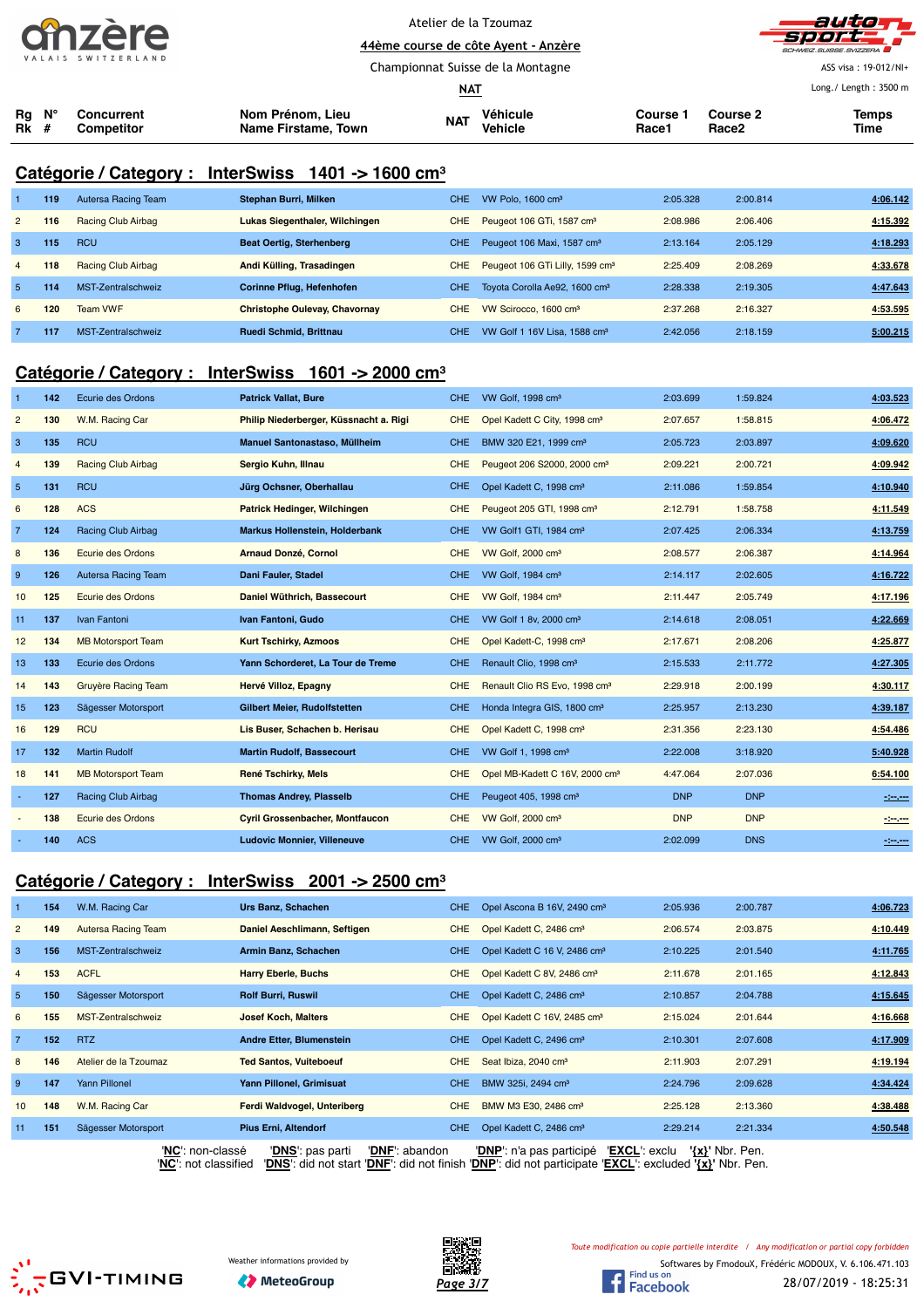

Atelier de la Tzoumaz **44ème course de côte Ayent - Anzère**



ASS visa : 19-012/NI+

| <u>NAT</u> |       |                          |                                         |            |                     |                          |                                      |               |
|------------|-------|--------------------------|-----------------------------------------|------------|---------------------|--------------------------|--------------------------------------|---------------|
| Rk #       | Ra N° | Concurrent<br>Competitor | Nom Prénom, Lieu<br>Name Firstame, Town | <b>NAT</b> | Véhicule<br>Vehicle | <b>Course 1</b><br>Race1 | <b>Course 2</b><br>Race <sub>2</sub> | Temps<br>Time |

Championnat Suisse de la Montagne

## **Catégorie / Category : InterSwiss 2501 -> 3500 cm³**

|                | 165 | Nicolas Gérard            | Gérard Nicolas, Forel          | <b>CHE</b> | Ford Escort, 3398 cm <sup>3</sup>           | 2:04.169 | 1:57.921 | 4:02.090 |
|----------------|-----|---------------------------|--------------------------------|------------|---------------------------------------------|----------|----------|----------|
| $\overline{2}$ | 161 | <b>Racing Club Airbag</b> | <b>Dominic von Rotz, Kerns</b> | CHE.       | Audi A4 B5 Quattro, 3021 cm <sup>3</sup>    | 2:10.109 | 1:59.167 | 4:09.276 |
| 3              | 164 | <b>Team VWF</b>           | Damien Weber, Vuiteboeuf       | <b>CHE</b> | BMW 323i, 2999 cm <sup>3</sup>              | 2:10.555 | 2:04.102 | 4:14.657 |
| $\overline{4}$ | 160 | <b>RCU</b>                | Vanessa Zenklusen, Hallau      | <b>CHE</b> | Subaru Impreza Type R, 3485 cm <sup>3</sup> | 2:19.103 | 2:03.039 | 4:22.142 |
| $\overline{5}$ | 159 | Atelier de la Tzoumaz     | <b>Basile Praplan, Ayent</b>   | CHE.       | Ford Sierra Cosworth, 3389 cm <sup>3</sup>  | 2:18.413 | 2:09.708 | 4:28.121 |
| 6              | 163 | Atelier de la Tzoumaz     | Alex Métroz, Orsières          | CHE.       | Ford Sierra Cosworth, 3390 cm <sup>3</sup>  | 2:22.624 | 2:08.615 | 4:31.239 |
|                | 162 | Club Porsche 3 Lacs       | David Comby, La Chaux-de-Fonds | CHE.       | Porsche Carrera 3.2, 3163 cm <sup>3</sup>   | 2:27.670 | 2:19.385 | 4:47.055 |
|                |     |                           |                                |            |                                             |          |          |          |

### **Catégorie / Category : InterSwiss + 3500 cm³**

| 170 | All - In Racing Team | Frédéric Neff. Moutier             | CHE Porsche 996 GT3 R, 3998 cm <sup>3</sup> | 1:56.232 | 1:51.225 | 3:47.457 |
|-----|----------------------|------------------------------------|---------------------------------------------|----------|----------|----------|
| 168 | <b>ACFL</b>          | <b>Bruno Sawatzki, Frümsen</b>     | CHE Porsche 997 Cup, 3600 cm <sup>3</sup>   | 2:05.342 | 1:57.570 | 4:02.912 |
| 169 | Club Porsche 3 Lacs  | Alexandre Comby, La Chaux-de-Fonds | CHE Porsche 934/5, 4774 cm <sup>3</sup>     | 2:13.722 | 2:03.211 | 4:16.933 |

### **Catégorie / Category : TCR + 3000 cm³**

| 173 | <b>Equipe Bernoise</b>                              | <b>Peter Steck, Bowil</b> | CHE Opel Astra, 3500 cm <sup>3</sup> | 2:13.854 | <b>DNS</b> | $-200 - 200$ |
|-----|-----------------------------------------------------|---------------------------|--------------------------------------|----------|------------|--------------|
|     | Catégorie / Category : E1 0 -> 1400 cm <sup>3</sup> |                           |                                      |          |            |              |

| 178 | Equipe Bernoise         | Beat Rohr, Oberhofen am Thunersee | CHE Audi 50 MLP. $1400 \text{ cm}^3$  | 2:12.318 | 2:10.403 | 4:22.721 |
|-----|-------------------------|-----------------------------------|---------------------------------------|----------|----------|----------|
| 176 | MST-Zentralschweiz      | <b>Roger Noser, Kirchleerau</b>   | CHE VW Polo RNP, 1390 cm <sup>3</sup> | 2:24.484 | 2:23.699 | 4:48.183 |
| 177 | <b>Traum Motorsport</b> | André Dürig, Worb                 | CHE Fiat Uno. 1399 cm <sup>3</sup>    | 2:30.722 | 2:24.502 | 4:55.224 |

### **Catégorie / Category : E1 1401 -> 1600 cm³**

|                | 190 | <b>MB Motorsport Team</b> | Martin Bürki, Uetendorf              | CHE.       | MB Polo, 1600 cm <sup>3</sup>              | 2:01.000   | 1:58.552   | 3:59.552 |
|----------------|-----|---------------------------|--------------------------------------|------------|--------------------------------------------|------------|------------|----------|
| $\overline{2}$ | 189 | Autersa Racing Team       | Werner Willener, Schwanden           | <b>CHE</b> | VW 17, 1598 cm <sup>3</sup>                | 2:08.299   | 2:03.446   | 4:11.745 |
| -3             | 186 | <b>ACS</b>                | <b>Michael Kuster, Muntelier</b>     | CHE.       | Alfa Romeo Martini Racing Sprint,          | 2:09.874   | 2:06.572   | 4:16.446 |
| $\overline{4}$ | 185 | <b>ACS</b>                | <b>Olivier Jeanneret, Ecoteaux</b>   | <b>CHE</b> | VW Golf. 1596 cm <sup>3</sup>              | 2:12.955   | 2:07.865   | 4:20.820 |
| $\overline{5}$ | 188 | Ecurie des Ordons         | <b>Marcel Nusbaumer, Courrendlin</b> | <b>CHE</b> | Fiat Uno Turbo, 1598 cm <sup>3</sup>       | 2:13.127   | 2:10.189   | 4:23.316 |
| 6              | 182 | Bödeli Racing Club        | Roger Mühlemann, Wilderswil          | <b>CHE</b> | Citroën Saxo VTS, 1587 cm <sup>3</sup>     | 2:21.589   | 2:07.682   | 4:29.271 |
| $\overline{7}$ | 181 | <b>MB Motorsport Team</b> | Stefan Grünig, Höfen                 | <b>CHE</b> | Citroën Saxo MB EVO1, 1587 cm <sup>3</sup> | 2:17.189   | 2:12.669   | 4:29.858 |
| 8              | 184 | <b>MB Motorsport Team</b> | Heinz Gfeller, Noflen                | <b>CHE</b> | Ford Fiesta ST, 1596 cm <sup>3</sup>       | 2:15.759   | 2:14.102   | 4:29.861 |
| 9              | 187 | <b>RCU</b>                | René Bilger, Oberuzwil               | CHE.       | VW Golf, 1598 cm <sup>3</sup>              | 2:24.356   | 2:18.784   | 4:43.140 |
|                | 183 | <b>Roger Savoy</b>        | <b>Roger Savoy, Attalens</b>         | <b>CHE</b> | Suzuki Swift RS, 1594 cm <sup>3</sup>      | <b>DNP</b> | <b>DNP</b> | -25,000  |

### **Catégorie / Category : E1 1601 -> 2000 cm³**

|                 | 204 | <b>Equipe Bernoise</b>        | Daniel Kammer, Latterbach          | <b>CHE</b> | Honda Civic, 1998 cm <sup>3</sup>         | 2:00.442            | 1:58.214 | 3:58.656 |
|-----------------|-----|-------------------------------|------------------------------------|------------|-------------------------------------------|---------------------|----------|----------|
| $\overline{2}$  | 202 | <b>Autersa Racing Team</b>    | René Faigle, Herzogenbuchsee       | <b>CHE</b> | VW Scirocco, 1998 cm <sup>3</sup>         | 2:04.447            | 2:01.687 | 4:06.134 |
| 3               | 215 | <b>Ecurie Sporting Romont</b> | Jonas Magnin, Neyruz               | <b>CHE</b> | Honda Civic JDM, 1998 cm <sup>3</sup>     | 2:04.549            | 2:01.766 | 4:06.315 |
| $\overline{4}$  | 216 | <b>MB Motorsport Team</b>     | <b>Ruedi Fuhrer, Brienz</b>        | <b>CHE</b> | Honda CRX F20, 1997 cm <sup>3</sup>       | 2:06.006            | 2:01.364 | 4:07.370 |
| 5               | 199 | Autersa Racing Team           | Peter Straubhaar, Uttigen          | CHE.       | VW Golf1, 1997 cm <sup>3</sup>            | 2:06.407            | 2:03.421 | 4:09.828 |
| 6               | 206 | <b>Ecurie Basilisk</b>        | Frédéric Leuenberger, Buus         | <b>CHE</b> | Renault Clio RS, 1998 cm <sup>3</sup>     | 2:07.272            | 2:03.332 | 4:10.604 |
| $\overline{7}$  | 209 | <b>RCU</b>                    | Erwin Spiess, Heiden               | CHE.       | Renault Clio RS, 1998 cm <sup>3</sup>     | 2:08.976            | 2:04.053 | 4:13.029 |
| 8               | 210 | Ecurie des Ordons             | <b>Fabien Houlmann, Montmelon</b>  | <b>CHE</b> | Peugeot 205, 2000 cm <sup>3</sup>         | 2:10.832            | 2:03.753 | 4:14.585 |
| 9               | 213 | Sébastien Coquoz              | Sébastien Coquoz, Muraz            | CHE.       | Opel Kadett GTE, 1998 cm <sup>3</sup>     | 2:11.920            | 2:04.116 | 4:16.036 |
| 10 <sup>1</sup> | 207 | Macchi Elio                   | Elio Macchi, Alle                  | <b>CHE</b> | Renault Clio 3, 1998 cm <sup>3</sup>      | 2:11.017            | 2:07.500 | 4:18.517 |
|                 |     | 'NC': non-classé              | 'DNS': pas parti<br>'DNF': abandon |            | 'EXCL': exclu<br>'DNP': n'a pas participé | $\{x\}$ ' Nbr. Pen. |          |          |

'**NC**': not classified '**DNS**': did not start '**DNF**': did not finish '**DNP**': did not participate '**EXCL**': excluded **'{x}'** Nbr. Pen.





Softwares by FmodouX, Frédéric MODOUX, V. 6.106.471.103 *Toute modification ou copie partielle interdite / Any modification or partial copy forbidden*

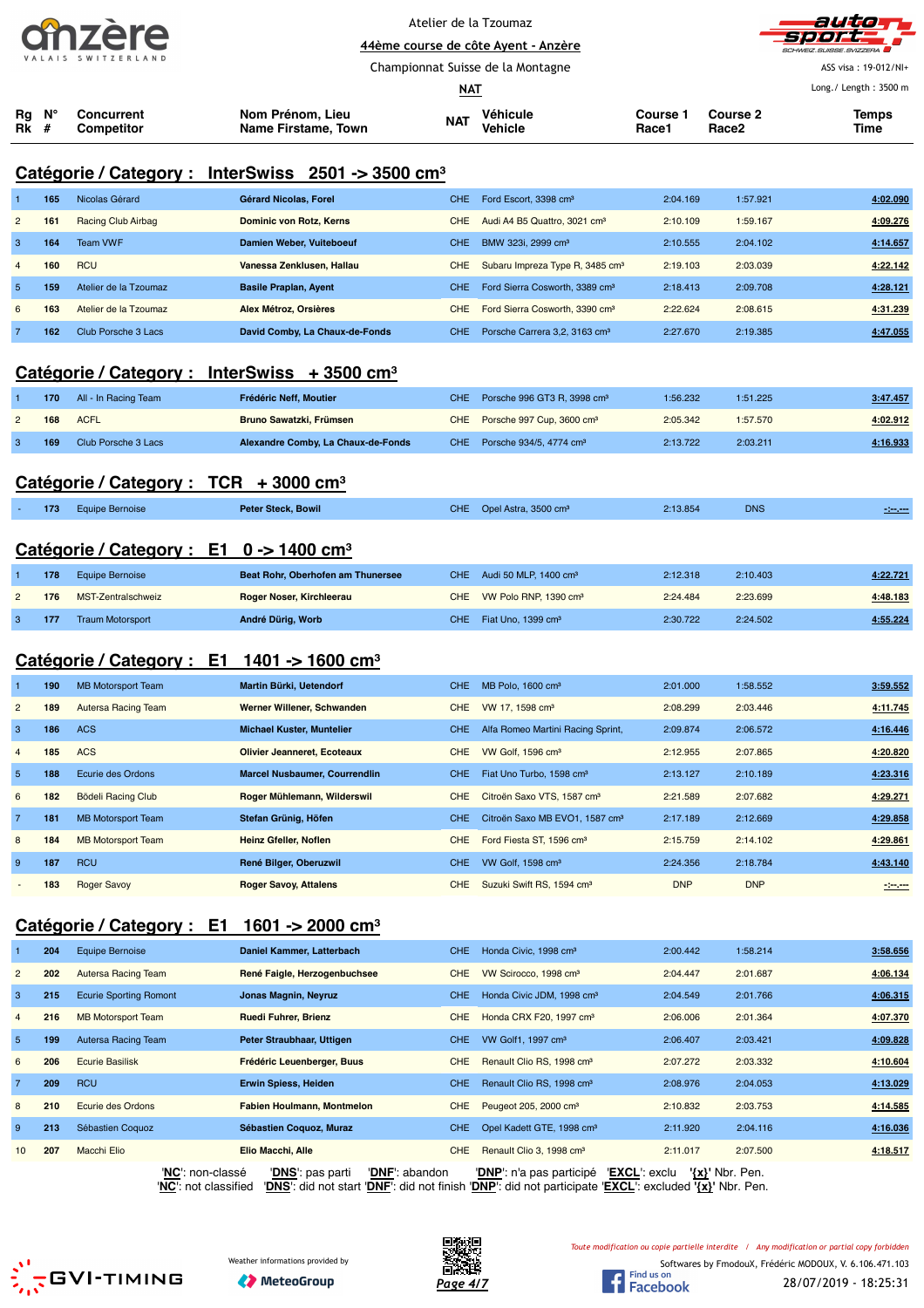







ASS visa : 19-012/NI+ Long./ Length : 3500 m

| Long./ Length: 3500 m<br><b>NAT</b> |                  |                                 |                                           |            |                                             |                          |                               |               |
|-------------------------------------|------------------|---------------------------------|-------------------------------------------|------------|---------------------------------------------|--------------------------|-------------------------------|---------------|
| Rg<br>Rk                            | $N^{\circ}$<br># | <b>Concurrent</b><br>Competitor | Nom Prénom. Lieu<br>Name Firstame, Town   | <b>NAT</b> | Véhicule<br>Vehicle                         | <b>Course 1</b><br>Race1 | Course 2<br>Race <sub>2</sub> | Temps<br>Time |
| 11                                  | 197              | Ecurie des Ordons               | Gaetan Biaggi, Coeuve                     | CHE.       | VW Golf 1, 1995 cm <sup>3</sup>             | 2:11.984                 | 2:06.562                      | 4:18.546      |
| 12                                  | 198              | Autersa Racing Team             | Patrick Könitzer, Kirchenthurnen          | CHE        | VW Golf, 1997 cm <sup>3</sup>               | 2:20.534                 | 2:11.390                      | 4:31.924      |
| 13                                  | 200              | Ecurie des Ordons               | Luca Barboni, Courtételle                 | CHE.       | Renault Clio 3 Cup, 1998 cm <sup>3</sup>    | 2:20.234                 | 2:12.075                      | 4:32.309      |
| 14                                  | 195              | Bödeli Racing Club              | Bernhard Mühlemann, Hofstetten bei Brienz | <b>CHE</b> | Ford Focus ST 170, 1988 cm <sup>3</sup>     | 2:21.982                 | 2:13.980                      | 4:35.962      |
| 15                                  | 192              | <b>Guiseppe Bitto</b>           | Giuseppe Bitto, Le Mont-sur-Lausanne      | <b>CHE</b> | Renault Clio RS Cup, 1998 cm <sup>3</sup>   | 2:21.583                 | 2:15.081                      | 4:36.664      |
| 16                                  | 205              | <b>Equipe Bernoise</b>          | Patrick Küpfer, Kaufdorf                  | <b>CHE</b> | Opel Corsa, 1998 cm <sup>3</sup>            | 2:26.018                 | 2:14.887                      | 4:40.905      |
| 17                                  | 203              | Ecurie des Lions                | Fred Fragnière, Remaufens                 | <b>CHE</b> | Renault Clio 2 16v, 1998 cm <sup>3</sup>    | 2:23.234                 | 2:19.994                      | 4:43.228      |
| 18                                  | 193              | <b>Fun Racing</b>               | Michel-Roland Joye, Vallorbe              | <b>CHE</b> | Opel Kadett Gsi 16V, 1997 cm <sup>3</sup>   | 2:29.505                 | 2:19.841                      | 4:49.346      |
|                                     | 194              | Squadra Corse Quadrifoqlio      | Christian Darani, Mairengo                | <b>CHE</b> | Fiat X 1/9, 1987 cm <sup>3</sup>            | 2:34.035                 | <b>DNS</b>                    | 121,000       |
|                                     | 196              | <b>RCU</b>                      | <b>Thomas Merz, Grub</b>                  | <b>CHE</b> | VW Golf GTI 1, 1994 cm <sup>3</sup>         | 2:21.974                 | <b>DNF</b>                    | $-200$        |
|                                     | 201              | Ecurie du Nord                  | Alain Bombardier, Orbe                    | CHE.       | Renault Clio 3 Cup, 1998 cm <sup>3</sup>    | <b>DNP</b>               | <b>DNP</b>                    | -----         |
|                                     | 208              | Ecurie du Nord                  | <b>Michel Randin, Mervelier</b>           | <b>CHE</b> | Renault Clio Cup, 1998 cm <sup>3</sup>      | <b>DNP</b>               | <b>DNP</b>                    | $-200$        |
|                                     | 212              | <b>Chablais Racing Team</b>     | <b>Stive Maillard, Chöex</b>              | CHE        | Toyota Corolla AE86 R, 1997 cm <sup>3</sup> | 2:31.658                 | <b>DNS</b>                    | $-200 - 100$  |
|                                     | 214              | Ecurie 13 Etoiles Valais        | <b>Eddy Tapparel, Crans-Montana</b>       | CHE        | Opel Kadett C City, 2000 cm <sup>3</sup>    | <b>DNP</b>               | <b>DNP</b>                    | -:----        |

### **Catégorie / Category : E1 2001 -> 2500 cm³**

|               | 223 | Squadra Corse Quadrifoglio | Diego Bernhard, Losone              |            | CHE Opel Kadett, 2400 cm <sup>3</sup> | 2:06.539 | 2:00.240 | 4:06.779 |
|---------------|-----|----------------------------|-------------------------------------|------------|---------------------------------------|----------|----------|----------|
| $\mathcal{P}$ | 222 | Ecurie des Ordons          | <b>Benoit Farine, Boécourt</b>      | CHE        | Honda CRX, 2380 cm <sup>3</sup>       | 2:08.790 | 2:04.352 | 4:13.142 |
|               | 220 | Autersa Racing Team        | Christian Hirsig, Thierachern       | CHE.       | VW Polo, $2346 \text{ cm}^3$          | 2:10.270 | 2:04.319 | 4:14.589 |
|               | 224 | Ecurie des Lions           | <b>Benjamin Nicole, St-Martin</b>   | CHE        | BMW 2002Ti, 2301 cm <sup>3</sup>      | 2:11.292 | 2:05.096 | 4:16.388 |
|               | 219 | Didier Deniset             | Didier Deniset. Hauts de Bienne (F) | <b>FRA</b> | Renault R5 Tour de Corse, 2428 c      | 2:16.489 | 2:06.117 | 4:22.606 |

## **Catégorie / Category : E1 2501 -> 3000 cm³**

|                          | 228 | <b>RCU</b>                  | <b>Hermann Bollhalder, Wattwil</b> | <b>CHE</b> | Opel Speedster Egmo, 2975 cm <sup>3</sup> | 2:03.763   | 1:58.774   | 4:02.537 |
|--------------------------|-----|-----------------------------|------------------------------------|------------|-------------------------------------------|------------|------------|----------|
| $\overline{2}$           | 234 | <b>Chablais Racing Team</b> | <b>Lionel Bellon, Monthey</b>      | <b>CHE</b> | BMW E36 GTR, 2989 cm <sup>3</sup>         | 2:09.056   | 2:04.182   | 4:13.238 |
| 3                        | 231 | Racing Club Airbag          | <b>Tom Huwiler, Altwis</b>         | <b>CHE</b> | BMW E30 HRT, 2990 cm <sup>3</sup>         | 2:08.980   | 2:06.709   | 4:15.689 |
| $\overline{4}$           | 227 | Racing Club Airbag          | René Köchli, Kaltbach              | <b>CHE</b> | Honda Civic RK4, 2698 cm <sup>3</sup>     | 2:14.901   | 2:05.073   | 4:19.974 |
| 5                        | 230 | Atelier de la Tzoumaz       | Frédéric Bonvin, Crans-Montana     | <b>CHE</b> | BMW M3, 2990 cm <sup>3</sup>              | 2:14.792   | 2:09.740   | 4:24.532 |
| 6                        | 229 | Ecurie des Ordons           | <b>Nicolas Cattin, Cornol</b>      | <b>CHE</b> | BMW 325i, 2989 cm <sup>3</sup>            | 2:17.373   | 2:09.163   | 4:26.536 |
| $\overline{7}$           | 235 | <b>Pierre Muriser</b>       | Pierre Murisier, Chapelle (Glâne)  | <b>CHE</b> | Ford Fiesta, 2713 cm <sup>3</sup>         | 2:19.306   | 2:09.829   | 4:29.135 |
| $\overline{\phantom{0}}$ | 232 | <b>ACS</b>                  | <b>Patrick Rohrbach, Monible</b>   | <b>CHE</b> | BMW E30 24v, 2999 cm <sup>3</sup>         | <b>DNP</b> | <b>DNP</b> | $-200$   |
|                          | 233 | <b>Florent Mariaux</b>      | <b>Florent Mariaux, Vionnaz</b>    | <b>CHE</b> | BMW E30 Gulf, 2794 cm <sup>3</sup>        | <b>DNP</b> | <b>DNP</b> | -3-0-    |

## **Catégorie / Category : E1 3001 -> 3500 cm³**

|                | 241 | <b>RCU</b>                 | Mario Bertocchi, Melano            | CHE.       | BMW E36, 3201 cm <sup>3</sup>             | 1:59.688            | 1:57.964   | 3:57.652     |
|----------------|-----|----------------------------|------------------------------------|------------|-------------------------------------------|---------------------|------------|--------------|
| $\overline{2}$ | 249 | <b>RCU</b>                 | Michael Widmer, Mühlrüti           | <b>CHE</b> | Mitsubishi Proto X, 3400 cm <sup>3</sup>  | 2:06.039            | 1:59.267   | 4:05.306     |
| 3              | 248 | Ecurie des Ordons          | Jeremy Vallat, Comol               | CHE.       | Seat Supercopa MK2, 3372 cm <sup>3</sup>  | 2:09.087            | 2:01.158   | 4:10.245     |
| $\overline{4}$ | 251 | <b>Ecurie Basilisk</b>     | Bruno lanniello, Nunningen         | <b>CHE</b> | Lancia Delta S4, 3349 cm <sup>3</sup>     | 1:57.746            | 2:15.856   | 4:13.602     |
| 5 <sup>5</sup> | 243 | Squadra Corse Quadrifoglio | Fabio Cristoni, Péry               | CHE.       | Lancia Delta HF Integrale, 3392 c         | 2:09.481            | 2:05.196   | 4.14.677     |
| 6              | 239 | Ecurie des Lions           | Alain Marmorat, La Roche           | <b>CHE</b> | Seat Leon Supercopa MK1, 3028 c           | 2:09.697            | 2:05.384   | 4:15.081     |
| $\overline{7}$ | 244 | Squadra Corse Quadrifoqlio | Christian Sonnenschein, Savigny    | CHE.       | Lancia Delta Intégrale 16V, 3390 c        | 2:14.664            | 2:09.188   | 4:23.852     |
| 8              | 246 | <b>Racing Club Airbag</b>  | Bernhard Muhr, Rüeggisberg         | CHE.       | Toyota Celica, 3435 cm <sup>3</sup>       | 2:18.125            | 2:06.354   | 4:24.479     |
| 9              | 242 | Stéphane Jaquemet          | Stéphane Jaquemet, St-Cierges      | CHE.       | Seat Leon Supercopa MK2, 3372 c           | 2:17.201            | 2:07.964   | 4:25.165     |
|                | 240 | Ecurie du Nord             | <b>Cédric Milliquet, Pully</b>     | <b>CHE</b> | Mitsubishi Lancer Evo VI, 3400 cm         | <b>DNP</b>          | <b>DNP</b> | $-200 - 200$ |
|                |     | 'NC': non-classé           | 'DNS': pas parti<br>'DNF': abandon |            | 'EXCL': exclu<br>'DNP': n'a pas participé | $\{x\}$ ' Nbr. Pen. |            |              |

'**NC**': not classified '**DNS**': did not start '**DNF**': did not finish '**DNP**': did not participate '**EXCL**': excluded **'{x}'** Nbr. Pen.





*Toute modification ou copie partielle interdite / Any modification or partial copy forbidden*

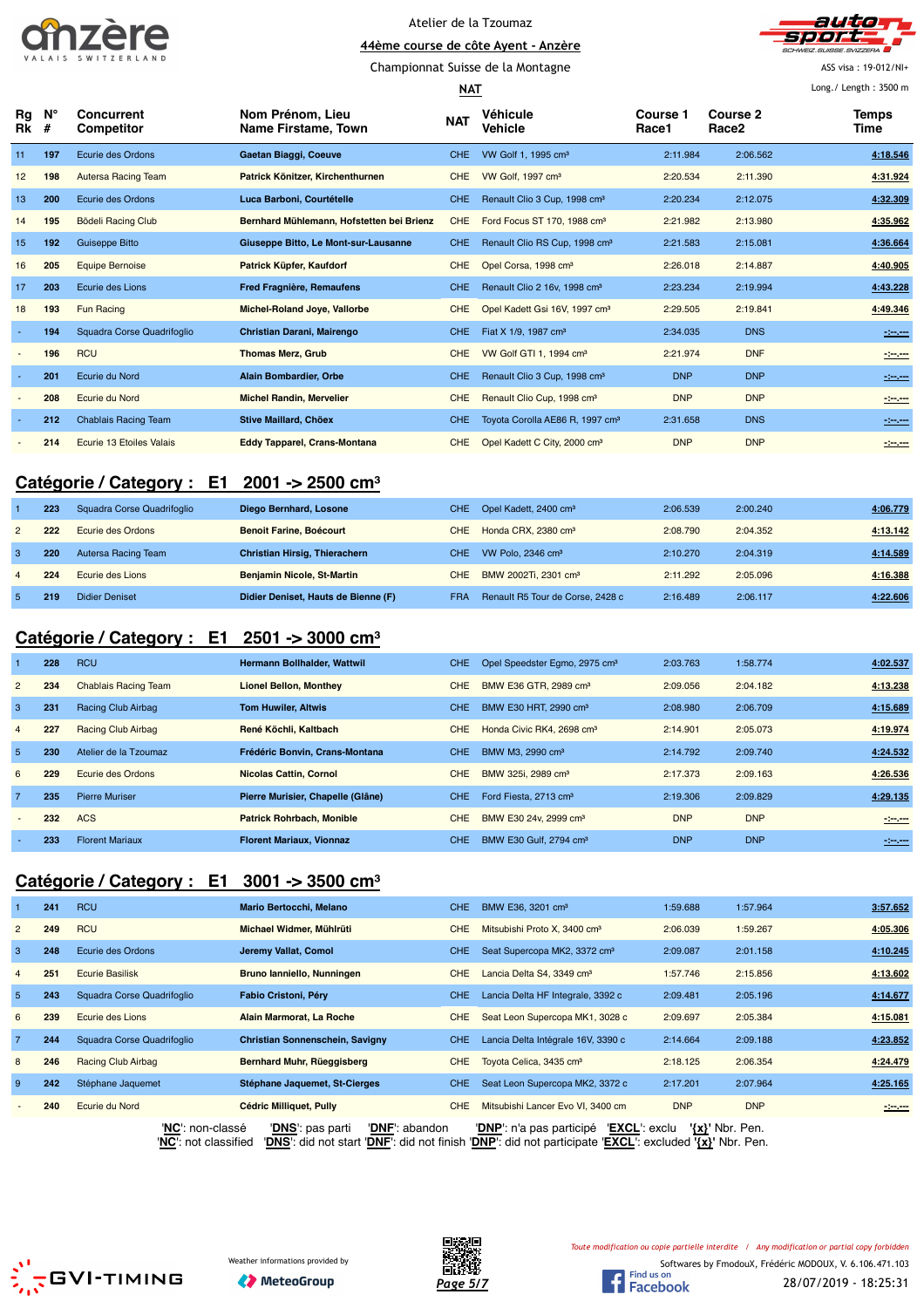|                    | . . |  |  |  |  |  |  |  |
|--------------------|-----|--|--|--|--|--|--|--|
| VALAIS SWITZERLAND |     |  |  |  |  |  |  |  |



|                |                  | VALAIS SWIILENLAND                     |                                          | Championnat Suisse de la Montagne |                                               |                          |                               |                       |  |  |
|----------------|------------------|----------------------------------------|------------------------------------------|-----------------------------------|-----------------------------------------------|--------------------------|-------------------------------|-----------------------|--|--|
|                |                  |                                        |                                          | <b>NAT</b>                        |                                               |                          |                               | Long./ Length: 3500 m |  |  |
| Rg<br>Rk       | $N^{\circ}$<br># | <b>Concurrent</b><br><b>Competitor</b> | Nom Prénom, Lieu<br>Name Firstame, Town  | <b>NAT</b>                        | Véhicule<br>Vehicle                           | <b>Course 1</b><br>Race1 | Course 2<br>Race <sub>2</sub> | <b>Temps</b><br>Time  |  |  |
|                | 245              | Squadra Corse Quadrifoglio             | <b>Emilio Farinoli, Neuchatel</b>        | CHE.                              | Lancia Delta Integrale, 3396 cm <sup>3</sup>  | <b>DNP</b>               | <b>DNP</b>                    | 121.00                |  |  |
|                | 247              | Atelier de la Tzoumaz                  | <b>Kevin Metroz, Liddes</b>              | <b>CHE</b>                        | Mazda 323 GTX, 3126 cm <sup>3</sup>           | 2:00.352                 | <b>DNS</b>                    | $-200$                |  |  |
|                |                  | Catégorie / Category : E1              | $+3500$ cm <sup>3</sup>                  |                                   |                                               |                          |                               |                       |  |  |
|                | 262              | <b>RCU</b>                             | Roger Schnellmann, Wangen                | <b>CHE</b>                        | Mitsubishi Evo 8 J-Spec, 3859 cm <sup>3</sup> | 1:48.639                 | 1:47.795                      | 3:36.434              |  |  |
| $\overline{2}$ | 253              | Squadra Corse Quadrifoqlio             | Aramis Cereghetti, Lopagno               | <b>CHE</b>                        | BMW M5 E34, 3535 cm <sup>3</sup>              | 2:03.673                 | 2:00.293                      | 4:03.966              |  |  |
| 3              | 260              | <b>Ecurie Sporting Romont</b>          | <b>Fabrice Winiger, Grolley</b>          | CHE.                              | Porsche 991 GT3 Cup, 3801 cm <sup>3</sup>     | 2:05.609                 | 2:00.926                      | 4:06.535              |  |  |
|                | 258              | Ecurie des Lions                       | Bertrand Millasson, Le Mt-Pélerin        | <b>CHE</b>                        | Porsche 997 GT3 Cup, 3800 cm <sup>3</sup>     | 2:11.880                 | 2:08.694                      | 4:20.574              |  |  |
| 5              | 259              | <b>Ecurie Sporting Romont</b>          | <b>Richard Winiger, Nierlet-les-Bois</b> | CHE.                              | Porsche 991 GT3 Cup, 3800 cm <sup>3</sup>     | 2:13.353                 | 2:07.948                      | 4:21.301              |  |  |
|                | 254              | <b>ACS</b>                             | <b>Arnaud Murcia, Veyrier</b>            | <b>CHE</b>                        | Mitsubishi Lancer Evolution VII, 39           | <b>DNP</b>               | <b>DNP</b>                    | 120,000               |  |  |
|                | 255              | Di marzo Alessandro                    | Alessandro Di Marzo, La Chaux-de-Fonds   | CHE.                              | Subaru Impreza, 3740 cm <sup>3</sup>          | <b>DNP</b>               | <b>DNP</b>                    | $-200$                |  |  |
|                | 256              | <b>ACS</b>                             | <b>Aristide Rebord, Les Valettes</b>     | <b>CHE</b>                        | BMW M3 GT4, 3999 cm <sup>3</sup>              | <b>DNP</b>               | <b>DNP</b>                    | $-200$                |  |  |
|                | 257              | All - In Racing Team                   | <b>Olivier Frey, Montricher</b>          | CHE.                              | Nissan Sunny GTI-R, 4366 cm <sup>3</sup>      | <b>DNP</b>               | <b>DNP</b>                    | $-200$                |  |  |

### **Catégorie / Category : CN 0 -> 2000 cm³**

|  | ASA Luronne | Xavier Vermeille, Saignelégier | <b>FRA</b> | Norma Honda M 20 F, 1998 cm <sup>3</sup> | 2:06.541 | 2:01.442 | 4:07.983 |
|--|-------------|--------------------------------|------------|------------------------------------------|----------|----------|----------|
|  |             |                                |            |                                          |          |          |          |

 - **261** ACS **Thomas Kessler, Siebnen** CHE Mitsubishi Evo, 3672 cm³ 1:53.803 DNF **-:--.---** - **263** Eventseelisberg **Ronnie Bratschi, Altdorf** CHE Mitsubishi Evo 8 EGMO, 3668 cm³ 1:46.449 DNF **-:--.---**

## **Catégorie / Category : CN + 2000 cm³**

|  |  | Ecurie 13 Etoiles Valais | Jean-Pierre Bovier, Vex | CHE. | Osella BMW, 3000 cm <sup>3</sup> | 2:04.635 | 2:07.457 | 1:12.092 |
|--|--|--------------------------|-------------------------|------|----------------------------------|----------|----------|----------|
|--|--|--------------------------|-------------------------|------|----------------------------------|----------|----------|----------|

## **Catégorie / Category : E2 SportCars 0 -> 2000 cm³**

|  | Equipe Bernoise | Michel Zemp, Langnau | CHE. | Norma M20FC, 1998 cm <sup>3</sup> | 1:54.797 | 1:53.008 | 3:47.805 |
|--|-----------------|----------------------|------|-----------------------------------|----------|----------|----------|
|  |                 |                      |      |                                   |          |          |          |

### **Catégorie / Category : E2 SportCars + 2000 cm³**

|              | 12 | Equipe Bernoise   | <b>Marcel Steiner, Oberdiessbach</b> |            | CHE LobArt/Mugen LA01, 3000 cm <sup>3</sup> | 1:43.687   | 1:43.466   | <u>3:27.153</u> |
|--------------|----|-------------------|--------------------------------------|------------|---------------------------------------------|------------|------------|-----------------|
| $\mathbf{2}$ |    | Ecurie des Ordons | <b>Fabrice Jolidon, Rocourt</b>      |            | CHE Osella PA20S, 3000 cm <sup>3</sup>      | 2:04.419   | 1:58.735   | 4:03.154        |
|              | 10 | Benjamin Vielmi   | Benjamin Vielmi, Marcellaz-Albanais  | <b>FRA</b> | Osella PA27, 2550 cm <sup>3</sup>           | <b>DNP</b> | <b>DNP</b> | -2-1-1-         |

### **Catégorie / Category : E2 SingleSeater 0 -> 1600 cm³**

| Arcobaleno SS1000, 998 cm <sup>3</sup><br>CHE.<br>2:03.308<br>2:09.627<br>Victor Darbellay, Salvan<br>16<br>Atelier de la Tzoumaz | $+12.935$ |
|-----------------------------------------------------------------------------------------------------------------------------------|-----------|
|-----------------------------------------------------------------------------------------------------------------------------------|-----------|

## **Catégorie / Category : E2 SingleSeater 1601 -> 2000 cm³**

|                | 25 | Ecurie des Ordons                        | Henri Schmidt, Porrentruy                                                                                                                    | CHE. | Formula Renault 2.0 Caparo, 2000          | 1:57.910   | 1:59.497            | 3:57.407      |
|----------------|----|------------------------------------------|----------------------------------------------------------------------------------------------------------------------------------------------|------|-------------------------------------------|------------|---------------------|---------------|
| $\overline{2}$ | 28 | Bödeli Racing Club                       | <b>Christian Balmer, Wilderswil</b>                                                                                                          | CHE. | Tatuus FM, 2000 cm <sup>3</sup>           | 2:04.976   | 1:56.051            | 4:01.027      |
| -3             | 23 | Ecurie des Ordons                        | Jean-Louis Fleury, Châtelat                                                                                                                  | CHE. | Tatuus RC98, 2000 cm <sup>3</sup>         | 2:06.516   | 2:09.158            | 4:15.674      |
| $\sim$         | 20 | <b>Chablais Racing Team</b>              | <b>Louis Berguerand, Charrat</b>                                                                                                             | CHE. | Tatuus 2000, 2000 cm <sup>3</sup>         | 2:08.839   | <b>DNF</b>          | $-200 - 200$  |
|                | 21 | <b>ACS</b>                               | <b>Markus Brander, Romanshorn</b>                                                                                                            | CHE. | Formule Renault, 1998 cm <sup>3</sup>     | <b>DNP</b> | <b>DNP</b>          | $-200 - 200$  |
|                | 26 | Racing Team Zäziwil                      | Thomas Zürcher, Thierachern                                                                                                                  | CHE. | Tatuus F4, 2000 cm <sup>3</sup>           | <b>DNF</b> | <b>DNS</b>          | $-200 - 200$  |
|                | 29 | Racing Club Airbag                       | Philip Egli, Zürich                                                                                                                          | CHE. | Dallara F393 EPR-2, 2000 cm <sup>3</sup>  | 2:02.613   | <b>DNS</b>          | $\frac{1}{2}$ |
|                |    | 'NC': non-classé<br>'NC': not classified | 'DNF': abandon<br>'DNS': pas parti<br>'DNS': did not start 'DNF': did not finish 'DNP': did not participate 'EXCL': excluded '{x}' Nbr. Pen. |      | 'EXCL': exclu<br>'DNP': n'a pas participé |            | $\{x\}$ ' Nbr. Pen. |               |





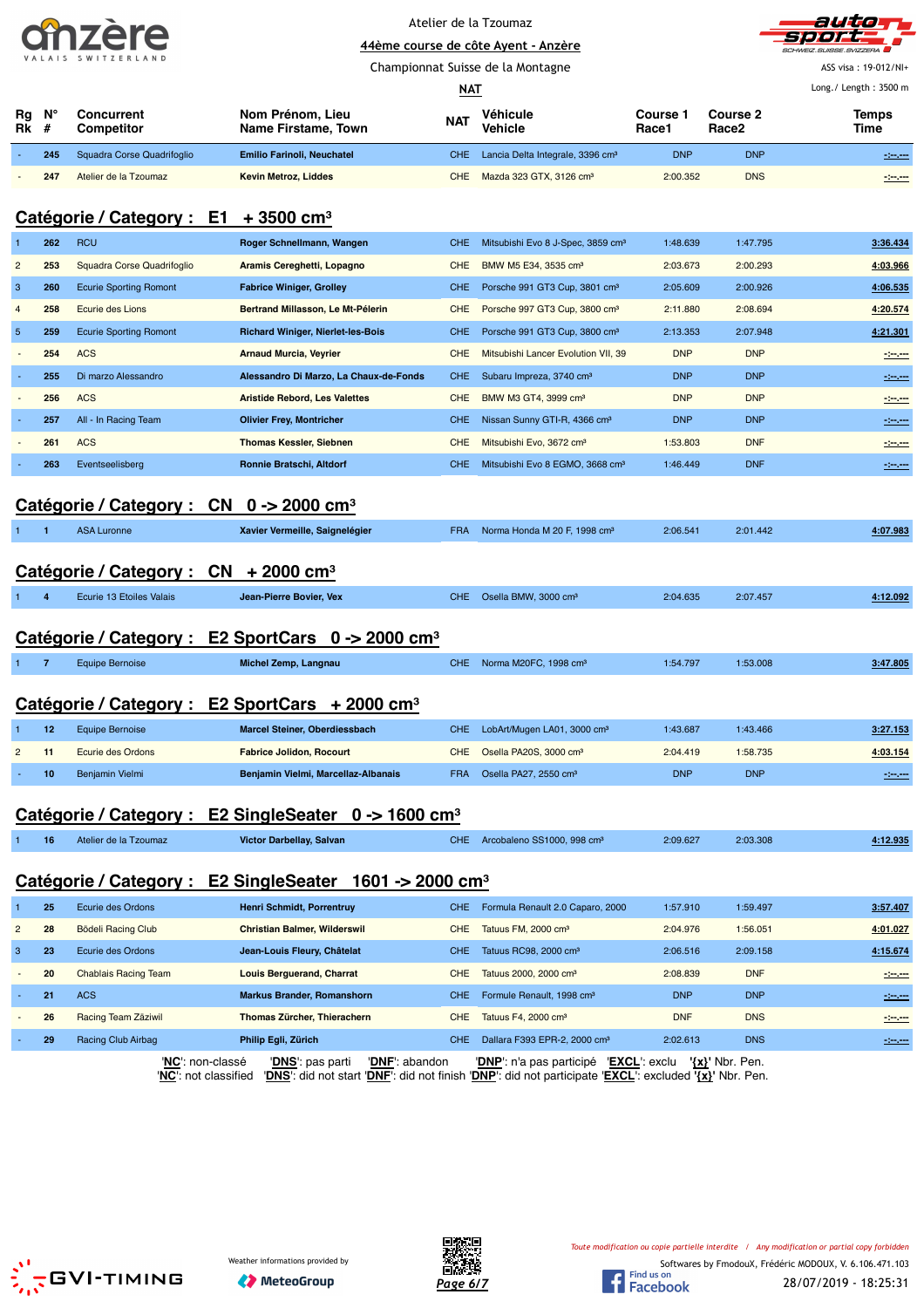|                                 |    | hzere<br>SWITZERLAND     |                                                                     | Atelier de la Tzoumaz<br><b>NAT</b> | 44ème course de côte Ayent - Anzère<br>Championnat Suisse de la Montagne |                   | auto<br>ドラック<br>SCHWEIZ SUISSE SVIZZERA<br>ASS visa: 19-012/NI+<br>Long./ Length: 3500 m |                      |  |  |
|---------------------------------|----|--------------------------|---------------------------------------------------------------------|-------------------------------------|--------------------------------------------------------------------------|-------------------|------------------------------------------------------------------------------------------|----------------------|--|--|
| $Rg$ $N^{\circ}$<br><b>Rk</b> # |    | Concurrent<br>Competitor | Nom Prénom, Lieu<br>Name Firstame, Town                             | <b>NAT</b>                          | Véhicule<br><b>Vehicle</b>                                               | Course 1<br>Race1 | Course 2<br>Race <sub>2</sub>                                                            | <b>Temps</b><br>Time |  |  |
|                                 |    |                          | Catégorie / Category : E2 SingleSeater 2001 -> 3000 cm <sup>3</sup> |                                     |                                                                          |                   |                                                                                          |                      |  |  |
|                                 | 36 | Atelier de la Tzoumaz    | <b>Eric Berguerand, Charrat</b>                                     | <b>CHE</b>                          | Lola FA99, 3000 cm <sup>3</sup>                                          | 1:43.847          | 1:38.329                                                                                 | 3:22.176             |  |  |
| $\overline{2}$                  | 35 | Joël Volluz              | Joël Volluz, Le Châble                                              | <b>CHE</b>                          | Osella FA 30, 3000 cm <sup>3</sup>                                       | 1:46.318          | 1:40.941                                                                                 | 3:27.259             |  |  |
| 3                               | 34 | Jo Zeller Racing         | <b>Thomas Amweg, Seengen</b>                                        | <b>CHE</b>                          | Lola 99/50 Mader, 3000 cm <sup>3</sup>                                   | 1:51.633          | 1:45.372                                                                                 | 3:37.005             |  |  |
| $\overline{4}$                  | 32 | <b>ACS</b>               | Robin Faustini, Suhr                                                | <b>CHE</b>                          | Reynard K01 Mugen, 3000 cm <sup>3</sup>                                  | 1:51.376          | 1:46.645                                                                                 | 3:38.021             |  |  |
| 5                               | 33 | <b>ACS</b>               | Simon Hugentobler, Suhr                                             | CHE.                                | Reynard 97D Mugen, 3000 cm <sup>3</sup>                                  | 1:51.721          | 1:46.780                                                                                 | 3:38.501             |  |  |

'**NC**': non-classé '**DNS**': pas parti '**DNF**': abandon '**DNP**': n'a pas participé '**EXCL**': exclu **'{x}'** Nbr. Pen. '**NC**': not classified '**DNS**': did not start '**DNF**': did not finish '**DNP**': did not participate '**EXCL**': excluded **'{x}'** Nbr. Pen.

**DC : A. Délétroz : \_\_\_\_\_\_\_\_\_\_\_\_\_\_\_ Jury : M. Beltrami : \_\_\_\_\_\_\_\_\_\_\_\_\_\_\_ Chrono : F.Modoux : \_\_\_\_\_\_\_\_\_\_\_\_\_\_\_**





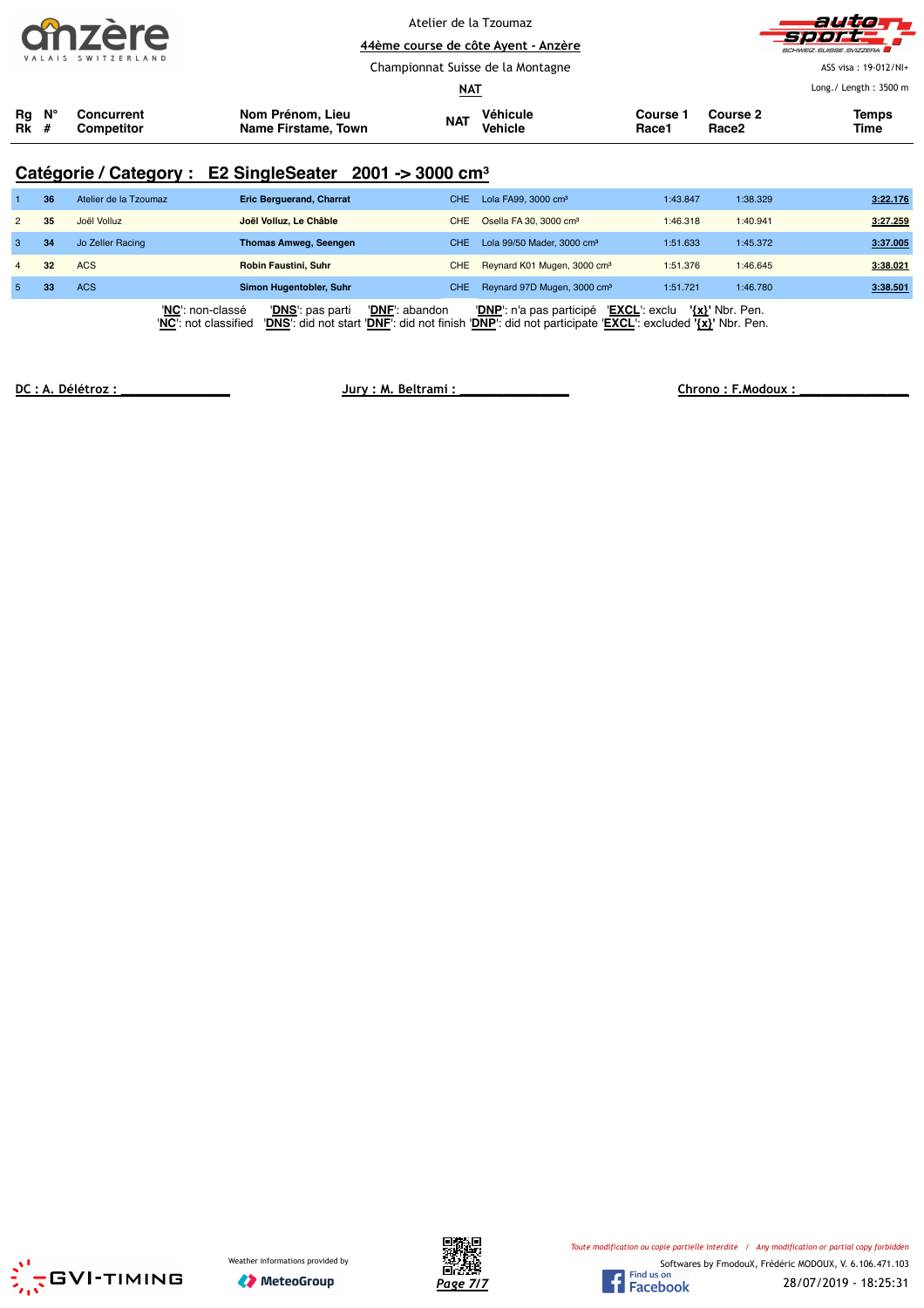



Championnat Suisse de la Montagne

ASS visa : 19-012/NI+ Long./ Length : 3500 m

|                | <b>Scratch NAT</b> |                |                                 |                                          |            |                                           |                   | Long./ Length: 3500 m    |               |
|----------------|--------------------|----------------|---------------------------------|------------------------------------------|------------|-------------------------------------------|-------------------|--------------------------|---------------|
| Rg<br>Rk       | Grp                | N°<br>#        | <b>Concurrent</b><br>Competitor | Nom Prénom, Lieu<br>Name Firstname, Town | <b>NAT</b> | Véhicule<br>Vehicle                       | Course 1<br>Race1 | <b>Course 2</b><br>Race2 | Temps<br>Time |
| $\mathbf{1}$   | E <sub>2</sub> -SS | 36             | Atelier de la Tzoumaz           | <b>Berguerand Eric, Charrat</b>          | CHE.       | Lola FA99, 3000 cm <sup>3</sup>           | 1:43.847          | 1:38.329                 | 3:22.176      |
| $\overline{c}$ | E <sub>2</sub> -SC | 12             | <b>Equipe Bernoise</b>          | Steiner Marcel, Oberdiessbach            | CHE        | LobArt/Mugen LA01, 3000 cm <sup>3</sup>   | 1:43.687          | 1:43.466                 | 3:27.153      |
| 3              | E <sub>2</sub> -SS | 35             | Joël Volluz                     | Volluz Joël, Le Châble                   | CHE        | Osella FA 30, 3000 cm <sup>3</sup>        | 1:46.318          | 1:40.941                 | 3:27.259      |
| $\overline{4}$ | E <sub>1</sub>     | 262            | <b>RCU</b>                      | Schnellmann Roger, Wangen                | <b>CHE</b> | Mitsubishi Evo 8 J-Spec, 3859 cm          | 1:48.639          | 1:47.795                 | 3:36.434      |
| $\overline{5}$ | E <sub>2</sub> -SS | 34             | Jo Zeller Racing                | <b>Amweg Thomas, Seengen</b>             | CHE.       | Lola 99/50 Mader, 3000 cm <sup>3</sup>    | 1:51.633          | 1:45.372                 | 3:37.005      |
| 6              | E <sub>2</sub> -SS | 32             | <b>ACS</b>                      | <b>Faustini Robin, Suhr</b>              | <b>CHE</b> | Reynard K01 Mugen, 3000 cm <sup>3</sup>   | 1:51.376          | 1:46.645                 | 3:38.021      |
| $\overline{7}$ | E <sub>2</sub> -SS | 33             | <b>ACS</b>                      | <b>Hugentobler Simon, Suhr</b>           | <b>CHE</b> | Reynard 97D Mugen, 3000 cm <sup>3</sup>   | 1:51.721          | 1:46.780                 | 3:38.501      |
| 8              | IS                 | 170            | All - In Racing Team            | Neff Frédéric, Moutier                   | <b>CHE</b> | Porsche 996 GT3 R, 3998 cm <sup>3</sup>   | 1:56.232          | 1:51.225                 | 3:47.457      |
| 9              | E <sub>2</sub> -SC | $\overline{7}$ | Equipe Bernoise                 | Zemp Michel, Langnau                     | CHE.       | Norma M20FC, 1998 cm <sup>3</sup>         | 1:54.797          | 1:53.008                 | 3:47.805      |
| 10             | E <sub>2</sub> -SS | 25             | Ecurie des Ordons               | <b>Schmidt Henri, Porrentruy</b>         | <b>CHE</b> | Formula Renault 2.0 Caparo, 200           | 1:57.910          | 1:59.497                 | 3:57.407      |
| 11             | E <sub>1</sub>     | 241            | <b>RCU</b>                      | Bertocchi Mario, Melano                  | <b>CHE</b> | BMW E36, 3201 cm <sup>3</sup>             | 1:59.688          | 1:57.964                 | 3:57.652      |
| 12             | E1                 | 204            | <b>Equipe Bernoise</b>          | Kammer Daniel, Latterbach                | <b>CHE</b> | Honda Civic, 1998 cm <sup>3</sup>         | 2:00.442          | 1:58.214                 | 3:58.656      |
| 13             | E1                 | 190            | <b>MB Motorsport Team</b>       | Bürki Martin, Uetendorf                  | CHE.       | MB Polo, 1600 cm <sup>3</sup>             | 2:01.000          | 1:58.552                 | 3:59.552      |
| 14             | E <sub>2</sub> -SS | 28             | <b>Bödeli Racing Club</b>       | <b>Balmer Christian, Wilderswil</b>      | <b>CHE</b> | Tatuus FM, 2000 cm <sup>3</sup>           | 2:04.976          | 1:56.051                 | 4:01.027      |
| 15             | IS.                | 165            | Nicolas Gérard                  | Nicolas Gérard, Forel                    | <b>CHE</b> | Ford Escort, 3398 cm <sup>3</sup>         | 2:04.169          | 1:57.921                 | 4:02.090      |
| 16             | E <sub>1</sub>     | 228            | <b>RCU</b>                      | <b>Bollhalder Hermann, Wattwil</b>       | <b>CHE</b> | Opel Speedster Egmo, 2975 cm <sup>3</sup> | 2:03.763          | 1:58.774                 | 4:02.537      |
| 17             | IS.                | 168            | <b>ACFL</b>                     | Sawatzki Bruno, Frümsen                  | <b>CHE</b> | Porsche 997 Cup, 3600 cm <sup>3</sup>     | 2:05.342          | 1:57.570                 | 4:02.912      |
| 18             | E <sub>2</sub> -SC | 11             | Ecurie des Ordons               | <b>Jolidon Fabrice, Rocourt</b>          | <b>CHE</b> | Osella PA20S, 3000 cm <sup>3</sup>        | 2:04.419          | 1:58.735                 | 4:03.154      |
| 19             | IS.                | 142            | Ecurie des Ordons               | <b>Vallat Patrick, Bure</b>              | <b>CHE</b> | VW Golf, 1998 cm <sup>3</sup>             | 2:03.699          | 1:59.824                 | 4:03.523      |
| 20             | E <sub>1</sub>     | 253            | Squadra Corse Quadrifoglio      | Cereghetti Aramis, Lopagno               | <b>CHE</b> | BMW M5 E34, 3535 cm <sup>3</sup>          | 2:03.673          | 2:00.293                 | 4:03.966      |
| 21             | N/ISN              | 89             | Racing Club Airbag              | <b>Halter Joe, Ennetmoos</b>             | <b>CHE</b> | Mitsubishi Lancer Evo 7, 3395 cm          | 2:02.818          | 2:01.868                 | 4:04.686      |
| 22             | E1                 | 249            | <b>RCU</b>                      | Widmer Michael, Mühlrüti                 | <b>CHE</b> | Mitsubishi Proto X, 3400 cm <sup>3</sup>  | 2:06.039          | 1:59.267                 | 4:05.306      |
|                |                    |                |                                 |                                          |            |                                           |                   |                          |               |
| 23             | E1                 | 202            | Autersa Racing Team             | Faigle René, Herzogenbuchsee             | <b>CHE</b> | VW Scirocco, 1998 cm <sup>3</sup>         | 2:04.447          | 2:01.687                 | 4:06.134      |
| 24             | IS                 | 119            | Autersa Racing Team             | <b>Burri Stephan, Milken</b>             | <b>CHE</b> | VW Polo, 1600 cm <sup>3</sup>             | 2:05.328          | 2:00.814                 | 4:06.142      |
| 25             | <b>SSC</b>         | 86             | Ferrari Switzerland             | Feigenwinter Andy, Reinach               | CHE.       | Lotus Exige 430 CUP, 5950 cm <sup>3</sup> | 2:06.367          | 1:59.794                 | 4:06.161      |
| 26             | <b>RCC</b>         | 858            | <b>Equipe Bernoise</b>          | <b>Krebs Philipp, Uetendorf</b>          | <b>CHE</b> | Renault Clio, 1998 cm <sup>3</sup>        | 2:04.904          | 2:01.402                 | 4:06.306      |
| 27             | E1                 | 215            | <b>Ecurie Sporting Romont</b>   | <b>Magnin Jonas, Neyruz</b>              | CHE.       | Honda Civic JDM, 1998 cm <sup>3</sup>     | 2:04.549          | 2:01.766                 | 4:06.315      |
| 28             | IS                 | 130            | W.M. Racing Car                 | Niederberger Philip, Küssnacht a. Rigi   | <b>CHE</b> | Opel Kadett C City, 1998 cm <sup>3</sup>  | 2:07.657          | 1:58.815                 | 4:06.472      |
| 29             | E <sub>1</sub>     | 260            | <b>Ecurie Sporting Romont</b>   | <b>Winiger Fabrice, Grolley</b>          | CHE.       | Porsche 991 GT3 Cup, 3801 cm <sup>3</sup> | 2:05.609          | 2:00.926                 | 4:06.535      |
| 30             | IS                 | 154            | W.M. Racing Car                 | <b>Banz Urs, Schachen</b>                | <b>CHE</b> | Opel Ascona B 16V, 2490 cm <sup>3</sup>   | 2:05.936          | 2:00.787                 | 4:06.723      |
| 31             | E1                 | 223            | Squadra Corse Quadrifoglio      | <b>Bernhard Diego, Losone</b>            | <b>CHE</b> | Opel Kadett, 2400 cm <sup>3</sup>         | 2:06.539          | 2:00.240                 | 4:06.779      |
| 32             | E <sub>1</sub>     | 216            | <b>MB Motorsport Team</b>       | <b>Fuhrer Ruedi, Brienz</b>              | <b>CHE</b> | Honda CRX F20, 1997 cm <sup>3</sup>       | 2:06.006          | 2:01.364                 | 4:07.370      |
| 33             | <b>CN</b>          | $\mathbf{1}$   | <b>ASA Luronne</b>              | Vermeille Xavier, Saignelégier           | <b>FRA</b> | Norma Honda M 20 F, 1998 cm <sup>3</sup>  | 2:06.541          | 2:01.442                 | 4:07.983      |
| 34             | IS                 | 161            | <b>Racing Club Airbag</b>       | <b>Von Rotz Dominic, Kerns</b>           | <b>CHE</b> | Audi A4 B5 Quattro, 3021 cm <sup>3</sup>  | 2:10.109          | 1:59.167                 | 4:09.276      |
| 35             | IS.                | 135            | <b>RCU</b>                      | Santonastaso Manuel, Müllheim            | <b>CHE</b> | BMW 320 E21, 1999 cm <sup>3</sup>         | 2:05.723          | 2:03.897                 | 4:09.620      |
| 36             | E1                 | 199            | <b>Autersa Racing Team</b>      | <b>Straubhaar Peter, Uttigen</b>         | <b>CHE</b> | VW Golf1, 1997 cm <sup>3</sup>            | 2:06.407          | 2:03.421                 | 4:09.828      |
| 37             | IS.                | 139            | <b>Racing Club Airbag</b>       | Kuhn Sergio, Illnau                      | <b>CHE</b> | Peugeot 206 S2000, 2000 cm <sup>3</sup>   | 2:09.221          | 2:00.721                 | 4:09.942      |
| 38             | E <sub>1</sub>     | 248            | Ecurie des Ordons               | <b>Vallat Jeremy, Comol</b>              | <b>CHE</b> | Seat Supercopa MK2, 3372 cm <sup>3</sup>  | 2:09.087          | 2:01.158                 | 4:10.245      |
| 39             | IS.                | 149            | Autersa Racing Team             | Aeschlimann Daniel, Seftigen             | <b>CHE</b> | Opel Kadett C, 2486 cm <sup>3</sup>       | 2:06.574          | 2:03.875                 | 4:10.449      |
| 40             | E <sub>1</sub>     | 206            | <b>Ecurie Basilisk</b>          | Leuenberger Frédéric, Buus               | <b>CHE</b> | Renault Clio RS, 1998 cm <sup>3</sup>     | 2:07.272          | 2:03.332                 | 4:10.604      |
| 41             | IS.                | 131            | <b>RCU</b>                      | Ochsner Jürg, Oberhallau                 | <b>CHE</b> | Opel Kadett C, 1998 cm <sup>3</sup>       | 2:11.086          | 1:59.854                 | 4:10.940      |
| 42             | IS.                | 128            | <b>ACS</b>                      | <b>Hedinger Patrick, Wilchingen</b>      | <b>CHE</b> | Peugeot 205 GTI, 1998 cm <sup>3</sup>     | 2:12.791          | 1:58.758                 | 4:11.549      |
| 43             | E1                 | 189            | Autersa Racing Team             | Willener Werner, Schwanden               | CHE.       | VW 17, 1598 cm <sup>3</sup>               | 2:08.299          | 2:03.446                 | 4:11.745      |
| 44             | IS.                | 156            | MST-Zentralschweiz              | <b>Banz Armin, Schachen</b>              | <b>CHE</b> | Opel Kadett C 16 V, 2486 cm <sup>3</sup>  | 2:10.225          | 2:01.540                 | 4:11.765      |
| 45             | <b>CN</b>          | 4              | Ecurie 13 Etoiles Valais        | <b>Bovier Jean-Pierre, Vex</b>           | <b>CHE</b> | Osella BMW, 3000 cm <sup>3</sup>          | 2:04.635          | 2:07.457                 | 4:12.092      |
| 46             | IS.                | 153            | <b>ACFL</b>                     | <b>Eberle Harry, Buchs</b>               | <b>CHE</b> | Opel Kadett C 8V, 2486 cm <sup>3</sup>    | 2:11.678          | 2:01.165                 | 4:12.843      |
| 47             | E <sub>2</sub> -SS | 16             | Atelier de la Tzoumaz           | <b>Darbellay Victor, Salvan</b>          | CHE.       | Arcobaleno SS1000, 998 cm <sup>3</sup>    | 2:09.627          | 2:03.308                 | 4:12.935      |

'**NC**': non-classé '**DNS**': pas parti '**DNF**': abandon '**DNP**': n'a pas participé '**EXCL**': exclu **'{x}'** Nbr. Pen.

'**NC**': not classified '**DNS**': did not start '**DNF**': did not finish '**DNP**': did not participate '**EXCL**': excluded **'{x}'** Nbr. Pen.







*Toute modification ou copie partielle interdite / Any modification or partial copy forbidden*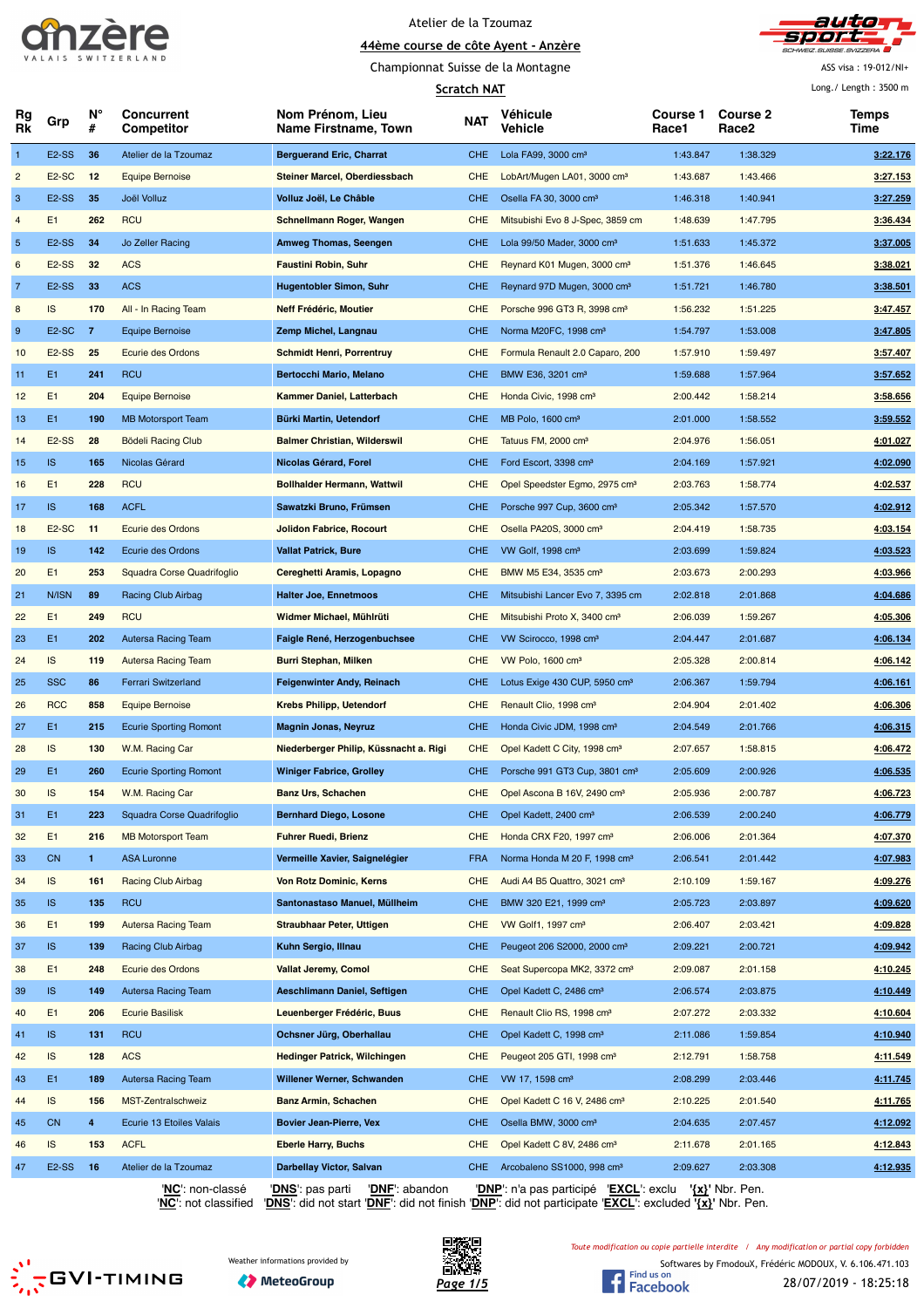



Championnat Suisse de la Montagne

ASS visa : 19-012/NI+  $L$ ong./ Length : 3500 m

| N°<br><b>Course 2</b><br><b>Concurrent</b><br>Nom Prénom, Lieu<br><b>Course 1</b><br>Véhicule<br>Temps<br>Rg<br><b>NAT</b><br>Grp<br>Rk<br>#<br>Competitor<br>Name Firstname, Town<br>Vehicle<br>Race1<br>Race2<br>Time<br>E1<br><b>RCU</b><br>48<br>209<br><b>Spiess Erwin, Heiden</b><br><b>CHE</b><br>Renault Clio RS, 1998 cm <sup>3</sup><br>2:08.976<br>2:04.053<br>4:13.029<br>E1<br>222<br>Ecurie des Ordons<br><b>Farine Benoit, Boécourt</b><br>Honda CRX, 2380 cm <sup>3</sup><br>2:08.790<br>2:04.352<br>4:13.142<br>49<br><b>CHE</b><br>E1<br>234<br>4:13.238<br>50<br><b>Chablais Racing Team</b><br><b>Bellon Lionel, Monthey</b><br><b>CHE</b><br>BMW E36 GTR, 2989 cm <sup>3</sup><br>2:09.056<br>2:04.182<br><b>RCC</b><br><b>RCU</b><br>886<br>Schläpfer Michael, Teufen<br><b>CHE</b><br>Renault Clio II Cup, 1998 cm <sup>3</sup><br>2:05.691<br>2:07.676<br>4:13.367<br>51<br>E1<br>251<br>4:13.602<br>52<br><b>Ecurie Basilisk</b><br>Ianniello Bruno, Nunningen<br><b>CHE</b><br>Lancia Delta S4, 3349 cm <sup>3</sup><br>1:57.746<br>2:15.856<br><b>IS</b><br>124<br><b>Racing Club Airbag</b><br><b>CHE</b><br>2:07.425<br>2:06.334<br>4:13.759<br>53<br>Hollenstein Markus, Holderbank<br>VW Golf1 GTI, 1984 cm <sup>3</sup><br>GT<br>54<br>66<br>Swiss Historic Racing Team<br>Bührer Nicolas, Bienne<br><b>CHE</b><br>Porsche 911 GT3, 3598 cm <sup>3</sup><br>2:09.844<br>2:04.207<br>4:14.051<br>E1<br>210<br>2:10.832<br>4:14.585<br><b>Houlmann Fabien, Montmelon</b><br><b>CHE</b><br>Peugeot 205, 2000 cm <sup>3</sup><br>2:03.753<br>55<br>Ecurie des Ordons<br>56<br>E1<br>220<br>Autersa Racing Team<br>Hirsig Christian, Thierachern<br><b>CHE</b><br>VW Polo, 2346 cm <sup>3</sup><br>2:10.270<br>2:04.319<br>4:14.589<br><b>IS</b><br>4:14.657<br>164<br><b>Team VWF</b><br><b>Weber Damien, Vuiteboeuf</b><br><b>CHE</b><br>BMW 323i, 2999 cm <sup>3</sup><br>2:10.555<br>2:04.102<br>57<br>E1<br>243<br>Squadra Corse Quadrifoglio<br><b>CHE</b><br>Lancia Delta HF Integrale, 3392 c<br>2:09.481<br>2:05.196<br>4:14.677<br>58<br>Cristoni Fabio, Péry<br>IS<br>136<br>Ecurie des Ordons<br>Donzé Arnaud, Cornol<br><b>CHE</b><br>VW Golf, 2000 cm <sup>3</sup><br>2:08.577<br>2:06.387<br>4:14.964<br>59<br>E1<br>60<br>239<br>Ecurie des Lions<br>Marmorat Alain, La Roche<br><b>CHE</b><br>Seat Leon Supercopa MK1, 3028<br>2:09.697<br>2:05.384<br>4:15.081<br><b>IS</b><br>116<br><b>Racing Club Airbag</b><br>Siegenthaler Lukas, Wilchingen<br><b>CHE</b><br>Peugeot 106 GTi, 1587 cm <sup>3</sup><br>2:08.986<br>2:06.406<br>4:15.392<br>61<br><b>IS</b><br>62<br>150<br><b>Burri Rolf, Ruswil</b><br><b>CHE</b><br>2:10.857<br>2:04.788<br>4:15.645<br>Sägesser Motorsport<br>Opel Kadett C, 2486 cm <sup>3</sup><br>E <sub>2</sub> -SS<br>23<br>Ecurie des Ordons<br>Fleury Jean-Louis, Châtelat<br><b>CHE</b><br>Tatuus RC98, 2000 cm <sup>3</sup><br>2:06.516<br>2:09.158<br>4:15.674<br>63<br>E1<br>231<br>CHE<br>4:15.689<br>64<br>Racing Club Airbag<br><b>Huwiler Tom, Altwis</b><br>BMW E30 HRT, 2990 cm <sup>3</sup><br>2:08.980<br>2:06.709<br>E1<br>213<br>Sébastien Coquoz<br>Coquoz Sébastien, Muraz<br><b>CHE</b><br>Opel Kadett GTE, 1998 cm <sup>3</sup><br>2:11.920<br>2:04.116<br>4:16.036<br>65<br>E1<br>224<br>4:16.388<br>66<br><b>CHE</b><br>BMW 2002Ti, 2301 cm <sup>3</sup><br>2:11.292<br>2:05.096<br>Ecurie des Lions<br>Nicole Benjamin, St-Martin<br>E <sub>1</sub><br>186<br><b>ACS</b><br><b>CHE</b><br>2:09.874<br>2:06.572<br>4:16.446<br>67<br><b>Kuster Michael, Muntelier</b><br>Alfa Romeo Martini Racing Sprint,<br><b>IS</b><br>4:16.668<br>68<br>155<br>MST-Zentralschweiz<br>Koch Josef, Malters<br><b>CHE</b><br>Opel Kadett C 16V, 2485 cm <sup>3</sup><br>2:15.024<br>2:01.644<br><b>IS</b><br>126<br><b>Autersa Racing Team</b><br><b>Fauler Dani, Stadel</b><br><b>CHE</b><br>VW Golf, 1984 cm <sup>3</sup><br>2:14.117<br>2:02.605<br>4:16.722<br>69<br><b>IS</b><br>70<br>169<br>Club Porsche 3 Lacs<br>Comby Alexandre, La Chaux-de-Fonds<br><b>CHE</b><br>Porsche 934/5, 4774 cm <sup>3</sup><br>2:13.722<br>2:03.211<br>4:16.933<br><b>IS</b><br>125<br>Wüthrich Daniel, Bassecourt<br><b>CHE</b><br>4:17.196<br>71<br>Ecurie des Ordons<br>VW Golf, 1984 cm <sup>3</sup><br>2:11.447<br>2:05.749<br><b>RCC</b><br>72<br>881<br><b>Equipe Bernoise</b><br>Schnidrig René, Spiez<br><b>CHE</b><br>Renault Clio Cup III, 1998 cm <sup>3</sup><br>2:11.541<br>2:05.761<br>4:17.302<br>A/ISA/R 93<br>4:17.579<br>Gruyère Racing Team<br><b>Bracelli Yves, Veytaux</b><br><b>CHE</b><br>2:10.547<br>2:07.032<br>73<br>Peugeot 106 GTI, 1587 cm <sup>3</sup><br>74<br><b>IS</b><br>152<br><b>RTZ</b><br><b>Etter Andre, Blumenstein</b><br><b>CHE</b><br>Opel Kadett C, 2496 cm <sup>3</sup><br>2:10.301<br>2:07.608<br>4:17.909<br><b>IS</b><br><b>RCU</b><br>115<br><b>CHE</b><br>2:05.129<br>4:18.293<br>75<br>Oertig Beat, Sterhenberg<br>Peugeot 106 Maxi, 1587 cm <sup>3</sup><br>2:13.164<br>E <sub>1</sub><br>4:18.517<br>76<br>207<br>Macchi Elio<br><b>Macchi Elio, Alle</b><br>CHE.<br>Renault Clio 3, 1998 cm <sup>3</sup><br>2:11.017<br>2:07.500<br>E1<br>2:11.984<br>4:18.546<br>77<br>197<br>Ecurie des Ordons<br><b>Biaggi Gaetan, Coeuve</b><br><b>CHE</b><br>VW Golf 1, 1995 cm <sup>3</sup><br>2:06.562<br><b>RCC</b><br>863<br><b>Equipe Bernoise</b><br>Zbinden Stephan, Zollikofen<br><b>CHE</b><br>Renault Clio III RS Cup, 1998 cm <sup>3</sup><br>2:11.686<br>2:06.910<br>4:18.596<br>78<br>IS<br>146<br>Atelier de la Tzoumaz<br><b>Santos Ted, Vuiteboeuf</b><br><b>CHE</b><br>Seat Ibiza, 2040 cm <sup>3</sup><br>2:11.903<br>2:07.291<br>4:19.194<br>79<br><b>SSC</b><br>85<br>80<br>Christophe Prongué<br>Prongué Christophe, St-Ursanne<br><b>CHE</b><br>BMW 1M, 5064 cm <sup>3</sup><br>2:12.566<br>2:06.995<br>4:19.561<br>E1<br>227<br><b>Racing Club Airbag</b><br>Köchli René, Kaltbach<br><b>CHE</b><br>Honda Civic RK4, 2698 cm <sup>3</sup><br>2:14.901<br>2:05.073<br>4:19.974<br>81<br>E1<br>258<br>Ecurie des Lions<br>Millasson Bertrand, Le Mt-Pélerin<br>2:08.694<br>4:20.574<br>82<br><b>CHE</b><br>Porsche 997 GT3 Cup, 3800 cm <sup>3</sup><br>2:11.880<br>E1<br>185<br><b>ACS</b><br><b>Jeanneret Olivier, Ecoteaux</b><br><b>CHE</b><br>VW Golf, 1596 cm <sup>3</sup><br>2:12.955<br>2:07.865<br>4:20.820<br>83<br><b>RCC</b><br>893<br>84<br><b>Equipe Bernoise</b><br>Wälchli Marcel, Kirchdorf<br><b>CHE</b><br>Renault Clio 3 Cup, 1998 cm <sup>3</sup><br>4:21.009<br>2:12.153<br>2:08.856<br><b>RCC</b><br>899<br><b>ACS</b><br>Gerber Patrick, Moosseedorf<br><b>CHE</b><br>Renault Clio 2, 1998 cm <sup>3</sup><br>2:13.211<br>2:07.891<br>4:21.102<br>85<br>E1<br>259<br>4:21.301<br>86<br><b>Ecurie Sporting Romont</b><br><b>Winiger Richard, Nierlet-les-Bois</b><br><b>CHE</b><br>Porsche 991 GT3 Cup, 3800 cm <sup>3</sup><br>2:13.353<br>2:07.948<br>SuperS 71<br><b>Ecurie Basilisk</b><br><b>Feigenwinter Raphael, Therwil</b><br><b>CHE</b><br>Honda Integra Type R, 1800 cm <sup>3</sup><br>2:11.911<br>2:09.787<br>4:21.698<br>87<br><b>HIST</b><br>63<br>88<br>Alain Pfefferlé<br>Pfefferlé Alain, Arbaz<br><b>CHE</b><br>Porsche 935 Turbo, 4192 cm <sup>3</sup><br>2:14.486<br>2:07.232<br>4:21.718<br>A/ISA/R 99<br><b>Racing Team Nyonnais</b><br>Sippel Fabien, Le Vaud<br>Honda Civic Type R, 1998 cm <sup>3</sup><br>4:21.990<br>89<br><b>CHE</b><br>2:14.209<br>2:07.781<br>90<br><b>IS</b><br>160<br><b>RCU</b><br>Zenklusen Vanessa, Hallau<br><b>CHE</b><br>Subaru Impreza Type R, 3485 cm <sup>3</sup><br>2:19.103<br>2:03.039<br>4:22.142<br>E1<br>219<br>4:22.606<br>91<br><b>Didier Deniset</b><br>Deniset Didier, Hauts de Bienne (F)<br><b>FRA</b><br>Renault R5 Tour de Corse, 2428 c<br>2:16.489<br>2:06.117<br><b>IS</b><br>92<br>137<br>Ivan Fantoni<br>Fantoni Ivan, Gudo<br><b>CHE</b><br>VW Golf 1 8v, 2000 cm <sup>3</sup><br>2:14.618<br>2:08.051<br>4:22.669<br>E1<br>178<br><b>Equipe Bernoise</b><br>Rohr Beat, Oberhofen am Thunersee<br>Audi 50 MLP, 1400 cm <sup>3</sup><br>2:12.318<br>2:10.403<br>4:22.721<br>93<br><b>CHE</b><br><b>RCC</b><br>4:23.282<br>94<br>889<br><b>Equipe Bernoise</b><br>Gerber Meverick, Reutigen<br>Renault Clio 3 Cup, 1997 cm <sup>3</sup><br>2:13.423<br>2:09.859<br>CHE. | <b>Scratch NAT</b> |  |  |  |  |  |  | Long./ Length: 3500 m |  |
|---------------------------------------------------------------------------------------------------------------------------------------------------------------------------------------------------------------------------------------------------------------------------------------------------------------------------------------------------------------------------------------------------------------------------------------------------------------------------------------------------------------------------------------------------------------------------------------------------------------------------------------------------------------------------------------------------------------------------------------------------------------------------------------------------------------------------------------------------------------------------------------------------------------------------------------------------------------------------------------------------------------------------------------------------------------------------------------------------------------------------------------------------------------------------------------------------------------------------------------------------------------------------------------------------------------------------------------------------------------------------------------------------------------------------------------------------------------------------------------------------------------------------------------------------------------------------------------------------------------------------------------------------------------------------------------------------------------------------------------------------------------------------------------------------------------------------------------------------------------------------------------------------------------------------------------------------------------------------------------------------------------------------------------------------------------------------------------------------------------------------------------------------------------------------------------------------------------------------------------------------------------------------------------------------------------------------------------------------------------------------------------------------------------------------------------------------------------------------------------------------------------------------------------------------------------------------------------------------------------------------------------------------------------------------------------------------------------------------------------------------------------------------------------------------------------------------------------------------------------------------------------------------------------------------------------------------------------------------------------------------------------------------------------------------------------------------------------------------------------------------------------------------------------------------------------------------------------------------------------------------------------------------------------------------------------------------------------------------------------------------------------------------------------------------------------------------------------------------------------------------------------------------------------------------------------------------------------------------------------------------------------------------------------------------------------------------------------------------------------------------------------------------------------------------------------------------------------------------------------------------------------------------------------------------------------------------------------------------------------------------------------------------------------------------------------------------------------------------------------------------------------------------------------------------------------------------------------------------------------------------------------------------------------------------------------------------------------------------------------------------------------------------------------------------------------------------------------------------------------------------------------------------------------------------------------------------------------------------------------------------------------------------------------------------------------------------------------------------------------------------------------------------------------------------------------------------------------------------------------------------------------------------------------------------------------------------------------------------------------------------------------------------------------------------------------------------------------------------------------------------------------------------------------------------------------------------------------------------------------------------------------------------------------------------------------------------------------------------------------------------------------------------------------------------------------------------------------------------------------------------------------------------------------------------------------------------------------------------------------------------------------------------------------------------------------------------------------------------------------------------------------------------------------------------------------------------------------------------------------------------------------------------------------------------------------------------------------------------------------------------------------------------------------------------------------------------------------------------------------------------------------------------------------------------------------------------------------------------------------------------------------------------------------------------------------------------------------------------------------------------------------------------------------------------------------------------------------------------------------------------------------------------------------------------------------------------------------------------------------------------------------------------------------------------------------------------------------------------------------------------------------------------------------------------------------------------------------------------------------------------------------------------------------------------------------------------------------------------------------------------------------------------------------------------------------------------------------------------------------------------------------------------------------------------------------------------------------------------------------------------------------------------------------------------------------------------------------------------------------------------------------------------------------------------------------------------------------------------------------------------------------------------------------------------------------------------------------------------------------------------------------------------------------------------------------------------------------------------------------------------------------------------------------------------------------------------------------------------------------------------------------------------------------------------------------------------------------------------------------------------------------------------------------------------------------------------------------------------------------------------------------------------------------------------------------------------------------------------------------------------------------------------------------------------------------------|--------------------|--|--|--|--|--|--|-----------------------|--|
|                                                                                                                                                                                                                                                                                                                                                                                                                                                                                                                                                                                                                                                                                                                                                                                                                                                                                                                                                                                                                                                                                                                                                                                                                                                                                                                                                                                                                                                                                                                                                                                                                                                                                                                                                                                                                                                                                                                                                                                                                                                                                                                                                                                                                                                                                                                                                                                                                                                                                                                                                                                                                                                                                                                                                                                                                                                                                                                                                                                                                                                                                                                                                                                                                                                                                                                                                                                                                                                                                                                                                                                                                                                                                                                                                                                                                                                                                                                                                                                                                                                                                                                                                                                                                                                                                                                                                                                                                                                                                                                                                                                                                                                                                                                                                                                                                                                                                                                                                                                                                                                                                                                                                                                                                                                                                                                                                                                                                                                                                                                                                                                                                                                                                                                                                                                                                                                                                                                                                                                                                                                                                                                                                                                                                                                                                                                                                                                                                                                                                                                                                                                                                                                                                                                                                                                                                                                                                                                                                                                                                                                                                                                                                                                                                                                                                                                                                                                                                                                                                                                                                                                                                                                                                                                                                                                                                                                                                                                                                                                                                                                                                                                                                                                                                                                                                                                     |                    |  |  |  |  |  |  |                       |  |
|                                                                                                                                                                                                                                                                                                                                                                                                                                                                                                                                                                                                                                                                                                                                                                                                                                                                                                                                                                                                                                                                                                                                                                                                                                                                                                                                                                                                                                                                                                                                                                                                                                                                                                                                                                                                                                                                                                                                                                                                                                                                                                                                                                                                                                                                                                                                                                                                                                                                                                                                                                                                                                                                                                                                                                                                                                                                                                                                                                                                                                                                                                                                                                                                                                                                                                                                                                                                                                                                                                                                                                                                                                                                                                                                                                                                                                                                                                                                                                                                                                                                                                                                                                                                                                                                                                                                                                                                                                                                                                                                                                                                                                                                                                                                                                                                                                                                                                                                                                                                                                                                                                                                                                                                                                                                                                                                                                                                                                                                                                                                                                                                                                                                                                                                                                                                                                                                                                                                                                                                                                                                                                                                                                                                                                                                                                                                                                                                                                                                                                                                                                                                                                                                                                                                                                                                                                                                                                                                                                                                                                                                                                                                                                                                                                                                                                                                                                                                                                                                                                                                                                                                                                                                                                                                                                                                                                                                                                                                                                                                                                                                                                                                                                                                                                                                                                                     |                    |  |  |  |  |  |  |                       |  |
|                                                                                                                                                                                                                                                                                                                                                                                                                                                                                                                                                                                                                                                                                                                                                                                                                                                                                                                                                                                                                                                                                                                                                                                                                                                                                                                                                                                                                                                                                                                                                                                                                                                                                                                                                                                                                                                                                                                                                                                                                                                                                                                                                                                                                                                                                                                                                                                                                                                                                                                                                                                                                                                                                                                                                                                                                                                                                                                                                                                                                                                                                                                                                                                                                                                                                                                                                                                                                                                                                                                                                                                                                                                                                                                                                                                                                                                                                                                                                                                                                                                                                                                                                                                                                                                                                                                                                                                                                                                                                                                                                                                                                                                                                                                                                                                                                                                                                                                                                                                                                                                                                                                                                                                                                                                                                                                                                                                                                                                                                                                                                                                                                                                                                                                                                                                                                                                                                                                                                                                                                                                                                                                                                                                                                                                                                                                                                                                                                                                                                                                                                                                                                                                                                                                                                                                                                                                                                                                                                                                                                                                                                                                                                                                                                                                                                                                                                                                                                                                                                                                                                                                                                                                                                                                                                                                                                                                                                                                                                                                                                                                                                                                                                                                                                                                                                                                     |                    |  |  |  |  |  |  |                       |  |
|                                                                                                                                                                                                                                                                                                                                                                                                                                                                                                                                                                                                                                                                                                                                                                                                                                                                                                                                                                                                                                                                                                                                                                                                                                                                                                                                                                                                                                                                                                                                                                                                                                                                                                                                                                                                                                                                                                                                                                                                                                                                                                                                                                                                                                                                                                                                                                                                                                                                                                                                                                                                                                                                                                                                                                                                                                                                                                                                                                                                                                                                                                                                                                                                                                                                                                                                                                                                                                                                                                                                                                                                                                                                                                                                                                                                                                                                                                                                                                                                                                                                                                                                                                                                                                                                                                                                                                                                                                                                                                                                                                                                                                                                                                                                                                                                                                                                                                                                                                                                                                                                                                                                                                                                                                                                                                                                                                                                                                                                                                                                                                                                                                                                                                                                                                                                                                                                                                                                                                                                                                                                                                                                                                                                                                                                                                                                                                                                                                                                                                                                                                                                                                                                                                                                                                                                                                                                                                                                                                                                                                                                                                                                                                                                                                                                                                                                                                                                                                                                                                                                                                                                                                                                                                                                                                                                                                                                                                                                                                                                                                                                                                                                                                                                                                                                                                                     |                    |  |  |  |  |  |  |                       |  |
|                                                                                                                                                                                                                                                                                                                                                                                                                                                                                                                                                                                                                                                                                                                                                                                                                                                                                                                                                                                                                                                                                                                                                                                                                                                                                                                                                                                                                                                                                                                                                                                                                                                                                                                                                                                                                                                                                                                                                                                                                                                                                                                                                                                                                                                                                                                                                                                                                                                                                                                                                                                                                                                                                                                                                                                                                                                                                                                                                                                                                                                                                                                                                                                                                                                                                                                                                                                                                                                                                                                                                                                                                                                                                                                                                                                                                                                                                                                                                                                                                                                                                                                                                                                                                                                                                                                                                                                                                                                                                                                                                                                                                                                                                                                                                                                                                                                                                                                                                                                                                                                                                                                                                                                                                                                                                                                                                                                                                                                                                                                                                                                                                                                                                                                                                                                                                                                                                                                                                                                                                                                                                                                                                                                                                                                                                                                                                                                                                                                                                                                                                                                                                                                                                                                                                                                                                                                                                                                                                                                                                                                                                                                                                                                                                                                                                                                                                                                                                                                                                                                                                                                                                                                                                                                                                                                                                                                                                                                                                                                                                                                                                                                                                                                                                                                                                                                     |                    |  |  |  |  |  |  |                       |  |
|                                                                                                                                                                                                                                                                                                                                                                                                                                                                                                                                                                                                                                                                                                                                                                                                                                                                                                                                                                                                                                                                                                                                                                                                                                                                                                                                                                                                                                                                                                                                                                                                                                                                                                                                                                                                                                                                                                                                                                                                                                                                                                                                                                                                                                                                                                                                                                                                                                                                                                                                                                                                                                                                                                                                                                                                                                                                                                                                                                                                                                                                                                                                                                                                                                                                                                                                                                                                                                                                                                                                                                                                                                                                                                                                                                                                                                                                                                                                                                                                                                                                                                                                                                                                                                                                                                                                                                                                                                                                                                                                                                                                                                                                                                                                                                                                                                                                                                                                                                                                                                                                                                                                                                                                                                                                                                                                                                                                                                                                                                                                                                                                                                                                                                                                                                                                                                                                                                                                                                                                                                                                                                                                                                                                                                                                                                                                                                                                                                                                                                                                                                                                                                                                                                                                                                                                                                                                                                                                                                                                                                                                                                                                                                                                                                                                                                                                                                                                                                                                                                                                                                                                                                                                                                                                                                                                                                                                                                                                                                                                                                                                                                                                                                                                                                                                                                                     |                    |  |  |  |  |  |  |                       |  |
|                                                                                                                                                                                                                                                                                                                                                                                                                                                                                                                                                                                                                                                                                                                                                                                                                                                                                                                                                                                                                                                                                                                                                                                                                                                                                                                                                                                                                                                                                                                                                                                                                                                                                                                                                                                                                                                                                                                                                                                                                                                                                                                                                                                                                                                                                                                                                                                                                                                                                                                                                                                                                                                                                                                                                                                                                                                                                                                                                                                                                                                                                                                                                                                                                                                                                                                                                                                                                                                                                                                                                                                                                                                                                                                                                                                                                                                                                                                                                                                                                                                                                                                                                                                                                                                                                                                                                                                                                                                                                                                                                                                                                                                                                                                                                                                                                                                                                                                                                                                                                                                                                                                                                                                                                                                                                                                                                                                                                                                                                                                                                                                                                                                                                                                                                                                                                                                                                                                                                                                                                                                                                                                                                                                                                                                                                                                                                                                                                                                                                                                                                                                                                                                                                                                                                                                                                                                                                                                                                                                                                                                                                                                                                                                                                                                                                                                                                                                                                                                                                                                                                                                                                                                                                                                                                                                                                                                                                                                                                                                                                                                                                                                                                                                                                                                                                                                     |                    |  |  |  |  |  |  |                       |  |
|                                                                                                                                                                                                                                                                                                                                                                                                                                                                                                                                                                                                                                                                                                                                                                                                                                                                                                                                                                                                                                                                                                                                                                                                                                                                                                                                                                                                                                                                                                                                                                                                                                                                                                                                                                                                                                                                                                                                                                                                                                                                                                                                                                                                                                                                                                                                                                                                                                                                                                                                                                                                                                                                                                                                                                                                                                                                                                                                                                                                                                                                                                                                                                                                                                                                                                                                                                                                                                                                                                                                                                                                                                                                                                                                                                                                                                                                                                                                                                                                                                                                                                                                                                                                                                                                                                                                                                                                                                                                                                                                                                                                                                                                                                                                                                                                                                                                                                                                                                                                                                                                                                                                                                                                                                                                                                                                                                                                                                                                                                                                                                                                                                                                                                                                                                                                                                                                                                                                                                                                                                                                                                                                                                                                                                                                                                                                                                                                                                                                                                                                                                                                                                                                                                                                                                                                                                                                                                                                                                                                                                                                                                                                                                                                                                                                                                                                                                                                                                                                                                                                                                                                                                                                                                                                                                                                                                                                                                                                                                                                                                                                                                                                                                                                                                                                                                                     |                    |  |  |  |  |  |  |                       |  |
|                                                                                                                                                                                                                                                                                                                                                                                                                                                                                                                                                                                                                                                                                                                                                                                                                                                                                                                                                                                                                                                                                                                                                                                                                                                                                                                                                                                                                                                                                                                                                                                                                                                                                                                                                                                                                                                                                                                                                                                                                                                                                                                                                                                                                                                                                                                                                                                                                                                                                                                                                                                                                                                                                                                                                                                                                                                                                                                                                                                                                                                                                                                                                                                                                                                                                                                                                                                                                                                                                                                                                                                                                                                                                                                                                                                                                                                                                                                                                                                                                                                                                                                                                                                                                                                                                                                                                                                                                                                                                                                                                                                                                                                                                                                                                                                                                                                                                                                                                                                                                                                                                                                                                                                                                                                                                                                                                                                                                                                                                                                                                                                                                                                                                                                                                                                                                                                                                                                                                                                                                                                                                                                                                                                                                                                                                                                                                                                                                                                                                                                                                                                                                                                                                                                                                                                                                                                                                                                                                                                                                                                                                                                                                                                                                                                                                                                                                                                                                                                                                                                                                                                                                                                                                                                                                                                                                                                                                                                                                                                                                                                                                                                                                                                                                                                                                                                     |                    |  |  |  |  |  |  |                       |  |
|                                                                                                                                                                                                                                                                                                                                                                                                                                                                                                                                                                                                                                                                                                                                                                                                                                                                                                                                                                                                                                                                                                                                                                                                                                                                                                                                                                                                                                                                                                                                                                                                                                                                                                                                                                                                                                                                                                                                                                                                                                                                                                                                                                                                                                                                                                                                                                                                                                                                                                                                                                                                                                                                                                                                                                                                                                                                                                                                                                                                                                                                                                                                                                                                                                                                                                                                                                                                                                                                                                                                                                                                                                                                                                                                                                                                                                                                                                                                                                                                                                                                                                                                                                                                                                                                                                                                                                                                                                                                                                                                                                                                                                                                                                                                                                                                                                                                                                                                                                                                                                                                                                                                                                                                                                                                                                                                                                                                                                                                                                                                                                                                                                                                                                                                                                                                                                                                                                                                                                                                                                                                                                                                                                                                                                                                                                                                                                                                                                                                                                                                                                                                                                                                                                                                                                                                                                                                                                                                                                                                                                                                                                                                                                                                                                                                                                                                                                                                                                                                                                                                                                                                                                                                                                                                                                                                                                                                                                                                                                                                                                                                                                                                                                                                                                                                                                                     |                    |  |  |  |  |  |  |                       |  |
|                                                                                                                                                                                                                                                                                                                                                                                                                                                                                                                                                                                                                                                                                                                                                                                                                                                                                                                                                                                                                                                                                                                                                                                                                                                                                                                                                                                                                                                                                                                                                                                                                                                                                                                                                                                                                                                                                                                                                                                                                                                                                                                                                                                                                                                                                                                                                                                                                                                                                                                                                                                                                                                                                                                                                                                                                                                                                                                                                                                                                                                                                                                                                                                                                                                                                                                                                                                                                                                                                                                                                                                                                                                                                                                                                                                                                                                                                                                                                                                                                                                                                                                                                                                                                                                                                                                                                                                                                                                                                                                                                                                                                                                                                                                                                                                                                                                                                                                                                                                                                                                                                                                                                                                                                                                                                                                                                                                                                                                                                                                                                                                                                                                                                                                                                                                                                                                                                                                                                                                                                                                                                                                                                                                                                                                                                                                                                                                                                                                                                                                                                                                                                                                                                                                                                                                                                                                                                                                                                                                                                                                                                                                                                                                                                                                                                                                                                                                                                                                                                                                                                                                                                                                                                                                                                                                                                                                                                                                                                                                                                                                                                                                                                                                                                                                                                                                     |                    |  |  |  |  |  |  |                       |  |
|                                                                                                                                                                                                                                                                                                                                                                                                                                                                                                                                                                                                                                                                                                                                                                                                                                                                                                                                                                                                                                                                                                                                                                                                                                                                                                                                                                                                                                                                                                                                                                                                                                                                                                                                                                                                                                                                                                                                                                                                                                                                                                                                                                                                                                                                                                                                                                                                                                                                                                                                                                                                                                                                                                                                                                                                                                                                                                                                                                                                                                                                                                                                                                                                                                                                                                                                                                                                                                                                                                                                                                                                                                                                                                                                                                                                                                                                                                                                                                                                                                                                                                                                                                                                                                                                                                                                                                                                                                                                                                                                                                                                                                                                                                                                                                                                                                                                                                                                                                                                                                                                                                                                                                                                                                                                                                                                                                                                                                                                                                                                                                                                                                                                                                                                                                                                                                                                                                                                                                                                                                                                                                                                                                                                                                                                                                                                                                                                                                                                                                                                                                                                                                                                                                                                                                                                                                                                                                                                                                                                                                                                                                                                                                                                                                                                                                                                                                                                                                                                                                                                                                                                                                                                                                                                                                                                                                                                                                                                                                                                                                                                                                                                                                                                                                                                                                                     |                    |  |  |  |  |  |  |                       |  |
|                                                                                                                                                                                                                                                                                                                                                                                                                                                                                                                                                                                                                                                                                                                                                                                                                                                                                                                                                                                                                                                                                                                                                                                                                                                                                                                                                                                                                                                                                                                                                                                                                                                                                                                                                                                                                                                                                                                                                                                                                                                                                                                                                                                                                                                                                                                                                                                                                                                                                                                                                                                                                                                                                                                                                                                                                                                                                                                                                                                                                                                                                                                                                                                                                                                                                                                                                                                                                                                                                                                                                                                                                                                                                                                                                                                                                                                                                                                                                                                                                                                                                                                                                                                                                                                                                                                                                                                                                                                                                                                                                                                                                                                                                                                                                                                                                                                                                                                                                                                                                                                                                                                                                                                                                                                                                                                                                                                                                                                                                                                                                                                                                                                                                                                                                                                                                                                                                                                                                                                                                                                                                                                                                                                                                                                                                                                                                                                                                                                                                                                                                                                                                                                                                                                                                                                                                                                                                                                                                                                                                                                                                                                                                                                                                                                                                                                                                                                                                                                                                                                                                                                                                                                                                                                                                                                                                                                                                                                                                                                                                                                                                                                                                                                                                                                                                                                     |                    |  |  |  |  |  |  |                       |  |
|                                                                                                                                                                                                                                                                                                                                                                                                                                                                                                                                                                                                                                                                                                                                                                                                                                                                                                                                                                                                                                                                                                                                                                                                                                                                                                                                                                                                                                                                                                                                                                                                                                                                                                                                                                                                                                                                                                                                                                                                                                                                                                                                                                                                                                                                                                                                                                                                                                                                                                                                                                                                                                                                                                                                                                                                                                                                                                                                                                                                                                                                                                                                                                                                                                                                                                                                                                                                                                                                                                                                                                                                                                                                                                                                                                                                                                                                                                                                                                                                                                                                                                                                                                                                                                                                                                                                                                                                                                                                                                                                                                                                                                                                                                                                                                                                                                                                                                                                                                                                                                                                                                                                                                                                                                                                                                                                                                                                                                                                                                                                                                                                                                                                                                                                                                                                                                                                                                                                                                                                                                                                                                                                                                                                                                                                                                                                                                                                                                                                                                                                                                                                                                                                                                                                                                                                                                                                                                                                                                                                                                                                                                                                                                                                                                                                                                                                                                                                                                                                                                                                                                                                                                                                                                                                                                                                                                                                                                                                                                                                                                                                                                                                                                                                                                                                                                                     |                    |  |  |  |  |  |  |                       |  |
|                                                                                                                                                                                                                                                                                                                                                                                                                                                                                                                                                                                                                                                                                                                                                                                                                                                                                                                                                                                                                                                                                                                                                                                                                                                                                                                                                                                                                                                                                                                                                                                                                                                                                                                                                                                                                                                                                                                                                                                                                                                                                                                                                                                                                                                                                                                                                                                                                                                                                                                                                                                                                                                                                                                                                                                                                                                                                                                                                                                                                                                                                                                                                                                                                                                                                                                                                                                                                                                                                                                                                                                                                                                                                                                                                                                                                                                                                                                                                                                                                                                                                                                                                                                                                                                                                                                                                                                                                                                                                                                                                                                                                                                                                                                                                                                                                                                                                                                                                                                                                                                                                                                                                                                                                                                                                                                                                                                                                                                                                                                                                                                                                                                                                                                                                                                                                                                                                                                                                                                                                                                                                                                                                                                                                                                                                                                                                                                                                                                                                                                                                                                                                                                                                                                                                                                                                                                                                                                                                                                                                                                                                                                                                                                                                                                                                                                                                                                                                                                                                                                                                                                                                                                                                                                                                                                                                                                                                                                                                                                                                                                                                                                                                                                                                                                                                                                     |                    |  |  |  |  |  |  |                       |  |
|                                                                                                                                                                                                                                                                                                                                                                                                                                                                                                                                                                                                                                                                                                                                                                                                                                                                                                                                                                                                                                                                                                                                                                                                                                                                                                                                                                                                                                                                                                                                                                                                                                                                                                                                                                                                                                                                                                                                                                                                                                                                                                                                                                                                                                                                                                                                                                                                                                                                                                                                                                                                                                                                                                                                                                                                                                                                                                                                                                                                                                                                                                                                                                                                                                                                                                                                                                                                                                                                                                                                                                                                                                                                                                                                                                                                                                                                                                                                                                                                                                                                                                                                                                                                                                                                                                                                                                                                                                                                                                                                                                                                                                                                                                                                                                                                                                                                                                                                                                                                                                                                                                                                                                                                                                                                                                                                                                                                                                                                                                                                                                                                                                                                                                                                                                                                                                                                                                                                                                                                                                                                                                                                                                                                                                                                                                                                                                                                                                                                                                                                                                                                                                                                                                                                                                                                                                                                                                                                                                                                                                                                                                                                                                                                                                                                                                                                                                                                                                                                                                                                                                                                                                                                                                                                                                                                                                                                                                                                                                                                                                                                                                                                                                                                                                                                                                                     |                    |  |  |  |  |  |  |                       |  |
|                                                                                                                                                                                                                                                                                                                                                                                                                                                                                                                                                                                                                                                                                                                                                                                                                                                                                                                                                                                                                                                                                                                                                                                                                                                                                                                                                                                                                                                                                                                                                                                                                                                                                                                                                                                                                                                                                                                                                                                                                                                                                                                                                                                                                                                                                                                                                                                                                                                                                                                                                                                                                                                                                                                                                                                                                                                                                                                                                                                                                                                                                                                                                                                                                                                                                                                                                                                                                                                                                                                                                                                                                                                                                                                                                                                                                                                                                                                                                                                                                                                                                                                                                                                                                                                                                                                                                                                                                                                                                                                                                                                                                                                                                                                                                                                                                                                                                                                                                                                                                                                                                                                                                                                                                                                                                                                                                                                                                                                                                                                                                                                                                                                                                                                                                                                                                                                                                                                                                                                                                                                                                                                                                                                                                                                                                                                                                                                                                                                                                                                                                                                                                                                                                                                                                                                                                                                                                                                                                                                                                                                                                                                                                                                                                                                                                                                                                                                                                                                                                                                                                                                                                                                                                                                                                                                                                                                                                                                                                                                                                                                                                                                                                                                                                                                                                                                     |                    |  |  |  |  |  |  |                       |  |
|                                                                                                                                                                                                                                                                                                                                                                                                                                                                                                                                                                                                                                                                                                                                                                                                                                                                                                                                                                                                                                                                                                                                                                                                                                                                                                                                                                                                                                                                                                                                                                                                                                                                                                                                                                                                                                                                                                                                                                                                                                                                                                                                                                                                                                                                                                                                                                                                                                                                                                                                                                                                                                                                                                                                                                                                                                                                                                                                                                                                                                                                                                                                                                                                                                                                                                                                                                                                                                                                                                                                                                                                                                                                                                                                                                                                                                                                                                                                                                                                                                                                                                                                                                                                                                                                                                                                                                                                                                                                                                                                                                                                                                                                                                                                                                                                                                                                                                                                                                                                                                                                                                                                                                                                                                                                                                                                                                                                                                                                                                                                                                                                                                                                                                                                                                                                                                                                                                                                                                                                                                                                                                                                                                                                                                                                                                                                                                                                                                                                                                                                                                                                                                                                                                                                                                                                                                                                                                                                                                                                                                                                                                                                                                                                                                                                                                                                                                                                                                                                                                                                                                                                                                                                                                                                                                                                                                                                                                                                                                                                                                                                                                                                                                                                                                                                                                                     |                    |  |  |  |  |  |  |                       |  |
|                                                                                                                                                                                                                                                                                                                                                                                                                                                                                                                                                                                                                                                                                                                                                                                                                                                                                                                                                                                                                                                                                                                                                                                                                                                                                                                                                                                                                                                                                                                                                                                                                                                                                                                                                                                                                                                                                                                                                                                                                                                                                                                                                                                                                                                                                                                                                                                                                                                                                                                                                                                                                                                                                                                                                                                                                                                                                                                                                                                                                                                                                                                                                                                                                                                                                                                                                                                                                                                                                                                                                                                                                                                                                                                                                                                                                                                                                                                                                                                                                                                                                                                                                                                                                                                                                                                                                                                                                                                                                                                                                                                                                                                                                                                                                                                                                                                                                                                                                                                                                                                                                                                                                                                                                                                                                                                                                                                                                                                                                                                                                                                                                                                                                                                                                                                                                                                                                                                                                                                                                                                                                                                                                                                                                                                                                                                                                                                                                                                                                                                                                                                                                                                                                                                                                                                                                                                                                                                                                                                                                                                                                                                                                                                                                                                                                                                                                                                                                                                                                                                                                                                                                                                                                                                                                                                                                                                                                                                                                                                                                                                                                                                                                                                                                                                                                                                     |                    |  |  |  |  |  |  |                       |  |
|                                                                                                                                                                                                                                                                                                                                                                                                                                                                                                                                                                                                                                                                                                                                                                                                                                                                                                                                                                                                                                                                                                                                                                                                                                                                                                                                                                                                                                                                                                                                                                                                                                                                                                                                                                                                                                                                                                                                                                                                                                                                                                                                                                                                                                                                                                                                                                                                                                                                                                                                                                                                                                                                                                                                                                                                                                                                                                                                                                                                                                                                                                                                                                                                                                                                                                                                                                                                                                                                                                                                                                                                                                                                                                                                                                                                                                                                                                                                                                                                                                                                                                                                                                                                                                                                                                                                                                                                                                                                                                                                                                                                                                                                                                                                                                                                                                                                                                                                                                                                                                                                                                                                                                                                                                                                                                                                                                                                                                                                                                                                                                                                                                                                                                                                                                                                                                                                                                                                                                                                                                                                                                                                                                                                                                                                                                                                                                                                                                                                                                                                                                                                                                                                                                                                                                                                                                                                                                                                                                                                                                                                                                                                                                                                                                                                                                                                                                                                                                                                                                                                                                                                                                                                                                                                                                                                                                                                                                                                                                                                                                                                                                                                                                                                                                                                                                                     |                    |  |  |  |  |  |  |                       |  |
|                                                                                                                                                                                                                                                                                                                                                                                                                                                                                                                                                                                                                                                                                                                                                                                                                                                                                                                                                                                                                                                                                                                                                                                                                                                                                                                                                                                                                                                                                                                                                                                                                                                                                                                                                                                                                                                                                                                                                                                                                                                                                                                                                                                                                                                                                                                                                                                                                                                                                                                                                                                                                                                                                                                                                                                                                                                                                                                                                                                                                                                                                                                                                                                                                                                                                                                                                                                                                                                                                                                                                                                                                                                                                                                                                                                                                                                                                                                                                                                                                                                                                                                                                                                                                                                                                                                                                                                                                                                                                                                                                                                                                                                                                                                                                                                                                                                                                                                                                                                                                                                                                                                                                                                                                                                                                                                                                                                                                                                                                                                                                                                                                                                                                                                                                                                                                                                                                                                                                                                                                                                                                                                                                                                                                                                                                                                                                                                                                                                                                                                                                                                                                                                                                                                                                                                                                                                                                                                                                                                                                                                                                                                                                                                                                                                                                                                                                                                                                                                                                                                                                                                                                                                                                                                                                                                                                                                                                                                                                                                                                                                                                                                                                                                                                                                                                                                     |                    |  |  |  |  |  |  |                       |  |
|                                                                                                                                                                                                                                                                                                                                                                                                                                                                                                                                                                                                                                                                                                                                                                                                                                                                                                                                                                                                                                                                                                                                                                                                                                                                                                                                                                                                                                                                                                                                                                                                                                                                                                                                                                                                                                                                                                                                                                                                                                                                                                                                                                                                                                                                                                                                                                                                                                                                                                                                                                                                                                                                                                                                                                                                                                                                                                                                                                                                                                                                                                                                                                                                                                                                                                                                                                                                                                                                                                                                                                                                                                                                                                                                                                                                                                                                                                                                                                                                                                                                                                                                                                                                                                                                                                                                                                                                                                                                                                                                                                                                                                                                                                                                                                                                                                                                                                                                                                                                                                                                                                                                                                                                                                                                                                                                                                                                                                                                                                                                                                                                                                                                                                                                                                                                                                                                                                                                                                                                                                                                                                                                                                                                                                                                                                                                                                                                                                                                                                                                                                                                                                                                                                                                                                                                                                                                                                                                                                                                                                                                                                                                                                                                                                                                                                                                                                                                                                                                                                                                                                                                                                                                                                                                                                                                                                                                                                                                                                                                                                                                                                                                                                                                                                                                                                                     |                    |  |  |  |  |  |  |                       |  |
|                                                                                                                                                                                                                                                                                                                                                                                                                                                                                                                                                                                                                                                                                                                                                                                                                                                                                                                                                                                                                                                                                                                                                                                                                                                                                                                                                                                                                                                                                                                                                                                                                                                                                                                                                                                                                                                                                                                                                                                                                                                                                                                                                                                                                                                                                                                                                                                                                                                                                                                                                                                                                                                                                                                                                                                                                                                                                                                                                                                                                                                                                                                                                                                                                                                                                                                                                                                                                                                                                                                                                                                                                                                                                                                                                                                                                                                                                                                                                                                                                                                                                                                                                                                                                                                                                                                                                                                                                                                                                                                                                                                                                                                                                                                                                                                                                                                                                                                                                                                                                                                                                                                                                                                                                                                                                                                                                                                                                                                                                                                                                                                                                                                                                                                                                                                                                                                                                                                                                                                                                                                                                                                                                                                                                                                                                                                                                                                                                                                                                                                                                                                                                                                                                                                                                                                                                                                                                                                                                                                                                                                                                                                                                                                                                                                                                                                                                                                                                                                                                                                                                                                                                                                                                                                                                                                                                                                                                                                                                                                                                                                                                                                                                                                                                                                                                                                     |                    |  |  |  |  |  |  |                       |  |
|                                                                                                                                                                                                                                                                                                                                                                                                                                                                                                                                                                                                                                                                                                                                                                                                                                                                                                                                                                                                                                                                                                                                                                                                                                                                                                                                                                                                                                                                                                                                                                                                                                                                                                                                                                                                                                                                                                                                                                                                                                                                                                                                                                                                                                                                                                                                                                                                                                                                                                                                                                                                                                                                                                                                                                                                                                                                                                                                                                                                                                                                                                                                                                                                                                                                                                                                                                                                                                                                                                                                                                                                                                                                                                                                                                                                                                                                                                                                                                                                                                                                                                                                                                                                                                                                                                                                                                                                                                                                                                                                                                                                                                                                                                                                                                                                                                                                                                                                                                                                                                                                                                                                                                                                                                                                                                                                                                                                                                                                                                                                                                                                                                                                                                                                                                                                                                                                                                                                                                                                                                                                                                                                                                                                                                                                                                                                                                                                                                                                                                                                                                                                                                                                                                                                                                                                                                                                                                                                                                                                                                                                                                                                                                                                                                                                                                                                                                                                                                                                                                                                                                                                                                                                                                                                                                                                                                                                                                                                                                                                                                                                                                                                                                                                                                                                                                                     |                    |  |  |  |  |  |  |                       |  |
|                                                                                                                                                                                                                                                                                                                                                                                                                                                                                                                                                                                                                                                                                                                                                                                                                                                                                                                                                                                                                                                                                                                                                                                                                                                                                                                                                                                                                                                                                                                                                                                                                                                                                                                                                                                                                                                                                                                                                                                                                                                                                                                                                                                                                                                                                                                                                                                                                                                                                                                                                                                                                                                                                                                                                                                                                                                                                                                                                                                                                                                                                                                                                                                                                                                                                                                                                                                                                                                                                                                                                                                                                                                                                                                                                                                                                                                                                                                                                                                                                                                                                                                                                                                                                                                                                                                                                                                                                                                                                                                                                                                                                                                                                                                                                                                                                                                                                                                                                                                                                                                                                                                                                                                                                                                                                                                                                                                                                                                                                                                                                                                                                                                                                                                                                                                                                                                                                                                                                                                                                                                                                                                                                                                                                                                                                                                                                                                                                                                                                                                                                                                                                                                                                                                                                                                                                                                                                                                                                                                                                                                                                                                                                                                                                                                                                                                                                                                                                                                                                                                                                                                                                                                                                                                                                                                                                                                                                                                                                                                                                                                                                                                                                                                                                                                                                                                     |                    |  |  |  |  |  |  |                       |  |
|                                                                                                                                                                                                                                                                                                                                                                                                                                                                                                                                                                                                                                                                                                                                                                                                                                                                                                                                                                                                                                                                                                                                                                                                                                                                                                                                                                                                                                                                                                                                                                                                                                                                                                                                                                                                                                                                                                                                                                                                                                                                                                                                                                                                                                                                                                                                                                                                                                                                                                                                                                                                                                                                                                                                                                                                                                                                                                                                                                                                                                                                                                                                                                                                                                                                                                                                                                                                                                                                                                                                                                                                                                                                                                                                                                                                                                                                                                                                                                                                                                                                                                                                                                                                                                                                                                                                                                                                                                                                                                                                                                                                                                                                                                                                                                                                                                                                                                                                                                                                                                                                                                                                                                                                                                                                                                                                                                                                                                                                                                                                                                                                                                                                                                                                                                                                                                                                                                                                                                                                                                                                                                                                                                                                                                                                                                                                                                                                                                                                                                                                                                                                                                                                                                                                                                                                                                                                                                                                                                                                                                                                                                                                                                                                                                                                                                                                                                                                                                                                                                                                                                                                                                                                                                                                                                                                                                                                                                                                                                                                                                                                                                                                                                                                                                                                                                                     |                    |  |  |  |  |  |  |                       |  |
|                                                                                                                                                                                                                                                                                                                                                                                                                                                                                                                                                                                                                                                                                                                                                                                                                                                                                                                                                                                                                                                                                                                                                                                                                                                                                                                                                                                                                                                                                                                                                                                                                                                                                                                                                                                                                                                                                                                                                                                                                                                                                                                                                                                                                                                                                                                                                                                                                                                                                                                                                                                                                                                                                                                                                                                                                                                                                                                                                                                                                                                                                                                                                                                                                                                                                                                                                                                                                                                                                                                                                                                                                                                                                                                                                                                                                                                                                                                                                                                                                                                                                                                                                                                                                                                                                                                                                                                                                                                                                                                                                                                                                                                                                                                                                                                                                                                                                                                                                                                                                                                                                                                                                                                                                                                                                                                                                                                                                                                                                                                                                                                                                                                                                                                                                                                                                                                                                                                                                                                                                                                                                                                                                                                                                                                                                                                                                                                                                                                                                                                                                                                                                                                                                                                                                                                                                                                                                                                                                                                                                                                                                                                                                                                                                                                                                                                                                                                                                                                                                                                                                                                                                                                                                                                                                                                                                                                                                                                                                                                                                                                                                                                                                                                                                                                                                                                     |                    |  |  |  |  |  |  |                       |  |
|                                                                                                                                                                                                                                                                                                                                                                                                                                                                                                                                                                                                                                                                                                                                                                                                                                                                                                                                                                                                                                                                                                                                                                                                                                                                                                                                                                                                                                                                                                                                                                                                                                                                                                                                                                                                                                                                                                                                                                                                                                                                                                                                                                                                                                                                                                                                                                                                                                                                                                                                                                                                                                                                                                                                                                                                                                                                                                                                                                                                                                                                                                                                                                                                                                                                                                                                                                                                                                                                                                                                                                                                                                                                                                                                                                                                                                                                                                                                                                                                                                                                                                                                                                                                                                                                                                                                                                                                                                                                                                                                                                                                                                                                                                                                                                                                                                                                                                                                                                                                                                                                                                                                                                                                                                                                                                                                                                                                                                                                                                                                                                                                                                                                                                                                                                                                                                                                                                                                                                                                                                                                                                                                                                                                                                                                                                                                                                                                                                                                                                                                                                                                                                                                                                                                                                                                                                                                                                                                                                                                                                                                                                                                                                                                                                                                                                                                                                                                                                                                                                                                                                                                                                                                                                                                                                                                                                                                                                                                                                                                                                                                                                                                                                                                                                                                                                                     |                    |  |  |  |  |  |  |                       |  |
|                                                                                                                                                                                                                                                                                                                                                                                                                                                                                                                                                                                                                                                                                                                                                                                                                                                                                                                                                                                                                                                                                                                                                                                                                                                                                                                                                                                                                                                                                                                                                                                                                                                                                                                                                                                                                                                                                                                                                                                                                                                                                                                                                                                                                                                                                                                                                                                                                                                                                                                                                                                                                                                                                                                                                                                                                                                                                                                                                                                                                                                                                                                                                                                                                                                                                                                                                                                                                                                                                                                                                                                                                                                                                                                                                                                                                                                                                                                                                                                                                                                                                                                                                                                                                                                                                                                                                                                                                                                                                                                                                                                                                                                                                                                                                                                                                                                                                                                                                                                                                                                                                                                                                                                                                                                                                                                                                                                                                                                                                                                                                                                                                                                                                                                                                                                                                                                                                                                                                                                                                                                                                                                                                                                                                                                                                                                                                                                                                                                                                                                                                                                                                                                                                                                                                                                                                                                                                                                                                                                                                                                                                                                                                                                                                                                                                                                                                                                                                                                                                                                                                                                                                                                                                                                                                                                                                                                                                                                                                                                                                                                                                                                                                                                                                                                                                                                     |                    |  |  |  |  |  |  |                       |  |
|                                                                                                                                                                                                                                                                                                                                                                                                                                                                                                                                                                                                                                                                                                                                                                                                                                                                                                                                                                                                                                                                                                                                                                                                                                                                                                                                                                                                                                                                                                                                                                                                                                                                                                                                                                                                                                                                                                                                                                                                                                                                                                                                                                                                                                                                                                                                                                                                                                                                                                                                                                                                                                                                                                                                                                                                                                                                                                                                                                                                                                                                                                                                                                                                                                                                                                                                                                                                                                                                                                                                                                                                                                                                                                                                                                                                                                                                                                                                                                                                                                                                                                                                                                                                                                                                                                                                                                                                                                                                                                                                                                                                                                                                                                                                                                                                                                                                                                                                                                                                                                                                                                                                                                                                                                                                                                                                                                                                                                                                                                                                                                                                                                                                                                                                                                                                                                                                                                                                                                                                                                                                                                                                                                                                                                                                                                                                                                                                                                                                                                                                                                                                                                                                                                                                                                                                                                                                                                                                                                                                                                                                                                                                                                                                                                                                                                                                                                                                                                                                                                                                                                                                                                                                                                                                                                                                                                                                                                                                                                                                                                                                                                                                                                                                                                                                                                                     |                    |  |  |  |  |  |  |                       |  |
|                                                                                                                                                                                                                                                                                                                                                                                                                                                                                                                                                                                                                                                                                                                                                                                                                                                                                                                                                                                                                                                                                                                                                                                                                                                                                                                                                                                                                                                                                                                                                                                                                                                                                                                                                                                                                                                                                                                                                                                                                                                                                                                                                                                                                                                                                                                                                                                                                                                                                                                                                                                                                                                                                                                                                                                                                                                                                                                                                                                                                                                                                                                                                                                                                                                                                                                                                                                                                                                                                                                                                                                                                                                                                                                                                                                                                                                                                                                                                                                                                                                                                                                                                                                                                                                                                                                                                                                                                                                                                                                                                                                                                                                                                                                                                                                                                                                                                                                                                                                                                                                                                                                                                                                                                                                                                                                                                                                                                                                                                                                                                                                                                                                                                                                                                                                                                                                                                                                                                                                                                                                                                                                                                                                                                                                                                                                                                                                                                                                                                                                                                                                                                                                                                                                                                                                                                                                                                                                                                                                                                                                                                                                                                                                                                                                                                                                                                                                                                                                                                                                                                                                                                                                                                                                                                                                                                                                                                                                                                                                                                                                                                                                                                                                                                                                                                                                     |                    |  |  |  |  |  |  |                       |  |
|                                                                                                                                                                                                                                                                                                                                                                                                                                                                                                                                                                                                                                                                                                                                                                                                                                                                                                                                                                                                                                                                                                                                                                                                                                                                                                                                                                                                                                                                                                                                                                                                                                                                                                                                                                                                                                                                                                                                                                                                                                                                                                                                                                                                                                                                                                                                                                                                                                                                                                                                                                                                                                                                                                                                                                                                                                                                                                                                                                                                                                                                                                                                                                                                                                                                                                                                                                                                                                                                                                                                                                                                                                                                                                                                                                                                                                                                                                                                                                                                                                                                                                                                                                                                                                                                                                                                                                                                                                                                                                                                                                                                                                                                                                                                                                                                                                                                                                                                                                                                                                                                                                                                                                                                                                                                                                                                                                                                                                                                                                                                                                                                                                                                                                                                                                                                                                                                                                                                                                                                                                                                                                                                                                                                                                                                                                                                                                                                                                                                                                                                                                                                                                                                                                                                                                                                                                                                                                                                                                                                                                                                                                                                                                                                                                                                                                                                                                                                                                                                                                                                                                                                                                                                                                                                                                                                                                                                                                                                                                                                                                                                                                                                                                                                                                                                                                                     |                    |  |  |  |  |  |  |                       |  |
|                                                                                                                                                                                                                                                                                                                                                                                                                                                                                                                                                                                                                                                                                                                                                                                                                                                                                                                                                                                                                                                                                                                                                                                                                                                                                                                                                                                                                                                                                                                                                                                                                                                                                                                                                                                                                                                                                                                                                                                                                                                                                                                                                                                                                                                                                                                                                                                                                                                                                                                                                                                                                                                                                                                                                                                                                                                                                                                                                                                                                                                                                                                                                                                                                                                                                                                                                                                                                                                                                                                                                                                                                                                                                                                                                                                                                                                                                                                                                                                                                                                                                                                                                                                                                                                                                                                                                                                                                                                                                                                                                                                                                                                                                                                                                                                                                                                                                                                                                                                                                                                                                                                                                                                                                                                                                                                                                                                                                                                                                                                                                                                                                                                                                                                                                                                                                                                                                                                                                                                                                                                                                                                                                                                                                                                                                                                                                                                                                                                                                                                                                                                                                                                                                                                                                                                                                                                                                                                                                                                                                                                                                                                                                                                                                                                                                                                                                                                                                                                                                                                                                                                                                                                                                                                                                                                                                                                                                                                                                                                                                                                                                                                                                                                                                                                                                                                     |                    |  |  |  |  |  |  |                       |  |
|                                                                                                                                                                                                                                                                                                                                                                                                                                                                                                                                                                                                                                                                                                                                                                                                                                                                                                                                                                                                                                                                                                                                                                                                                                                                                                                                                                                                                                                                                                                                                                                                                                                                                                                                                                                                                                                                                                                                                                                                                                                                                                                                                                                                                                                                                                                                                                                                                                                                                                                                                                                                                                                                                                                                                                                                                                                                                                                                                                                                                                                                                                                                                                                                                                                                                                                                                                                                                                                                                                                                                                                                                                                                                                                                                                                                                                                                                                                                                                                                                                                                                                                                                                                                                                                                                                                                                                                                                                                                                                                                                                                                                                                                                                                                                                                                                                                                                                                                                                                                                                                                                                                                                                                                                                                                                                                                                                                                                                                                                                                                                                                                                                                                                                                                                                                                                                                                                                                                                                                                                                                                                                                                                                                                                                                                                                                                                                                                                                                                                                                                                                                                                                                                                                                                                                                                                                                                                                                                                                                                                                                                                                                                                                                                                                                                                                                                                                                                                                                                                                                                                                                                                                                                                                                                                                                                                                                                                                                                                                                                                                                                                                                                                                                                                                                                                                                     |                    |  |  |  |  |  |  |                       |  |
|                                                                                                                                                                                                                                                                                                                                                                                                                                                                                                                                                                                                                                                                                                                                                                                                                                                                                                                                                                                                                                                                                                                                                                                                                                                                                                                                                                                                                                                                                                                                                                                                                                                                                                                                                                                                                                                                                                                                                                                                                                                                                                                                                                                                                                                                                                                                                                                                                                                                                                                                                                                                                                                                                                                                                                                                                                                                                                                                                                                                                                                                                                                                                                                                                                                                                                                                                                                                                                                                                                                                                                                                                                                                                                                                                                                                                                                                                                                                                                                                                                                                                                                                                                                                                                                                                                                                                                                                                                                                                                                                                                                                                                                                                                                                                                                                                                                                                                                                                                                                                                                                                                                                                                                                                                                                                                                                                                                                                                                                                                                                                                                                                                                                                                                                                                                                                                                                                                                                                                                                                                                                                                                                                                                                                                                                                                                                                                                                                                                                                                                                                                                                                                                                                                                                                                                                                                                                                                                                                                                                                                                                                                                                                                                                                                                                                                                                                                                                                                                                                                                                                                                                                                                                                                                                                                                                                                                                                                                                                                                                                                                                                                                                                                                                                                                                                                                     |                    |  |  |  |  |  |  |                       |  |
|                                                                                                                                                                                                                                                                                                                                                                                                                                                                                                                                                                                                                                                                                                                                                                                                                                                                                                                                                                                                                                                                                                                                                                                                                                                                                                                                                                                                                                                                                                                                                                                                                                                                                                                                                                                                                                                                                                                                                                                                                                                                                                                                                                                                                                                                                                                                                                                                                                                                                                                                                                                                                                                                                                                                                                                                                                                                                                                                                                                                                                                                                                                                                                                                                                                                                                                                                                                                                                                                                                                                                                                                                                                                                                                                                                                                                                                                                                                                                                                                                                                                                                                                                                                                                                                                                                                                                                                                                                                                                                                                                                                                                                                                                                                                                                                                                                                                                                                                                                                                                                                                                                                                                                                                                                                                                                                                                                                                                                                                                                                                                                                                                                                                                                                                                                                                                                                                                                                                                                                                                                                                                                                                                                                                                                                                                                                                                                                                                                                                                                                                                                                                                                                                                                                                                                                                                                                                                                                                                                                                                                                                                                                                                                                                                                                                                                                                                                                                                                                                                                                                                                                                                                                                                                                                                                                                                                                                                                                                                                                                                                                                                                                                                                                                                                                                                                                     |                    |  |  |  |  |  |  |                       |  |
|                                                                                                                                                                                                                                                                                                                                                                                                                                                                                                                                                                                                                                                                                                                                                                                                                                                                                                                                                                                                                                                                                                                                                                                                                                                                                                                                                                                                                                                                                                                                                                                                                                                                                                                                                                                                                                                                                                                                                                                                                                                                                                                                                                                                                                                                                                                                                                                                                                                                                                                                                                                                                                                                                                                                                                                                                                                                                                                                                                                                                                                                                                                                                                                                                                                                                                                                                                                                                                                                                                                                                                                                                                                                                                                                                                                                                                                                                                                                                                                                                                                                                                                                                                                                                                                                                                                                                                                                                                                                                                                                                                                                                                                                                                                                                                                                                                                                                                                                                                                                                                                                                                                                                                                                                                                                                                                                                                                                                                                                                                                                                                                                                                                                                                                                                                                                                                                                                                                                                                                                                                                                                                                                                                                                                                                                                                                                                                                                                                                                                                                                                                                                                                                                                                                                                                                                                                                                                                                                                                                                                                                                                                                                                                                                                                                                                                                                                                                                                                                                                                                                                                                                                                                                                                                                                                                                                                                                                                                                                                                                                                                                                                                                                                                                                                                                                                                     |                    |  |  |  |  |  |  |                       |  |
|                                                                                                                                                                                                                                                                                                                                                                                                                                                                                                                                                                                                                                                                                                                                                                                                                                                                                                                                                                                                                                                                                                                                                                                                                                                                                                                                                                                                                                                                                                                                                                                                                                                                                                                                                                                                                                                                                                                                                                                                                                                                                                                                                                                                                                                                                                                                                                                                                                                                                                                                                                                                                                                                                                                                                                                                                                                                                                                                                                                                                                                                                                                                                                                                                                                                                                                                                                                                                                                                                                                                                                                                                                                                                                                                                                                                                                                                                                                                                                                                                                                                                                                                                                                                                                                                                                                                                                                                                                                                                                                                                                                                                                                                                                                                                                                                                                                                                                                                                                                                                                                                                                                                                                                                                                                                                                                                                                                                                                                                                                                                                                                                                                                                                                                                                                                                                                                                                                                                                                                                                                                                                                                                                                                                                                                                                                                                                                                                                                                                                                                                                                                                                                                                                                                                                                                                                                                                                                                                                                                                                                                                                                                                                                                                                                                                                                                                                                                                                                                                                                                                                                                                                                                                                                                                                                                                                                                                                                                                                                                                                                                                                                                                                                                                                                                                                                                     |                    |  |  |  |  |  |  |                       |  |
|                                                                                                                                                                                                                                                                                                                                                                                                                                                                                                                                                                                                                                                                                                                                                                                                                                                                                                                                                                                                                                                                                                                                                                                                                                                                                                                                                                                                                                                                                                                                                                                                                                                                                                                                                                                                                                                                                                                                                                                                                                                                                                                                                                                                                                                                                                                                                                                                                                                                                                                                                                                                                                                                                                                                                                                                                                                                                                                                                                                                                                                                                                                                                                                                                                                                                                                                                                                                                                                                                                                                                                                                                                                                                                                                                                                                                                                                                                                                                                                                                                                                                                                                                                                                                                                                                                                                                                                                                                                                                                                                                                                                                                                                                                                                                                                                                                                                                                                                                                                                                                                                                                                                                                                                                                                                                                                                                                                                                                                                                                                                                                                                                                                                                                                                                                                                                                                                                                                                                                                                                                                                                                                                                                                                                                                                                                                                                                                                                                                                                                                                                                                                                                                                                                                                                                                                                                                                                                                                                                                                                                                                                                                                                                                                                                                                                                                                                                                                                                                                                                                                                                                                                                                                                                                                                                                                                                                                                                                                                                                                                                                                                                                                                                                                                                                                                                                     |                    |  |  |  |  |  |  |                       |  |
|                                                                                                                                                                                                                                                                                                                                                                                                                                                                                                                                                                                                                                                                                                                                                                                                                                                                                                                                                                                                                                                                                                                                                                                                                                                                                                                                                                                                                                                                                                                                                                                                                                                                                                                                                                                                                                                                                                                                                                                                                                                                                                                                                                                                                                                                                                                                                                                                                                                                                                                                                                                                                                                                                                                                                                                                                                                                                                                                                                                                                                                                                                                                                                                                                                                                                                                                                                                                                                                                                                                                                                                                                                                                                                                                                                                                                                                                                                                                                                                                                                                                                                                                                                                                                                                                                                                                                                                                                                                                                                                                                                                                                                                                                                                                                                                                                                                                                                                                                                                                                                                                                                                                                                                                                                                                                                                                                                                                                                                                                                                                                                                                                                                                                                                                                                                                                                                                                                                                                                                                                                                                                                                                                                                                                                                                                                                                                                                                                                                                                                                                                                                                                                                                                                                                                                                                                                                                                                                                                                                                                                                                                                                                                                                                                                                                                                                                                                                                                                                                                                                                                                                                                                                                                                                                                                                                                                                                                                                                                                                                                                                                                                                                                                                                                                                                                                                     |                    |  |  |  |  |  |  |                       |  |
|                                                                                                                                                                                                                                                                                                                                                                                                                                                                                                                                                                                                                                                                                                                                                                                                                                                                                                                                                                                                                                                                                                                                                                                                                                                                                                                                                                                                                                                                                                                                                                                                                                                                                                                                                                                                                                                                                                                                                                                                                                                                                                                                                                                                                                                                                                                                                                                                                                                                                                                                                                                                                                                                                                                                                                                                                                                                                                                                                                                                                                                                                                                                                                                                                                                                                                                                                                                                                                                                                                                                                                                                                                                                                                                                                                                                                                                                                                                                                                                                                                                                                                                                                                                                                                                                                                                                                                                                                                                                                                                                                                                                                                                                                                                                                                                                                                                                                                                                                                                                                                                                                                                                                                                                                                                                                                                                                                                                                                                                                                                                                                                                                                                                                                                                                                                                                                                                                                                                                                                                                                                                                                                                                                                                                                                                                                                                                                                                                                                                                                                                                                                                                                                                                                                                                                                                                                                                                                                                                                                                                                                                                                                                                                                                                                                                                                                                                                                                                                                                                                                                                                                                                                                                                                                                                                                                                                                                                                                                                                                                                                                                                                                                                                                                                                                                                                                     |                    |  |  |  |  |  |  |                       |  |
|                                                                                                                                                                                                                                                                                                                                                                                                                                                                                                                                                                                                                                                                                                                                                                                                                                                                                                                                                                                                                                                                                                                                                                                                                                                                                                                                                                                                                                                                                                                                                                                                                                                                                                                                                                                                                                                                                                                                                                                                                                                                                                                                                                                                                                                                                                                                                                                                                                                                                                                                                                                                                                                                                                                                                                                                                                                                                                                                                                                                                                                                                                                                                                                                                                                                                                                                                                                                                                                                                                                                                                                                                                                                                                                                                                                                                                                                                                                                                                                                                                                                                                                                                                                                                                                                                                                                                                                                                                                                                                                                                                                                                                                                                                                                                                                                                                                                                                                                                                                                                                                                                                                                                                                                                                                                                                                                                                                                                                                                                                                                                                                                                                                                                                                                                                                                                                                                                                                                                                                                                                                                                                                                                                                                                                                                                                                                                                                                                                                                                                                                                                                                                                                                                                                                                                                                                                                                                                                                                                                                                                                                                                                                                                                                                                                                                                                                                                                                                                                                                                                                                                                                                                                                                                                                                                                                                                                                                                                                                                                                                                                                                                                                                                                                                                                                                                                     |                    |  |  |  |  |  |  |                       |  |
|                                                                                                                                                                                                                                                                                                                                                                                                                                                                                                                                                                                                                                                                                                                                                                                                                                                                                                                                                                                                                                                                                                                                                                                                                                                                                                                                                                                                                                                                                                                                                                                                                                                                                                                                                                                                                                                                                                                                                                                                                                                                                                                                                                                                                                                                                                                                                                                                                                                                                                                                                                                                                                                                                                                                                                                                                                                                                                                                                                                                                                                                                                                                                                                                                                                                                                                                                                                                                                                                                                                                                                                                                                                                                                                                                                                                                                                                                                                                                                                                                                                                                                                                                                                                                                                                                                                                                                                                                                                                                                                                                                                                                                                                                                                                                                                                                                                                                                                                                                                                                                                                                                                                                                                                                                                                                                                                                                                                                                                                                                                                                                                                                                                                                                                                                                                                                                                                                                                                                                                                                                                                                                                                                                                                                                                                                                                                                                                                                                                                                                                                                                                                                                                                                                                                                                                                                                                                                                                                                                                                                                                                                                                                                                                                                                                                                                                                                                                                                                                                                                                                                                                                                                                                                                                                                                                                                                                                                                                                                                                                                                                                                                                                                                                                                                                                                                                     |                    |  |  |  |  |  |  |                       |  |
|                                                                                                                                                                                                                                                                                                                                                                                                                                                                                                                                                                                                                                                                                                                                                                                                                                                                                                                                                                                                                                                                                                                                                                                                                                                                                                                                                                                                                                                                                                                                                                                                                                                                                                                                                                                                                                                                                                                                                                                                                                                                                                                                                                                                                                                                                                                                                                                                                                                                                                                                                                                                                                                                                                                                                                                                                                                                                                                                                                                                                                                                                                                                                                                                                                                                                                                                                                                                                                                                                                                                                                                                                                                                                                                                                                                                                                                                                                                                                                                                                                                                                                                                                                                                                                                                                                                                                                                                                                                                                                                                                                                                                                                                                                                                                                                                                                                                                                                                                                                                                                                                                                                                                                                                                                                                                                                                                                                                                                                                                                                                                                                                                                                                                                                                                                                                                                                                                                                                                                                                                                                                                                                                                                                                                                                                                                                                                                                                                                                                                                                                                                                                                                                                                                                                                                                                                                                                                                                                                                                                                                                                                                                                                                                                                                                                                                                                                                                                                                                                                                                                                                                                                                                                                                                                                                                                                                                                                                                                                                                                                                                                                                                                                                                                                                                                                                                     |                    |  |  |  |  |  |  |                       |  |
|                                                                                                                                                                                                                                                                                                                                                                                                                                                                                                                                                                                                                                                                                                                                                                                                                                                                                                                                                                                                                                                                                                                                                                                                                                                                                                                                                                                                                                                                                                                                                                                                                                                                                                                                                                                                                                                                                                                                                                                                                                                                                                                                                                                                                                                                                                                                                                                                                                                                                                                                                                                                                                                                                                                                                                                                                                                                                                                                                                                                                                                                                                                                                                                                                                                                                                                                                                                                                                                                                                                                                                                                                                                                                                                                                                                                                                                                                                                                                                                                                                                                                                                                                                                                                                                                                                                                                                                                                                                                                                                                                                                                                                                                                                                                                                                                                                                                                                                                                                                                                                                                                                                                                                                                                                                                                                                                                                                                                                                                                                                                                                                                                                                                                                                                                                                                                                                                                                                                                                                                                                                                                                                                                                                                                                                                                                                                                                                                                                                                                                                                                                                                                                                                                                                                                                                                                                                                                                                                                                                                                                                                                                                                                                                                                                                                                                                                                                                                                                                                                                                                                                                                                                                                                                                                                                                                                                                                                                                                                                                                                                                                                                                                                                                                                                                                                                                     |                    |  |  |  |  |  |  |                       |  |
|                                                                                                                                                                                                                                                                                                                                                                                                                                                                                                                                                                                                                                                                                                                                                                                                                                                                                                                                                                                                                                                                                                                                                                                                                                                                                                                                                                                                                                                                                                                                                                                                                                                                                                                                                                                                                                                                                                                                                                                                                                                                                                                                                                                                                                                                                                                                                                                                                                                                                                                                                                                                                                                                                                                                                                                                                                                                                                                                                                                                                                                                                                                                                                                                                                                                                                                                                                                                                                                                                                                                                                                                                                                                                                                                                                                                                                                                                                                                                                                                                                                                                                                                                                                                                                                                                                                                                                                                                                                                                                                                                                                                                                                                                                                                                                                                                                                                                                                                                                                                                                                                                                                                                                                                                                                                                                                                                                                                                                                                                                                                                                                                                                                                                                                                                                                                                                                                                                                                                                                                                                                                                                                                                                                                                                                                                                                                                                                                                                                                                                                                                                                                                                                                                                                                                                                                                                                                                                                                                                                                                                                                                                                                                                                                                                                                                                                                                                                                                                                                                                                                                                                                                                                                                                                                                                                                                                                                                                                                                                                                                                                                                                                                                                                                                                                                                                                     |                    |  |  |  |  |  |  |                       |  |
|                                                                                                                                                                                                                                                                                                                                                                                                                                                                                                                                                                                                                                                                                                                                                                                                                                                                                                                                                                                                                                                                                                                                                                                                                                                                                                                                                                                                                                                                                                                                                                                                                                                                                                                                                                                                                                                                                                                                                                                                                                                                                                                                                                                                                                                                                                                                                                                                                                                                                                                                                                                                                                                                                                                                                                                                                                                                                                                                                                                                                                                                                                                                                                                                                                                                                                                                                                                                                                                                                                                                                                                                                                                                                                                                                                                                                                                                                                                                                                                                                                                                                                                                                                                                                                                                                                                                                                                                                                                                                                                                                                                                                                                                                                                                                                                                                                                                                                                                                                                                                                                                                                                                                                                                                                                                                                                                                                                                                                                                                                                                                                                                                                                                                                                                                                                                                                                                                                                                                                                                                                                                                                                                                                                                                                                                                                                                                                                                                                                                                                                                                                                                                                                                                                                                                                                                                                                                                                                                                                                                                                                                                                                                                                                                                                                                                                                                                                                                                                                                                                                                                                                                                                                                                                                                                                                                                                                                                                                                                                                                                                                                                                                                                                                                                                                                                                                     |                    |  |  |  |  |  |  |                       |  |
|                                                                                                                                                                                                                                                                                                                                                                                                                                                                                                                                                                                                                                                                                                                                                                                                                                                                                                                                                                                                                                                                                                                                                                                                                                                                                                                                                                                                                                                                                                                                                                                                                                                                                                                                                                                                                                                                                                                                                                                                                                                                                                                                                                                                                                                                                                                                                                                                                                                                                                                                                                                                                                                                                                                                                                                                                                                                                                                                                                                                                                                                                                                                                                                                                                                                                                                                                                                                                                                                                                                                                                                                                                                                                                                                                                                                                                                                                                                                                                                                                                                                                                                                                                                                                                                                                                                                                                                                                                                                                                                                                                                                                                                                                                                                                                                                                                                                                                                                                                                                                                                                                                                                                                                                                                                                                                                                                                                                                                                                                                                                                                                                                                                                                                                                                                                                                                                                                                                                                                                                                                                                                                                                                                                                                                                                                                                                                                                                                                                                                                                                                                                                                                                                                                                                                                                                                                                                                                                                                                                                                                                                                                                                                                                                                                                                                                                                                                                                                                                                                                                                                                                                                                                                                                                                                                                                                                                                                                                                                                                                                                                                                                                                                                                                                                                                                                                     |                    |  |  |  |  |  |  |                       |  |

'**NC**': not classified '**DNS**': did not start '**DNF**': did not finish '**DNP**': did not participate '**EXCL**': excluded **'{x}'** Nbr. Pen.

'**NC**': non-classé '**DNS**': pas parti '**DNF**': abandon '**DNP**': n'a pas participé '**EXCL**': exclu **'{x}'** Nbr. Pen.

्र''<br>',, GVI-TIMING



Softwares by FmodouX, Frédéric MODOUX, V. 6.106.471.103 *Toute modification ou copie partielle interdite / Any modification or partial copy forbidden*

28/07/2019 - 18:25:18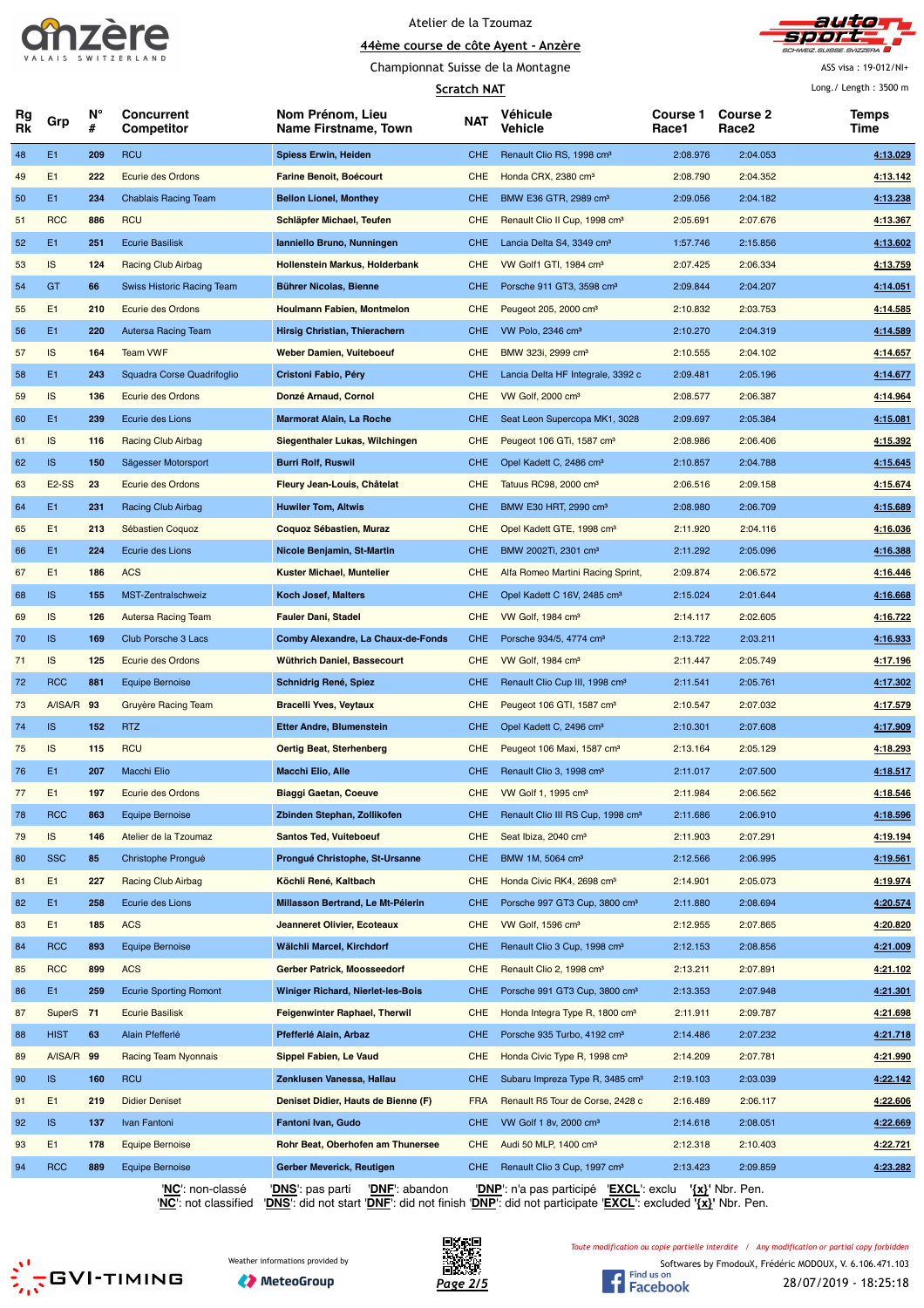



Championnat Suisse de la Montagne

**Scratch NAT**

ASS visa : 19-012/NI+ Long./ Length : 3500 m

|          |                |         |                                 |                                             | SCI ALCII NAT |                                               |                   |                                      | Lung./Lungur.JJUU in |
|----------|----------------|---------|---------------------------------|---------------------------------------------|---------------|-----------------------------------------------|-------------------|--------------------------------------|----------------------|
| Rg<br>Rk | Grp            | N°<br># | <b>Concurrent</b><br>Competitor | Nom Prénom, Lieu<br>Name Firstname, Town    | NAT           | Véhicule<br>Vehicle                           | Course 1<br>Race1 | <b>Course 2</b><br>Race <sub>2</sub> | Temps<br>Time        |
| 95       | E <sub>1</sub> | 188     | Ecurie des Ordons               | <b>Nusbaumer Marcel, Courrendlin</b>        | <b>CHE</b>    | Fiat Uno Turbo, 1598 cm <sup>3</sup>          | 2:13.127          | 2:10.189                             | 4:23.316             |
| 96       | E1             | 244     | Squadra Corse Quadrifoglio      | Sonnenschein Christian, Savigny             | <b>CHE</b>    | Lancia Delta Intégrale 16V, 3390              | 2:14.664          | 2:09.188                             | 4:23.852             |
| 97       | <b>IS</b>      | 107     | <b>Equipe Bernoise</b>          | Moser Stephan, Düdingen                     | <b>CHE</b>    | Toyota Yaris, 1340 cm <sup>3</sup>            | 2:16.964          | 2:06.972                             | 4.23.936             |
| 98       | SuperS         | 72      | <b>MB Motorsport Team</b>       | Fankhauser Nicola, Latterbach               | <b>CHE</b>    | Honda Civic Type R, 1998 cm <sup>3</sup>      | 2:13.856          | 2:10.555                             | 4:24.411             |
| 99       | E <sub>1</sub> | 246     | Racing Club Airbag              | Muhr Bernhard, Rüeggisberg                  | <b>CHE</b>    | Toyota Celica, 3435 cm <sup>3</sup>           | 2:18.125          | 2:06.354                             | 4:24.479             |
| 100      | E1             | 230     | Atelier de la Tzoumaz           | Bonvin Frédéric, Crans-Montana              | <b>CHE</b>    | BMW M3, 2990 cm <sup>3</sup>                  | 2:14.792          | 2:09.740                             | 4:24.532             |
| 101      | E1             | 242     | Stéphane Jaquemet               | Jaquemet Stéphane, St-Cierges               | <b>CHE</b>    | Seat Leon Supercopa MK2, 3372                 | 2:17.201          | 2:07.964                             | 4:25.165             |
| 102      | <b>RCC</b>     | 890     | Sven Indermühle                 | Indermühle Sven, Seftigen                   | <b>CHE</b>    | Renault Clio III Cup, 2000 cm <sup>3</sup>    | 2:15.454          | 2:10.035                             | 4:25.489             |
| 103      | IS             | 134     | <b>MB Motorsport Team</b>       | <b>Tschirky Kurt, Azmoos</b>                | <b>CHE</b>    | Opel Kadett-C, 1998 cm <sup>3</sup>           | 2:17.671          | 2:08.206                             | 4:25.877             |
| 104      | E <sub>1</sub> | 229     | Ecurie des Ordons               | <b>Cattin Nicolas, Cornol</b>               | <b>CHE</b>    | BMW 325i, 2989 cm <sup>3</sup>                | 2:17.373          | 2:09.163                             | 4:26.536             |
| 105      | <b>IS</b>      | 133     | Ecurie des Ordons               | Schorderet Yann, La Tour de Treme           | <b>CHE</b>    | Renault Clio, 1998 cm <sup>3</sup>            | 2:15.533          | 2:11.772                             | 4:27.305             |
| 106      | IS             | 111     | <b>RCU</b>                      | Bächler Martin, Regensdorf                  | <b>CHE</b>    | VW Lupo, 1400 cm <sup>3</sup>                 | 2:18.389          | 2:09.235                             | 4:27.624             |
| 107      | <b>IS</b>      | 159     | Atelier de la Tzoumaz           | Praplan Basile, Ayent                       | <b>CHE</b>    | Ford Sierra Cosworth, 3389 cm <sup>3</sup>    | 2:18.413          | 2:09.708                             | 4:28.121             |
| 108      | <b>RCC</b>     | 880     | <b>Equipe Bernoise</b>          | Beyeler Marc, Neuenegg                      | <b>CHE</b>    | Renault Clio RS III Cup, 1998 cm <sup>3</sup> | 2:17.765          | 2:10.448                             | 4:28.213             |
| 109      | E1             | 235     | <b>Pierre Muriser</b>           | Murisier Pierre, Chapelle (Glâne)           | <b>CHE</b>    | Ford Fiesta, 2713 cm <sup>3</sup>             | 2:19.306          | 2:09.829                             | 4:29.135             |
| 110      | E1             | 182     | Bödeli Racing Club              | Mühlemann Roger, Wilderswil                 | <b>CHE</b>    | Citroën Saxo VTS, 1587 cm <sup>3</sup>        | 2:21.589          | 2:07.682                             | 4:29.271             |
| 111      | E1             | 181     | <b>MB Motorsport Team</b>       | Grünig Stefan, Höfen                        | <b>CHE</b>    | Citroën Saxo MB EVO1, 1587 cm <sup>3</sup>    | 2:17.189          | 2:12.669                             | 4:29.858             |
| 112      | E <sub>1</sub> | 184     | <b>MB Motorsport Team</b>       | Gfeller Heinz, Noflen                       | <b>CHE</b>    | Ford Fiesta ST, 1596 cm <sup>3</sup>          | 2:15.759          | 2:14.102                             | 4:29.861             |
| 113      | <b>IS</b>      | 143     | Gruyère Racing Team             | Villoz Hervé, Epagny                        | <b>CHE</b>    | Renault Clio RS Evo, 1998 cm <sup>3</sup>     | 2:29.918          | 2:00.199                             | 4:30.117             |
| 114      | GT86           | 903     | Eventseelisberg                 | <b>Thomann Rico, Winterthur</b>             | <b>CHE</b>    | Toyota GT86 Race, 1998 cm <sup>3</sup>        | 2:16.623          | 2:14.413                             | 4:31.036             |
| 115      | IS.            | 163     | Atelier de la Tzoumaz           | Métroz Alex, Orsières                       | <b>CHE</b>    | Ford Sierra Cosworth, 3390 cm <sup>3</sup>    | 2:22.624          | 2:08.615                             | 4:31.239             |
| 116      | GT86           | 902     | Eventseelisberg                 | Forcella Gianluca, St. Moritz               | <b>CHE</b>    | Toyota GT86 Race, 1998 cm <sup>3</sup>        | 2:17.385          | 2:14.141                             | 4:31.526             |
| 117      | E1             | 198     | Autersa Racing Team             | Könitzer Patrick, Kirchenthurnen            | <b>CHE</b>    | VW Golf, 1997 cm <sup>3</sup>                 | 2:20.534          | 2:11.390                             | 4:31.924             |
| 118      | A/ISA/R 95     |         | Mathieu Zurkinden               | <b>Zurkinden Mathieu, Nuvilly</b>           | <b>CHE</b>    | Citroën C2 R2, 1592 cm <sup>3</sup>           | 2:18.505          | 2:13.605                             | 4:32.110             |
| 119      | E <sub>1</sub> | 200     | Ecurie des Ordons               | <b>Barboni Luca, Courtételle</b>            | <b>CHE</b>    | Renault Clio 3 Cup, 1998 cm <sup>3</sup>      | 2:20.234          | 2:12.075                             | 4:32.309             |
| 120      | <b>RCC</b>     | 866     | <b>ACS</b>                      | <b>Sigrist Hans, Rafz</b>                   | <b>CHE</b>    | Renault Clio RS, 1998 cm <sup>3</sup>         | 2:20.791          | 2:11.892                             | 4:32.683             |
| 121      | A/ISA/R        | 102     | <b>Equipe Bernoise</b>          | Christen Heinz, Grünenmatt                  | <b>CHE</b>    | Abarth 500, 2326 cm <sup>3</sup>              | 2:21.337          | 2:11.505                             | 4:32.842             |
| 122      | IS             | 118     | <b>Racing Club Airbag</b>       | Külling Andi, Trasadingen                   | <b>CHE</b>    | Peugeot 106 GTi Lilly, 1599 cm <sup>3</sup>   | 2:25.409          | 2:08.269                             | 4:33.678             |
| 123      | N/ISN          | 90      | Lugano Racing Team              | Dayer Jean-Yves, Hérémence                  | <b>CHE</b>    | Subaru Impreza STI, 3396 cm <sup>3</sup>      | 2:21.340          | 2:12.570                             | 4:33.910             |
| 124      | IS             | 147     | <b>Yann Pillonel</b>            | <b>Pillonel Yann, Grimisuat</b>             | <b>CHE</b>    | BMW 325i, 2494 cm <sup>3</sup>                | 2:24.796          | 2:09.628                             | 4:34.424             |
| 125      | GT86           | 906     | Eventseelisberg                 | Siegrist Pascal, Strengelbach               | <b>CHE</b>    | Toyota GT86 Race, 1998 cm <sup>3</sup>        | 2:19.221          | 2:16.037                             | 4:35.258             |
| 126      | E1             | 195     | Bödeli Racing Club              | Mühlemann Bernhard, Hofstetten bei Bri      | CHE           | Ford Focus ST 170, 1988 cm <sup>3</sup>       | 2:21.982          | 2:13.980                             | 4:35.962             |
| 127      | E <sub>1</sub> | 192     | Guiseppe Bitto                  | <b>Bitto Giuseppe, Le Mont-sur-Lausanne</b> | <b>CHE</b>    | Renault Clio RS Cup, 1998 cm <sup>3</sup>     | 2:21.583          | 2:15.081                             | 4:36.664             |
| 128      | <b>HIST</b>    | 55      | <b>Ecurie Sporting Romont</b>   | <b>Baeriswyl Heribert, Tafers</b>           | <b>CHE</b>    | Alpine Renault A310/4 GR4, 1860               | 2:20.613          | 2:16.281                             | 4:36.894             |
| 129      | <b>SSC</b>     | 82      | <b>Equipe Bernoise</b>          | Kargl Benedikt, Triengen                    | <b>CHE</b>    | Ford-CNG-Technik Focus RS, 384                | 2:23.773          | 2:14.191                             | 4:37.964             |
|          | GT86           | 905     | Eventseelisberg                 | Müller Michael, Näfels                      | CHE           | Toyota GT86 Race, 1998 cm <sup>3</sup>        | 2:21.946          | 2:16.207                             | 4:38.153             |
| 130      | <b>IS</b>      |         |                                 |                                             |               |                                               |                   | 2:13.360                             |                      |
| 131      |                | 148     | W.M. Racing Car                 | <b>Waldvogel Ferdi, Unteriberg</b>          | <b>CHE</b>    | BMW M3 E30, 2486 cm <sup>3</sup>              | 2:25.128          |                                      | 4:38.488             |
| 132      | IS             | 123     | Sägesser Motorsport             | Meier Gilbert, Rudolfstetten                | <b>CHE</b>    | Honda Integra GIS, 1800 cm <sup>3</sup>       | 2:25.957          | 2:13.230                             | 4:39.187             |
| 133      | <b>SuperS</b>  | 69      | <b>Equipe Bernoise</b>          | Zutter Dario, Schwarzenburg                 | <b>CHE</b>    | Suzuki Swift, 1586 cm <sup>3</sup>            | 2:22.322          | 2:17.081                             | 4:39.403             |
| 134      | IS             | 110     | IG-MST-Zentralschweiz           | Schöpfer Stefan, Escholzmatt                | <b>CHE</b>    | Audi 50, 1398 cm <sup>3</sup>                 | 2:32.465          | 2:08.258                             | 4:40.723             |
| 135      | E <sub>1</sub> | 205     | <b>Equipe Bernoise</b>          | Küpfer Patrick, Kaufdorf                    | <b>CHE</b>    | Opel Corsa, 1998 cm <sup>3</sup>              | 2:26.018          | 2:14.887                             | 4:40.905             |
| 136      | A/ISA/R        | 98      | <b>RCU</b>                      | <b>Rychlik Remo, Wagen</b>                  | <b>CHE</b>    | Honda Integra, 1798 cm <sup>3</sup>           | 2:26.228          | 2:15.928                             | 4:42.156             |
| 137      | E1             | 187     | <b>RCU</b>                      | <b>Bilger René, Oberuzwil</b>               | <b>CHE</b>    | VW Golf, 1598 cm <sup>3</sup>                 | 2:24.356          | 2:18.784                             | 4:43.140             |
| 138      | E1             | 203     | Ecurie des Lions                | <b>Fragnière Fred, Remaufens</b>            | <b>CHE</b>    | Renault Clio 2 16v, 1998 cm <sup>3</sup>      | 2:23.234          | 2:19.994                             | 4:43.228             |
| 139      | GT86           | 907     | Eventseelisberg                 | <b>Grilli Marco, Bettwil</b>                | <b>CHE</b>    | Toyota GT86 Race, 1998 cm <sup>3</sup>        | 2:24.881          | 2:18.623                             | 4:43.504             |
| 140      | <b>RCC</b>     | 850     | Johanna Amann                   | Amann Johanna, Dornbirn                     | <b>AUT</b>    | Renault Clio III, 2000 cm <sup>3</sup>        | 2:22.921          | 2:22.315                             | 4:45.236             |
| 141      | <b>SSC</b>     | 79      | <b>RCU</b>                      | Kuhn Oski, Zürich                           | <b>CHE</b>    | Peugeot 308 GTI, 2717 cm <sup>3</sup>         | 2:25.298          | 2:20.523                             | 4:45.821             |

'**NC**': non-classé '**DNS**': pas parti '**DNF**': abandon '**DNP**': n'a pas participé '**EXCL**': exclu **'{x}'** Nbr. Pen. '**NC**': not classified '**DNS**': did not start '**DNF**': did not finish '**DNP**': did not participate '**EXCL**': excluded **'{x}'** Nbr. Pen.

**SES** GVI-TIMING







*Toute modification ou copie partielle interdite / Any modification or partial copy forbidden*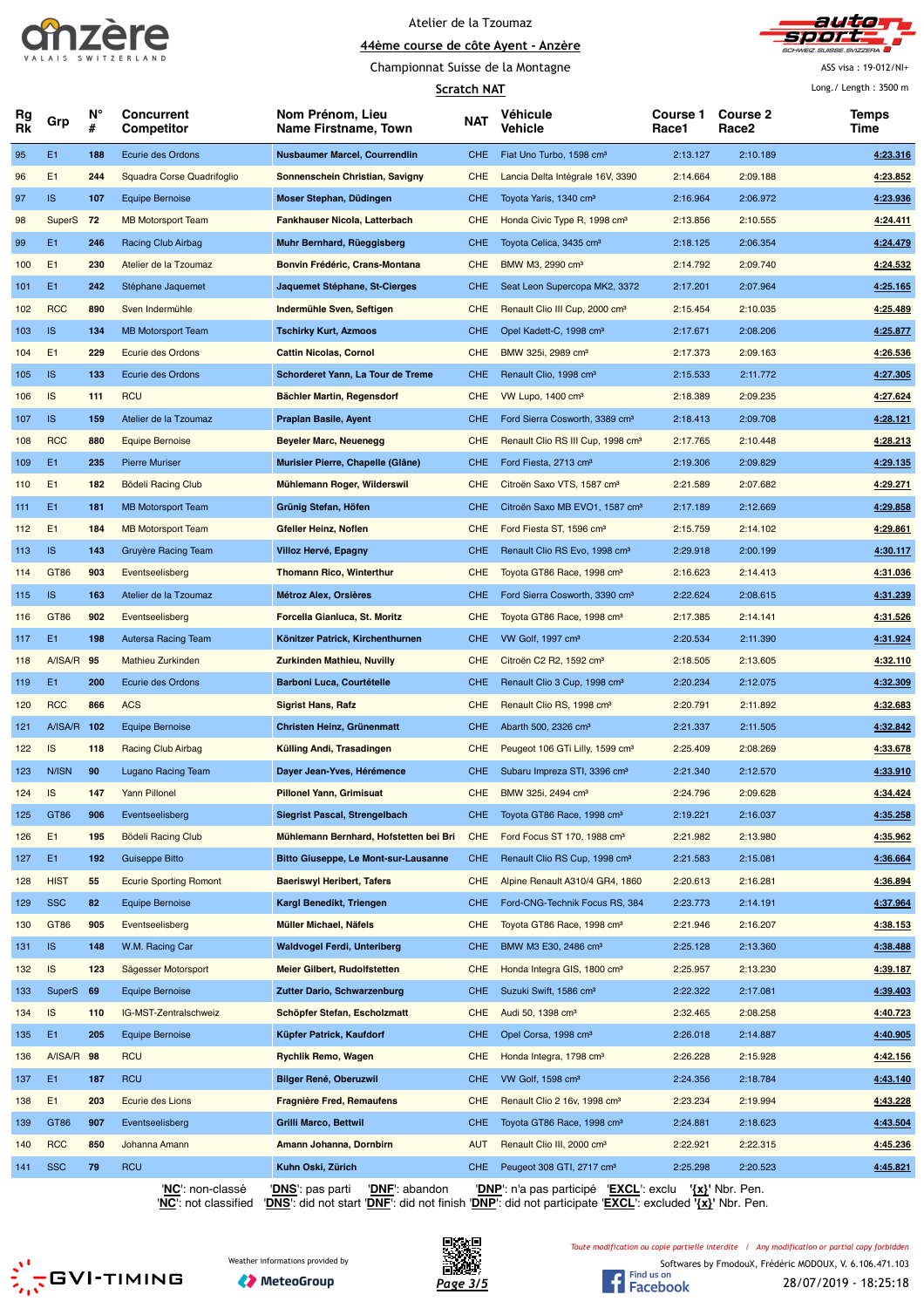

Championnat Suisse de la Montagne



ASS visa : 19-012/NI+

Long./ Length : 3500 m

|                          |                    |         | <b>Scratch NAT</b>                           |                                          |            |                                              |                          | Long./ Length: 3500 m    |                                                                                                                                    |
|--------------------------|--------------------|---------|----------------------------------------------|------------------------------------------|------------|----------------------------------------------|--------------------------|--------------------------|------------------------------------------------------------------------------------------------------------------------------------|
| Rg<br>Rk                 | Grp                | N°<br># | <b>Concurrent</b><br>Competitor              | Nom Prénom, Lieu<br>Name Firstname, Town | <b>NAT</b> | <b>Véhicule</b><br>Vehicle                   | <b>Course 1</b><br>Race1 | <b>Course 2</b><br>Race2 | Temps<br>Time                                                                                                                      |
| 142                      | <b>IS</b>          | 162     | Club Porsche 3 Lacs                          | <b>Comby David, La Chaux-de-Fonds</b>    | <b>CHE</b> | Porsche Carrera 3,2, 3163 cm <sup>3</sup>    | 2:27.670                 | 2:19.385                 | 4:47.055                                                                                                                           |
| 143                      | <b>HIST</b>        | 50      | <b>S.H.R.T.</b>                              | <b>Pauli Walter, Murten</b>              | <b>CHE</b> | Alpine A110 1300 S, 1296 cm <sup>3</sup>     | 2:28.708                 | 2:18.531                 | 4:47.239                                                                                                                           |
| 144                      | <b>IS</b>          | 114     | MST-Zentralschweiz                           | Pflug Corinne, Hefenhofen                | <b>CHE</b> | Toyota Corolla Ae92, 1600 cm <sup>3</sup>    | 2:28.338                 | 2:19.305                 | 4:47.643                                                                                                                           |
| 145                      | E <sub>1</sub>     | 176     | MST-Zentralschweiz                           | Noser Roger, Kirchleerau                 | <b>CHE</b> | VW Polo RNP, 1390 cm <sup>3</sup>            | 2:24.484                 | 2:23.699                 | 4:48.183                                                                                                                           |
| 146                      | GT86               | 901     | Eventseelisberg                              | Müller Sandro, Arth                      | <b>CHE</b> | Toyota GT86 Race, 1998 cm <sup>3</sup>       | 2:25.569                 | 2:22.717                 | 4:48.286                                                                                                                           |
| 147                      | <b>HIST</b>        | 56      | <b>Ecurie Performance</b>                    | Cretegny Jean-Romain, Romanel sur Mo     | <b>CHE</b> | Ford Escort RS2000, 1993 cm <sup>3</sup>     | 2:28.986                 | 2:19.912                 | 4:48.898                                                                                                                           |
| 148                      | E1                 | 193     | Fun Racing                                   | Joye Michel-Roland, Vallorbe             | <b>CHE</b> | Opel Kadett Gsi 16V, 1997 cm <sup>3</sup>    | 2:29.505                 | 2:19.841                 | 4:49.346                                                                                                                           |
| 149                      | IS                 | 151     | Sägesser Motorsport                          | <b>Erni Pius, Altendorf</b>              | <b>CHE</b> | Opel Kadett C, 2486 cm <sup>3</sup>          | 2:29.214                 | 2:21.334                 | 4:50.548                                                                                                                           |
| 150                      | <b>HIST</b>        | 54      | Squadra Corse Quadrifoglio                   | Scapozza Nello, Bellinzona               | <b>CHE</b> | Alpine Renault A 110, 1800 cm <sup>3</sup>   | 2:29.548                 | 2:21.805                 | 4:51.353                                                                                                                           |
| 151                      | IS                 | 106     | <b>Equipe Bernoise</b>                       | <b>Paier Michel, Schwarzenburg</b>       | <b>CHE</b> | Toyota Yaris, 1299 cm <sup>3</sup>           | 2:31.570                 | 2:21.036                 | 4:52.606                                                                                                                           |
| 152                      | <b>IS</b>          | 120     | <b>Team VWF</b>                              | <b>Oulevay Christophe, Chavornay</b>     | <b>CHE</b> | VW Scirocco, 1600 cm <sup>3</sup>            | 2:37.268                 | 2:16.327                 | 4:53.595                                                                                                                           |
| 153                      | <b>HIST</b>        | 57      | <b>Ecurie Performance</b>                    | <b>Moinat Nicolas, Grancy</b>            | <b>CHE</b> | Opel Kadett GT/E, 1995 cm <sup>3</sup>       | 2:30.003                 | 2:24.338                 | 4:54.341                                                                                                                           |
| 154                      | <b>IS</b>          | 129     | <b>RCU</b>                                   | Buser Lis, Schachen b. Herisau           | <b>CHE</b> | Opel Kadett C, 1998 cm <sup>3</sup>          | 2:31.356                 | 2:23.130                 | 4:54.486                                                                                                                           |
| 155                      | E1                 | 177     | <b>Traum Motorsport</b>                      | CHE<br>Dürig André, Worb                 |            | Fiat Uno, 1399 cm <sup>3</sup>               | 2:30.722                 | 2:24.502                 | 4:55.224                                                                                                                           |
| 156                      | SuperS 75          |         | Ivan Kilchenmann                             | Kilchenmann Ivan, Sonceboz               | <b>CHE</b> | Ford Fiesta ST, 2713 cm <sup>3</sup>         | 2:34.168                 | 2:21.061                 | 4:55.229                                                                                                                           |
| 157                      | SuperS 76          |         | <b>MST Zentralschweiz</b>                    | Portmann Hanspeter, Buttisholz           | <b>CHE</b> | Seat Ibiza, 3027 cm <sup>3</sup>             | 2:26.206                 | 2:29.115                 | 4:55.321                                                                                                                           |
| 158                      | <b>IS</b>          | 105     | Ecurie des Ordons                            | Rebetez Grégory, Les Genevez             | <b>CHE</b> | Suzuki Swift, 1298 cm <sup>3</sup>           | 2:30.291                 | 2:25.081                 | 4:55.372                                                                                                                           |
| 159                      | IS                 | 117     | MST-Zentralschweiz                           | <b>Schmid Ruedi, Brittnau</b>            | <b>CHE</b> | VW Golf 1 16V Lisa, 1588 cm <sup>3</sup>     | 2:42.056                 | 2:18.159                 | 5:00.215                                                                                                                           |
| 160                      | <b>HIST</b>        | 51      | <b>D-Max Swiss</b>                           | <b>Balemi Gianmarco, Tenero</b>          | <b>CHE</b> | Alpine Renault A110 1600S, 1596              | 2:38.124                 | 2:23.543                 | 5:01.667                                                                                                                           |
| 161                      | SuperS 70          |         | Alphonse Kilchenmann                         | Kilchenmann Alphonse, Sonceboz           | <b>CHE</b> | Peugeot 106 1.6 16V, 1587 cm <sup>3</sup>    | 2:46.792                 | 2:26.296                 | 5:13.088                                                                                                                           |
| 162                      | <b>IS</b>          | 132     | <b>Martin Rudolf</b>                         | <b>Rudolf Martin, Bassecourt</b>         | <b>CHE</b> | VW Golf 1, 1998 cm <sup>3</sup>              | 2:22.008                 | 3:18.920                 | 5:40.928                                                                                                                           |
| 163                      | <b>HIST</b>        | 60      | Scuderia Buandra Hist. Racing                | <b>Burkart Andreas, Rain</b>             | <b>CHE</b> | Talbot-Lago T150C Rennwagen, 3               | 3:17.379                 | 3:08.534                 | 6:25.913                                                                                                                           |
| 164                      | <b>IS</b>          | 141     | <b>MB Motorsport Team</b>                    | <b>Tschirky René, Mels</b>               | <b>CHE</b> | Opel MB-Kadett C 16V, 2000 cm <sup>3</sup>   | 4:47.064                 | 2:07.036                 | 6:54.100                                                                                                                           |
|                          | E <sub>2</sub> -SC | 10      | Benjamin Vielmi                              | Vielmi Benjamin, Marcellaz-Albanais      | <b>FRA</b> | Osella PA27, 2550 cm <sup>3</sup>            | <b>DNP</b>               | <b>DNP</b>               | $-200$                                                                                                                             |
|                          | E <sub>2</sub> -SS | 20      | <b>Chablais Racing Team</b>                  | <b>Berguerand Louis, Charrat</b>         | <b>CHE</b> | Tatuus 2000, 2000 cm <sup>3</sup>            | 2:08.839                 | <b>DNF</b>               | $-200$                                                                                                                             |
|                          | E <sub>2</sub> -SS | 21      | <b>ACS</b>                                   | <b>Brander Markus, Romanshorn</b>        | <b>CHE</b> | Formule Renault, 1998 cm <sup>3</sup>        | <b>DNP</b>               | <b>DNP</b>               | مسرمين                                                                                                                             |
|                          | E <sub>2</sub> -SS | 26      | Racing Team Zäziwil                          | Zürcher Thomas, Thierachern              | <b>CHE</b> | Tatuus F4, 2000 cm <sup>3</sup>              | <b>DNF</b>               | <b>DNS</b>               |                                                                                                                                    |
|                          | E <sub>2</sub> -SS | 29      | <b>Racing Club Airbag</b>                    | Egli Philip, Zürich                      | <b>CHE</b> | Dallara F393 EPR-2, 2000 cm <sup>3</sup>     | 2:02.613                 | <b>DNS</b>               | 120,000                                                                                                                            |
|                          | <b>IS</b>          | 109     |                                              | Mathys Hans Ulrich, Grünenmatt           | <b>CHE</b> | Fiat Uno, 1398 cm <sup>3</sup>               | <b>DNP</b>               | <b>DNP</b>               | $\frac{1}{2} \left( \frac{1}{2} \frac{1}{2} \right) \left( \frac{1}{2} \frac{1}{2} \right) \left( \frac{1}{2} \frac{1}{2} \right)$ |
|                          | IS                 | 127     | Equipe Bernoise<br><b>Racing Club Airbag</b> | <b>Andrey Thomas, Plasselb</b>           | <b>CHE</b> | Peugeot 405, 1998 cm <sup>3</sup>            | <b>DNP</b>               | <b>DNP</b>               | $-20.000$                                                                                                                          |
|                          |                    |         | Ecurie des Ordons                            |                                          |            | VW Golf, 2000 cm <sup>3</sup>                |                          |                          | $\frac{1}{2} \left( \frac{1}{2} \right) \left( \frac{1}{2} \right) \left( \frac{1}{2} \right) \left( \frac{1}{2} \right)$          |
|                          | <b>IS</b>          | 138     |                                              | Grossenbacher Cyril, Montfaucon          | <b>CHE</b> |                                              | <b>DNP</b>               | <b>DNP</b>               | $-200$                                                                                                                             |
| $\overline{\phantom{a}}$ | IS                 | 140     | <b>ACS</b>                                   | <b>Monnier Ludovic, Villeneuve</b>       | <b>CHE</b> | VW Golf, 2000 cm <sup>3</sup>                | 2:02.099                 | <b>DNS</b>               | $-20.000$                                                                                                                          |
| $\blacksquare$           | <b>TCR</b>         | 173     | Equipe Bernoise                              | <b>Steck Peter, Bowil</b>                | <b>CHE</b> | Opel Astra, 3500 cm <sup>3</sup>             | 2:13.854                 | <b>DNS</b>               | $-200 - 200$                                                                                                                       |
|                          | E1                 | 183     | <b>Roger Savoy</b>                           | <b>Savoy Roger, Attalens</b>             | <b>CHE</b> | Suzuki Swift RS, 1594 cm <sup>3</sup>        | <b>DNP</b>               | <b>DNP</b>               | $-200 - 100$                                                                                                                       |
| $\blacksquare$           | E1                 | 194     | Squadra Corse Quadrifoglio                   | Darani Christian, Mairengo               | <b>CHE</b> | Fiat X 1/9, 1987 cm <sup>3</sup>             | 2:34.035                 | <b>DNS</b>               | $-200$                                                                                                                             |
|                          | E1                 | 196     | <b>RCU</b>                                   | <b>Merz Thomas, Grub</b>                 | <b>CHE</b> | VW Golf GTI 1, 1994 cm <sup>3</sup>          | 2:21.974                 | <b>DNF</b>               | 120,000                                                                                                                            |
|                          | E1                 | 201     | Ecurie du Nord                               | <b>Bombardier Alain, Orbe</b>            | <b>CHE</b> | Renault Clio 3 Cup, 1998 cm <sup>3</sup>     | <b>DNP</b>               | <b>DNP</b>               | $\frac{1}{2}$ and $\frac{1}{2}$                                                                                                    |
|                          | E1                 | 208     | Ecurie du Nord                               | <b>Randin Michel, Mervelier</b>          | CHE        | Renault Clio Cup, 1998 cm <sup>3</sup>       | <b>DNP</b>               | <b>DNP</b>               | $-100 - 100$                                                                                                                       |
|                          | E1                 | 212     | <b>Chablais Racing Team</b>                  | <b>Maillard Stive, Chöex</b>             | <b>CHE</b> | Toyota Corolla AE86 R, 1997 cm <sup>3</sup>  | 2:31.658                 | <b>DNS</b>               | $-200$                                                                                                                             |
| $\overline{\phantom{a}}$ | E1                 | 214     | Ecurie 13 Etoiles Valais                     | <b>Tapparel Eddy, Crans-Montana</b>      | <b>CHE</b> | Opel Kadett C City, 2000 cm <sup>3</sup>     | <b>DNP</b>               | <b>DNP</b>               | $\frac{1}{2} \left( \frac{1}{2} \frac{1}{2} \right) \left( \frac{1}{2} \frac{1}{2} \right) \left( \frac{1}{2} \frac{1}{2} \right)$ |
|                          | E1                 | 232     | <b>ACS</b>                                   | Rohrbach Patrick, Monible                | <b>CHE</b> | BMW E30 24v, 2999 cm <sup>3</sup>            | <b>DNP</b>               | <b>DNP</b>               | $  -$                                                                                                                              |
|                          | E1                 | 233     | <b>Florent Mariaux</b>                       | <b>Mariaux Florent, Vionnaz</b>          | <b>CHE</b> | BMW E30 Gulf, 2794 cm <sup>3</sup>           | <b>DNP</b>               | <b>DNP</b>               | $-200 - 100$                                                                                                                       |
|                          | E1                 | 240     | Ecurie du Nord                               | Milliquet Cédric, Pully                  | <b>CHE</b> | Mitsubishi Lancer Evo VI, 3400 c             | <b>DNP</b>               | <b>DNP</b>               | $-200$                                                                                                                             |
|                          | E1                 | 245     | Squadra Corse Quadrifoglio                   | <b>Farinoli Emilio, Neuchatel</b>        | <b>CHE</b> | Lancia Delta Integrale, 3396 cm <sup>3</sup> | <b>DNP</b>               | <b>DNP</b>               | $-100$                                                                                                                             |
|                          | E1                 | 247     | Atelier de la Tzoumaz                        | <b>Metroz Kevin, Liddes</b>              | <b>CHE</b> | Mazda 323 GTX, 3126 cm <sup>3</sup>          | 2:00.352                 | <b>DNS</b>               | $-200 - 200$                                                                                                                       |
|                          | E <sub>1</sub>     | 254     | <b>ACS</b>                                   | Murcia Arnaud, Veyrier                   | <b>CHE</b> | Mitsubishi Lancer Evolution VII, 3           | <b>DNP</b>               | <b>DNP</b>               | $-200$                                                                                                                             |
|                          | E1                 | 255     | Di marzo Alessandro                          | Di Marzo Alessandro, La Chaux-de-Fond    | <b>CHE</b> | Subaru Impreza, 3740 cm <sup>3</sup>         | <b>DNP</b>               | <b>DNP</b>               | $ -$                                                                                                                               |

'**NC**': non-classé '**DNS**': pas parti '**DNF**': abandon '**DNP**': n'a pas participé '**EXCL**': exclu **'{x}'** Nbr. Pen.





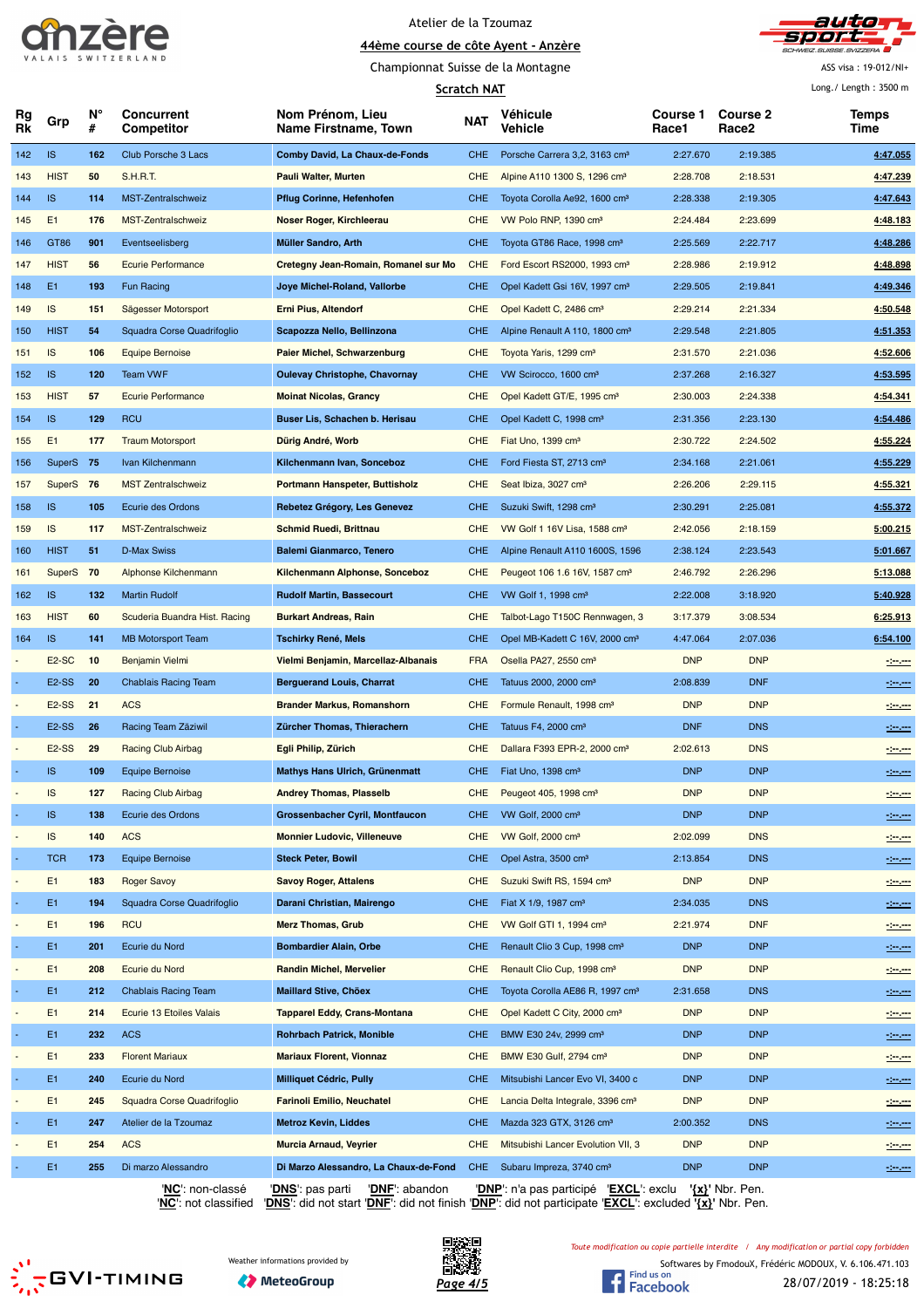



Championnat Suisse de la Montagne

ASS visa : 19-012/NI+ Long./ Length : 3500 m

|                          |                |         |                                 | Scratch NAT                              | Long. / Length: $3500$ m |                                           |                          |                               |               |
|--------------------------|----------------|---------|---------------------------------|------------------------------------------|--------------------------|-------------------------------------------|--------------------------|-------------------------------|---------------|
| Rg<br><b>Rk</b>          | Grp            | N°<br># | Concurrent<br><b>Competitor</b> | Nom Prénom, Lieu<br>Name Firstname, Town | <b>NAT</b>               | Véhicule<br>Vehicle                       | <b>Course 1</b><br>Race1 | Course 2<br>Race <sub>2</sub> | Temps<br>Time |
|                          | E1             | 256     | <b>ACS</b>                      | <b>Rebord Aristide, Les Valettes</b>     | CHE.                     | BMW M3 GT4, 3999 cm <sup>3</sup>          | <b>DNP</b>               | <b>DNP</b>                    | $-200$        |
| $\overline{\phantom{a}}$ | E1             | 257     | All - In Racing Team            | <b>Frey Olivier, Montricher</b>          |                          | Nissan Sunny GTI-R, 4366 cm <sup>3</sup>  | <b>DNP</b>               | <b>DNP</b>                    | $-200$        |
|                          | E <sub>1</sub> | 261     | <b>ACS</b>                      | <b>Kessler Thomas, Siebnen</b>           | <b>CHE</b>               | Mitsubishi Evo, 3672 cm <sup>3</sup>      | 1:53.803                 | <b>DNF</b>                    | $-1 - 1 - 1$  |
| $\overline{\phantom{a}}$ | E1             | 263     | Eventseelisberg                 | <b>Bratschi Ronnie, Altdorf</b>          | <b>CHE</b>               | Mitsubishi Evo 8 EGMO, 3668 cm            | 1:46.449                 | <b>DNF</b>                    | 120,000       |
|                          | <b>RCC</b>     | 878     | <b>Equipe Bernoise</b>          | Figus Angelo, Bioggio                    | <b>CHE</b>               | Renault Clio Cup 3, 1998 cm <sup>3</sup>  | 2:24.896                 | <b>DNS</b>                    | $-200$        |
| $\overline{\phantom{a}}$ | GT86           | 904     | Eventseelisberg                 | <b>Suter Noah, Suhr</b>                  | CHE.                     | Toyota GT86 Race, 1998 cm <sup>3</sup>    | <b>DNP</b>               | <b>DNP</b>                    | $-200$        |
|                          |                |         | 'NC': non-classé                | 'DNF': abandon<br>'DNS': pas parti       |                          | 'EXCL': exclu<br>'DNP': n'a pas participé |                          | $\{x\}$ ' Nbr. Pen.           |               |





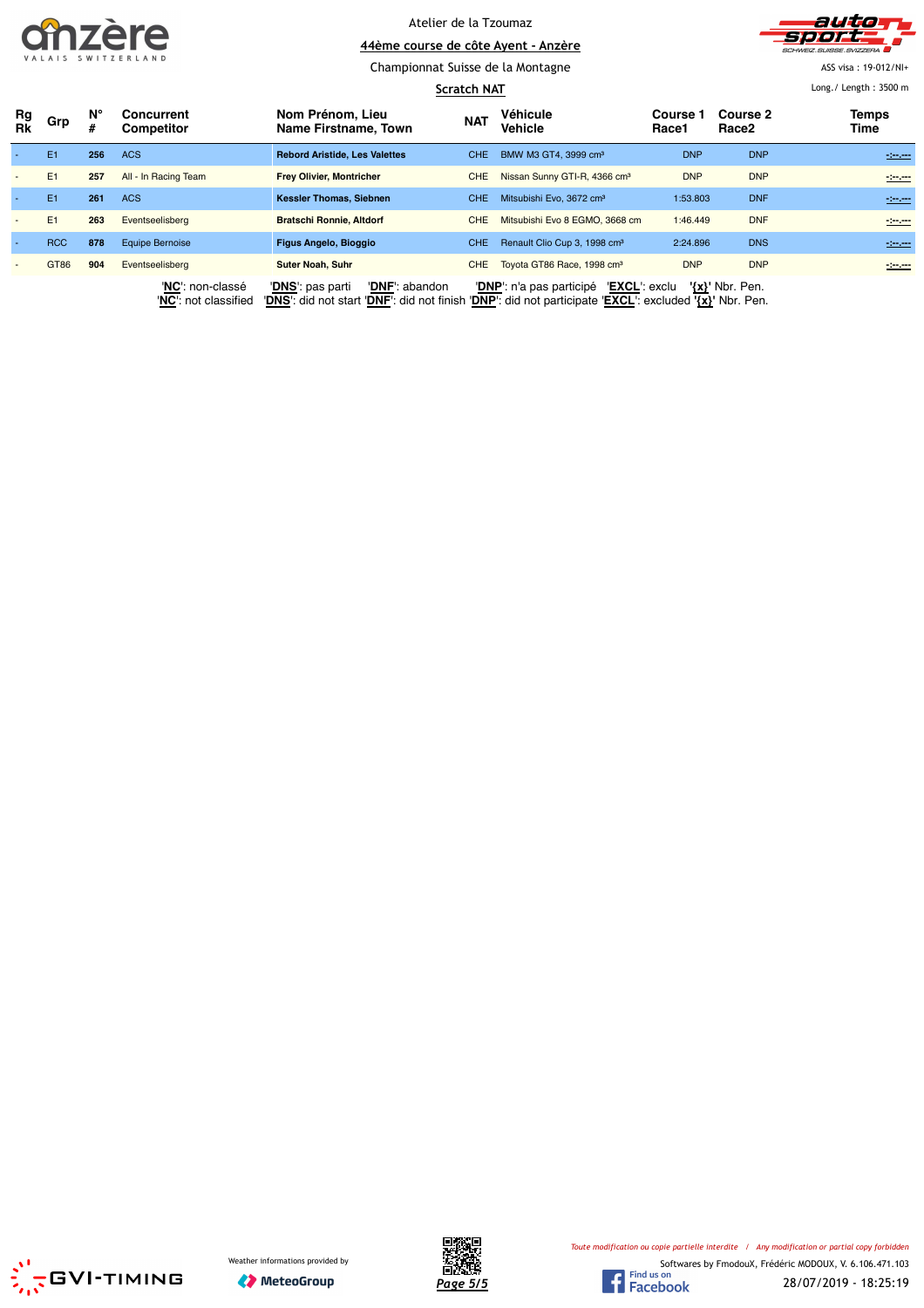| Atelier de la Tzoumaz<br>stetet.<br>44ème course de côte Ayent - Anzère |                                                                                                                                                                         |                               |                                                                    |            |                                            |                      |                      |                      | autio<br>SCHWEIZ. SUISSE. SVIZZERA |  |  |
|-------------------------------------------------------------------------|-------------------------------------------------------------------------------------------------------------------------------------------------------------------------|-------------------------------|--------------------------------------------------------------------|------------|--------------------------------------------|----------------------|----------------------|----------------------|------------------------------------|--|--|
|                                                                         |                                                                                                                                                                         |                               |                                                                    |            | Championnat Suisse de la Montagne          |                      |                      |                      | ASS visa: 19-012/NI+               |  |  |
|                                                                         |                                                                                                                                                                         |                               |                                                                    | Essais NAT |                                            |                      |                      |                      | Long./ Length: 3500 m              |  |  |
| Rg                                                                      | N°<br>Rk #                                                                                                                                                              | Concurrent<br>Competitor      | Nom Prénom, Lieu<br>Name Firstame, Town                            | <b>NAT</b> | Véhicule<br>Vehicle                        | Essai 1<br>Training1 | Essai 2<br>Training2 | Essai 3<br>Training3 | <b>Temps</b><br>Time               |  |  |
|                                                                         |                                                                                                                                                                         |                               |                                                                    |            |                                            |                      |                      |                      |                                    |  |  |
|                                                                         |                                                                                                                                                                         |                               | <u>Catégorie / Category : Historic 0 -&gt; 1600 cm<sup>3</sup></u> |            |                                            |                      |                      |                      |                                    |  |  |
|                                                                         | 50                                                                                                                                                                      | <b>S.H.R.T.</b>               | <b>Walter Pauli, Murten</b>                                        | <b>CHE</b> | Alpine A110 1300 S, 1296 cm <sup>3</sup>   | 2:10.921             | 2:09.298             | <b>DNS</b>           | 2:09.298                           |  |  |
| $\overline{c}$                                                          | 51                                                                                                                                                                      | <b>D-Max Swiss</b>            | Gianmarco Balemi, Tenero                                           | <b>CHE</b> | Alpine Renault A110 1600S, 1596            | 2:10.700             | 2:09.962             | <b>DNS</b>           | 2:09.962                           |  |  |
|                                                                         | Catégorie / Category : Historic 1601 -> 2000 cm <sup>3</sup>                                                                                                            |                               |                                                                    |            |                                            |                      |                      |                      |                                    |  |  |
| 1                                                                       | 55                                                                                                                                                                      | <b>Ecurie Sporting Romont</b> | <b>Heribert Baeriswyl, Tafers</b>                                  | <b>CHE</b> | Alpine Renault A310/4 GR4, 1860            | 2:07.894             | 2:04.628             | 2:17.452             | 2:04.628                           |  |  |
| $\overline{2}$                                                          | 54                                                                                                                                                                      | Squadra Corse Quadrifoglio    | Nello Scapozza, Bellinzona                                         | <b>CHE</b> | Alpine Renault A 110, 1800 cm <sup>3</sup> | 2:10.307             | 2:12.525             | 2:26.166             | 2:10.307                           |  |  |
| 3                                                                       | 56                                                                                                                                                                      | <b>Ecurie Performance</b>     | Jean-Romain Cretegny, Romanel sur Morge                            | <b>CHE</b> | Ford Escort RS2000, 1993 cm <sup>3</sup>   | 2:13.877             | 2:11.645             | 2:28.356             | 2:11.645                           |  |  |
| $\overline{4}$                                                          | 57                                                                                                                                                                      | <b>Ecurie Performance</b>     | <b>Nicolas Moinat, Grancy</b>                                      | <b>CHE</b> | Opel Kadett GT/E, 1995 cm <sup>3</sup>     | 2:20.003             | 2:13.655             | 2:21.065             | 2:13.655                           |  |  |
|                                                                         |                                                                                                                                                                         |                               | Catégorie / Category : Historic 2001 -> 4000 cm <sup>3</sup>       |            |                                            |                      |                      |                      |                                    |  |  |
|                                                                         |                                                                                                                                                                         |                               |                                                                    |            |                                            |                      | 2:54.170             |                      |                                    |  |  |
|                                                                         | 60                                                                                                                                                                      | Scuderia Buandra Hist. Racing | Andreas Burkart, Rain                                              | <b>CHE</b> | Talbot-Lago T150C Rennwagen, 3             | 2:56.336             |                      | <b>DNS</b>           | 2:54.170                           |  |  |
|                                                                         |                                                                                                                                                                         |                               | Catégorie / Category : Historic + 4000 cm <sup>3</sup>             |            |                                            |                      |                      |                      |                                    |  |  |
| 1                                                                       | 63                                                                                                                                                                      | Alain Pfefferlé               | Alain Pfefferlé, Arbaz                                             | <b>CHE</b> | Porsche 935 Turbo, 4192 cm <sup>3</sup>    | 1:46.221             | 1:46.127             | <b>DNS</b>           | 1:46.127                           |  |  |
|                                                                         |                                                                                                                                                                         |                               | Catégorie / Category : Grand Tourisme 0 -> 4000 cm <sup>3</sup>    |            |                                            |                      |                      |                      |                                    |  |  |
| 1                                                                       | 66                                                                                                                                                                      | Swiss Historic Racing Team    | Nicolas Bührer, Bienne                                             | CHE.       | Porsche 911 GT3, 3598 cm <sup>3</sup>      | 1:52.795             | 1:53.602             | <b>DNS</b>           | 1:52.795                           |  |  |
|                                                                         |                                                                                                                                                                         |                               |                                                                    |            |                                            |                      |                      |                      |                                    |  |  |
|                                                                         |                                                                                                                                                                         | Catégorie / Category :        | Toyota GT86 [SBMJ/CSMJ]                                            |            | $0 \rightarrow 2000 \text{ cm}^3$          |                      |                      |                      |                                    |  |  |
| $\overline{1}$                                                          | 903                                                                                                                                                                     | Eventseelisberg               | <b>Rico Thomann, Winterthur</b>                                    | <b>CHE</b> | Toyota GT86 Race, 1998 cm <sup>3</sup>     | 2:14.982             | 2:11.655             | 2:19.305             | 2:11.655                           |  |  |
| $\overline{c}$                                                          | 902                                                                                                                                                                     | Eventseelisberg               | Gianluca Forcella, St. Moritz                                      | <b>CHE</b> | Toyota GT86 Race, 1998 cm <sup>3</sup>     | 2:20.489             | 2:12.182             | 2:18.346             | 2:12.182                           |  |  |
| 3                                                                       | 906                                                                                                                                                                     | Eventseelisberg               | Pascal Siegrist, Strengelbach                                      | <b>CHE</b> | Toyota GT86 Race, 1998 cm <sup>3</sup>     | 2:19.239             | 2:44.019             | 2:20.782             | 2:19.239                           |  |  |
| $\overline{4}$                                                          | 904                                                                                                                                                                     | Eventseelisberg               | Noah Suter, Suhr                                                   | <b>CHE</b> | Toyota GT86 Race, 1998 cm <sup>3</sup>     | 2:19.402             | <b>DNF</b>           | <b>DNS</b>           | 2:19.402                           |  |  |
| $\overline{5}$                                                          | 905                                                                                                                                                                     | Eventseelisberg               | Michael Müller, Näfels                                             | <b>CHE</b> | Toyota GT86 Race, 1998 cm <sup>3</sup>     | 2:20.371             | 2:22.031             | 2:22.404             | 2:20.371                           |  |  |
| 6                                                                       | 901                                                                                                                                                                     | Eventseelisberg               | Sandro Müller, Arth                                                | <b>CHE</b> | Toyota GT86 Race, 1998 cm <sup>3</sup>     | 2:30.920             | 2:22.895             | 2:33.322             | 2:22.895                           |  |  |
| $\overline{7}$                                                          | 907                                                                                                                                                                     | Eventseelisberg               | <b>Marco Grilli, Bettwil</b>                                       | CHE.       | Toyota GT86 Race, 1998 cm <sup>3</sup>     | 2:24.273             | 2:23.743             | 2:27.429             | 2:23.743                           |  |  |
|                                                                         |                                                                                                                                                                         |                               | Catégorie / Category : SuperSérie 0 -> 2000 cm <sup>3</sup>        |            |                                            |                      |                      |                      |                                    |  |  |
| 1                                                                       | 71                                                                                                                                                                      | <b>Ecurie Basilisk</b>        | <b>Raphael Feigenwinter, Therwil</b>                               | <b>CHE</b> | Honda Integra Type R, 1800 cm <sup>3</sup> | 2:06.882             | 2:04.836             | 2:14.200             | 2:04.836                           |  |  |
| $\overline{c}$                                                          | 72                                                                                                                                                                      | <b>MB Motorsport Team</b>     | Nicola Fankhauser, Latterbach                                      | <b>CHE</b> | Honda Civic Type R, 1998 cm <sup>3</sup>   | 2:08.758             | 2:06.214             | 2:14.603             | 2:06.214                           |  |  |
| 3                                                                       | 69                                                                                                                                                                      | <b>Equipe Bernoise</b>        | Dario Zutter, Schwarzenburg                                        | <b>CHE</b> | Suzuki Swift, 1586 cm <sup>3</sup>         | 2:10.620             | 2:10.273             | 2:19.567             | 2:10.273                           |  |  |
| $\overline{4}$                                                          | 70<br>Alphonse Kilchenmann<br>Alphonse Kilchenmann, Sonceboz<br>Peugeot 106 1.6 16V, 1587 cm <sup>3</sup><br><b>CHE</b><br>2:23.440<br>2:21.358<br>2:36.043<br>2:21.358 |                               |                                                                    |            |                                            |                      |                      |                      |                                    |  |  |
|                                                                         |                                                                                                                                                                         |                               | Catégorie / Category : SuperSérie + 2000 cm <sup>3</sup>           |            |                                            |                      |                      |                      |                                    |  |  |
|                                                                         | 75                                                                                                                                                                      | Ivan Kilchenmann              | Ivan Kilchenmann, Sonceboz                                         | <b>CHE</b> | Ford Fiesta ST, 2713 cm <sup>3</sup>       | 2:11.150             | 2:09.019             | 2:23.731             | 2:09.019                           |  |  |
| 2                                                                       | 76                                                                                                                                                                      | <b>MST Zentralschweiz</b>     | Hanspeter Portmann, Buttisholz                                     | <b>CHE</b> | Seat Ibiza, 3027 cm <sup>3</sup>           | 2:15.882             | 2:12.028             | 2:29.657             | 2:12.028                           |  |  |

# **Catégorie / Category : SuperSérie Compétition 0 -> 3000 cm³**

| 79 | RCU | Oski Kuhn. Zürich                                                                                                           |  | CHE Peugeot 308 GTI, 2717 cm <sup>3</sup>                                                                 | 2:12.534 | 2:11.071 | 2:25.592 | 2:11.071 |
|----|-----|-----------------------------------------------------------------------------------------------------------------------------|--|-----------------------------------------------------------------------------------------------------------|----------|----------|----------|----------|
|    |     | "NC": not classified "DNS": did not start "DNF": did not finish "DNP": did not participate "EXCL": excluded '{x}' Nbr. Pen. |  | 'NC': non-classé  'DNS': pas parti 'DNF': abandon  'DNP': n'a pas participé 'EXCL': exclu '{x}' Nbr. Pen. |          |          |          |          |





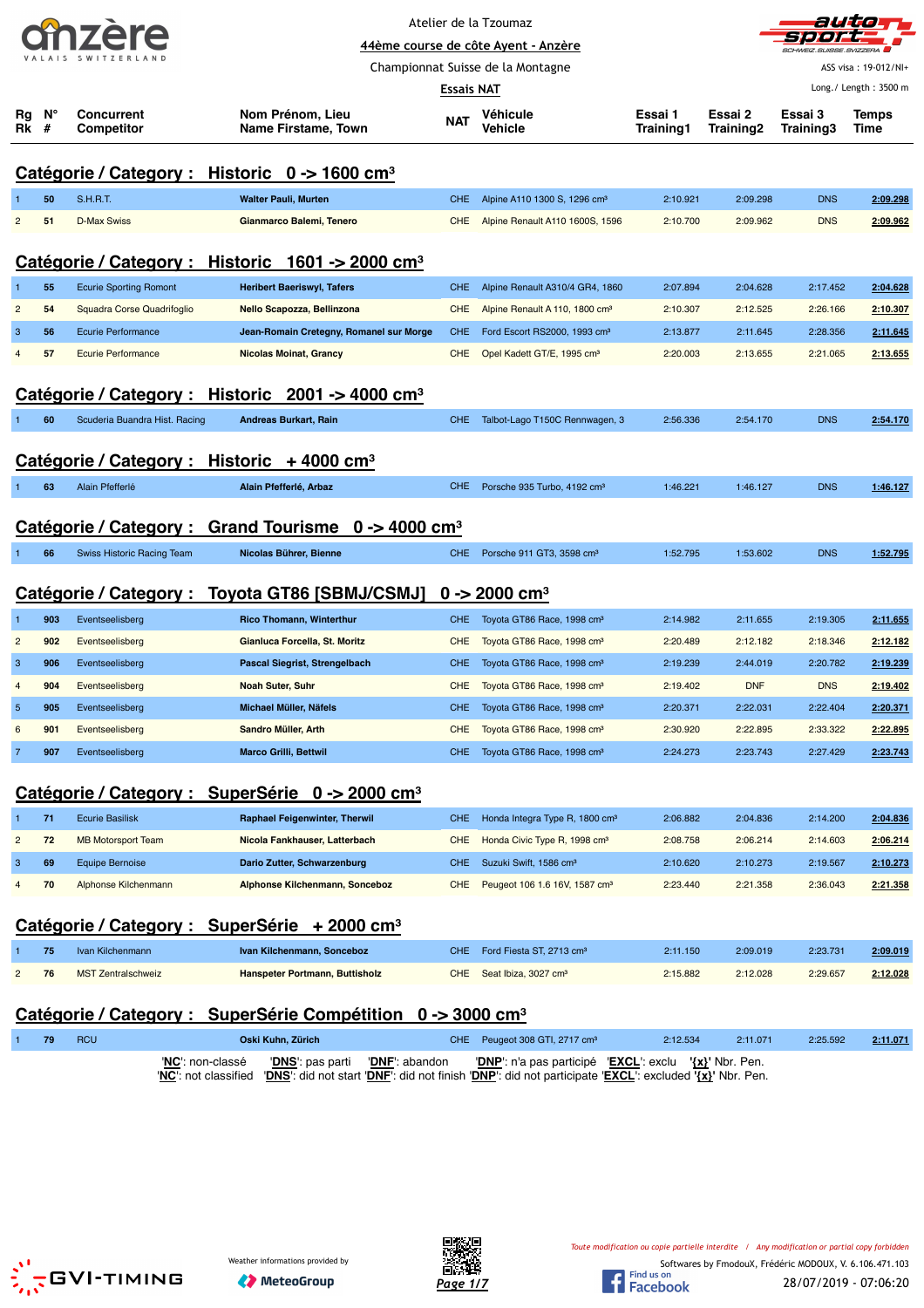| 107                |  |  |  |  |  |  |
|--------------------|--|--|--|--|--|--|
| VALAIS SWITZERLAND |  |  |  |  |  |  |



Championnat Suisse de la Montagne

ASS visa : 19-012/NI+

|                |                                                                                                                                                                                                  |                                             |                                                                                         | <b>Essais NAT</b>        |                                                                                                                                                  |                        |                          |                        | Long./ Length: 3500 m |  |  |  |  |
|----------------|--------------------------------------------------------------------------------------------------------------------------------------------------------------------------------------------------|---------------------------------------------|-----------------------------------------------------------------------------------------|--------------------------|--------------------------------------------------------------------------------------------------------------------------------------------------|------------------------|--------------------------|------------------------|-----------------------|--|--|--|--|
| Rg<br>Rk       | N°<br>#                                                                                                                                                                                          | <b>Concurrent</b><br><b>Competitor</b>      | Nom Prénom, Lieu<br>Name Firstame, Town                                                 | <b>NAT</b>               | Véhicule<br>Vehicle                                                                                                                              | Essai 1<br>Training1   | Essai 2<br>Training2     | Essai 3<br>Training3   | Temps<br>Time         |  |  |  |  |
|                |                                                                                                                                                                                                  |                                             | Catégorie / Category : SuperSérie Compétition 3001 -> 5000 cm <sup>3</sup>              |                          |                                                                                                                                                  |                        |                          |                        |                       |  |  |  |  |
|                | 82                                                                                                                                                                                               | <b>Equipe Bernoise</b>                      | <b>Benedikt Kargl, Triengen</b>                                                         | <b>CHE</b>               | Ford-CNG-Technik Focus RS, 384                                                                                                                   | 2:08.858               | 2:06.362                 | 2:12.582               | 2:06.362              |  |  |  |  |
|                | Catégorie / Category : SuperSérie Compétition + 5000 cm <sup>3</sup>                                                                                                                             |                                             |                                                                                         |                          |                                                                                                                                                  |                        |                          |                        |                       |  |  |  |  |
|                | 86                                                                                                                                                                                               | Ferrari Switzerland                         | Andy Feigenwinter, Reinach                                                              | <b>CHE</b>               | Lotus Exige 430 CUP, 5950 cm <sup>3</sup>                                                                                                        | 1:52.553               | 1:50.150                 | 2:01.022               | 1:50.150              |  |  |  |  |
| $\overline{2}$ | 85                                                                                                                                                                                               | Christophe Prongué                          | Christophe Prongué, St-Ursanne                                                          | <b>CHE</b>               | BMW 1M, 5064 cm <sup>3</sup>                                                                                                                     | 2:00.640               | 1:58.287                 | 2:08.386               | 1:58.287              |  |  |  |  |
|                |                                                                                                                                                                                                  |                                             | Catégorie / Category : N/ISN 0 -> 3500 cm <sup>3</sup>                                  |                          |                                                                                                                                                  |                        |                          |                        |                       |  |  |  |  |
|                | 89                                                                                                                                                                                               | Racing Club Airbag                          | Joe Halter, Ennetmoos                                                                   | <b>CHE</b>               | Mitsubishi Lancer Evo 7, 3395 cm <sup>3</sup>                                                                                                    | 1:54.630               | 1:51.959                 | 2:02.902               | 1:51.959              |  |  |  |  |
| $\overline{c}$ | 90                                                                                                                                                                                               | <b>Lugano Racing Team</b>                   | Jean-Yves Dayer, Hérémence                                                              | <b>CHE</b>               | Subaru Impreza STI, 3396 cm <sup>3</sup>                                                                                                         | 2:09.739               | 2:03.373                 | 2:13.277               | 2:03.373              |  |  |  |  |
|                |                                                                                                                                                                                                  |                                             | Catégorie / Category : A/ISA/R2/R3 0 -> 1600 cm <sup>3</sup>                            |                          |                                                                                                                                                  |                        |                          |                        |                       |  |  |  |  |
|                | 93                                                                                                                                                                                               | <b>Gruyère Racing Team</b>                  | Yves Bracelli, Veytaux                                                                  | <b>CHE</b>               | Peugeot 106 GTI, 1587 cm <sup>3</sup>                                                                                                            | 2:03.596               | 1:59.360                 | 2:12.393               | 1:59.360              |  |  |  |  |
| $\overline{2}$ | 95                                                                                                                                                                                               | Mathieu Zurkinden                           | <b>Mathieu Zurkinden, Nuvilly</b>                                                       | <b>CHE</b>               | Citroën C2 R2, 1592 cm <sup>3</sup>                                                                                                              | 2:12.415               | 2:09.293                 | 2:17.545               | 2:09.293              |  |  |  |  |
|                |                                                                                                                                                                                                  | Catégorie / Category : A/ISA/R3             | 1601 -> 2000 cm $^3$                                                                    |                          |                                                                                                                                                  |                        |                          |                        |                       |  |  |  |  |
|                | 98                                                                                                                                                                                               | <b>RCU</b>                                  | Remo Rychlik, Wagen                                                                     | <b>CHE</b>               | Honda Integra, 1798 cm <sup>3</sup>                                                                                                              | 2:00.526               | 1:59.371                 | 2:14.407               | 1:59.371              |  |  |  |  |
| $\overline{2}$ | 99                                                                                                                                                                                               | Racing Team Nyonnais                        | <b>Fabien Sippel, Le Vaud</b>                                                           | <b>CHE</b>               | Honda Civic Type R, 1998 cm <sup>3</sup>                                                                                                         | 2:05.864               | 2:02.603                 | 2:08.939               | 2:02.603              |  |  |  |  |
|                |                                                                                                                                                                                                  |                                             | $+2000$ cm <sup>3</sup>                                                                 |                          |                                                                                                                                                  |                        |                          |                        |                       |  |  |  |  |
|                | Catégorie / Category : A/ISA/R3<br>Heinz Christen, Grünenmatt<br>Abarth 500, 2326 cm <sup>3</sup><br>2:02.313<br>2:01.319<br>2:09.702<br>2:01.319<br>102<br><b>Equipe Bernoise</b><br><b>CHE</b> |                                             |                                                                                         |                          |                                                                                                                                                  |                        |                          |                        |                       |  |  |  |  |
|                |                                                                                                                                                                                                  |                                             |                                                                                         |                          |                                                                                                                                                  |                        |                          |                        |                       |  |  |  |  |
|                |                                                                                                                                                                                                  |                                             | Catégorie / Category : Renault Classic Cup 0 -> 2000 cm <sup>3</sup>                    |                          |                                                                                                                                                  |                        |                          |                        |                       |  |  |  |  |
| п              | 858                                                                                                                                                                                              | <b>Equipe Bernoise</b>                      | <b>Philipp Krebs, Uetendorf</b>                                                         | <b>CHE</b>               | Renault Clio, 1998 cm <sup>3</sup>                                                                                                               | 1:57.656               | 1:56.412                 | 2:03.645               | 1:56.412              |  |  |  |  |
| $\overline{2}$ | 886                                                                                                                                                                                              | <b>RCU</b>                                  | Michael Schläpfer, Teufen                                                               | <b>CHE</b>               | Renault Clio II Cup, 1998 cm <sup>3</sup>                                                                                                        | 2:00.050               | 1:56.567                 | 2:04.248               | 1:56.567              |  |  |  |  |
| 3              | 863                                                                                                                                                                                              | <b>Equipe Bernoise</b>                      | Stephan Zbinden, Zollikofen                                                             | <b>CHE</b>               | Renault Clio III RS Cup, 1998 cm <sup>3</sup>                                                                                                    | 2:01.153               | 1:59.283                 | 2:08.055               | 1:59.283              |  |  |  |  |
| 4              | 881                                                                                                                                                                                              | <b>Equipe Bernoise</b>                      | René Schnidrig, Spiez                                                                   | <b>CHE</b>               | Renault Clio Cup III, 1998 cm <sup>3</sup>                                                                                                       | 2:01.075               | 1:59.353                 | 2:08.368               | 1:59.353              |  |  |  |  |
| 5              | 880                                                                                                                                                                                              | Equipe Bernoise                             | <b>Marc Beyeler, Neuenegg</b>                                                           | <b>CHE</b>               | Renault Clio RS III Cup, 1998 cm <sup>3</sup>                                                                                                    | 2:03.027               | 2:00.974                 | 2:14.518               | 2:00.974              |  |  |  |  |
| 6              | 890                                                                                                                                                                                              | Sven Indermühle                             | Sven Indermühle, Seftigen                                                               | <b>CHE</b>               | Renault Clio III Cup, 2000 cm <sup>3</sup>                                                                                                       | 2:03.985               | 2:01.335                 | 2:13.245               | 2:01.335              |  |  |  |  |
| 7              | 893                                                                                                                                                                                              | <b>Equipe Bernoise</b>                      | Marcel Wälchli, Kirchdorf                                                               | <b>CHE</b>               | Renault Clio 3 Cup, 1998 cm <sup>3</sup>                                                                                                         | 2:02.486               | 2:01.573                 | 2:12.075               | <u>2:01.573</u>       |  |  |  |  |
| 8              | 889                                                                                                                                                                                              | <b>Equipe Bernoise</b>                      | <b>Meverick Gerber, Reutigen</b>                                                        | <b>CHE</b>               | Renault Clio 3 Cup, 1997 cm <sup>3</sup>                                                                                                         | 2:06.805               | 2:01.653                 | 2:10.049               | 2:01.653              |  |  |  |  |
| 9              | 899                                                                                                                                                                                              | <b>ACS</b>                                  | <b>Patrick Gerber, Moosseedorf</b>                                                      | <b>CHE</b>               | Renault Clio 2, 1998 cm <sup>3</sup>                                                                                                             | 2:05.694               | 2:03.205                 | 2:11.651               | 2:03.205              |  |  |  |  |
| 10             | 878                                                                                                                                                                                              | <b>Equipe Bernoise</b>                      | Angelo Figus, Bioggio                                                                   | <b>CHE</b>               | Renault Clio Cup 3, 1998 cm <sup>3</sup>                                                                                                         | 2:04.804               | 2:03.502                 | <b>DNS</b>             | 2:03.502              |  |  |  |  |
| 11<br>12       | 850<br>866                                                                                                                                                                                       | Johanna Amann<br><b>ACS</b>                 | Johanna Amann, Dornbirn<br><b>Hans Sigrist, Rafz</b>                                    | AUT<br><b>CHE</b>        | Renault Clio III, 2000 cm <sup>3</sup><br>Renault Clio RS, 1998 cm <sup>3</sup>                                                                  | 2:09.976<br>2:11.275   | 2:06.095<br>2:08.988     | 2:13.882<br>2:13.750   | 2:06.095<br>2:08.988  |  |  |  |  |
|                |                                                                                                                                                                                                  |                                             |                                                                                         |                          |                                                                                                                                                  |                        |                          |                        |                       |  |  |  |  |
|                |                                                                                                                                                                                                  |                                             | Catégorie / Category : InterSwiss 0 -> 1400 cm <sup>3</sup>                             |                          |                                                                                                                                                  |                        |                          |                        |                       |  |  |  |  |
|                | 110                                                                                                                                                                                              | IG-MST-Zentralschweiz                       | Stefan Schöpfer, Escholzmatt                                                            | <b>CHE</b>               | Audi 50, 1398 cm <sup>3</sup>                                                                                                                    | 1:53.918               | 1:52.771                 | 2:46.147               | 1:52.771              |  |  |  |  |
| $\overline{c}$ | 107                                                                                                                                                                                              | <b>Equipe Bernoise</b>                      | Stephan Moser, Düdingen                                                                 | <b>CHE</b>               | Toyota Yaris, 1340 cm <sup>3</sup>                                                                                                               | 1:57.221               | 1:57.338                 | 3:07.728               | 1:57.221              |  |  |  |  |
| 3              | 111                                                                                                                                                                                              | <b>RCU</b>                                  | Martin Bächler, Regensdorf                                                              | <b>CHE</b>               | VW Lupo, 1400 cm <sup>3</sup>                                                                                                                    | 2:07.099               | 1:58.988                 | 3:12.150               | 1:58.988              |  |  |  |  |
| 4              | 106                                                                                                                                                                                              | <b>Equipe Bernoise</b>                      | Michel Paier, Schwarzenburg                                                             | <b>CHE</b>               | Toyota Yaris, 1299 cm <sup>3</sup>                                                                                                               | 2:19.355               | 2:15.191                 | 2:52.371               | <u>2:15.191</u>       |  |  |  |  |
| 5              | 105<br>109                                                                                                                                                                                       | Ecurie des Ordons<br><b>Equipe Bernoise</b> | Grégory Rebetez, Les Genevez<br><b>Hans Ulrich Mathys, Grünenmatt</b>                   | <b>CHE</b><br><b>CHE</b> | Suzuki Swift, 1298 cm <sup>3</sup><br>Fiat Uno, 1398 cm <sup>3</sup>                                                                             | 2:26.615<br><b>DNP</b> | 2:15.957<br><b>DNP</b>   | 2:25.621<br><b>DNP</b> | 2:15.957              |  |  |  |  |
|                |                                                                                                                                                                                                  |                                             | 'NC': non-classé<br>' <b>DNS</b> ': pas parti<br>'DNF': abandon<br>'NC': not classified |                          | 'DNP': n'a pas participé 'EXCL': exclu<br>'DNS': did not start 'DNF': did not finish 'DNP': did not participate 'EXCL': excluded '{x}' Nbr. Pen. |                        | ' <u>{x}</u> ' Nbr. Pen. |                        | $-2$                  |  |  |  |  |
|                |                                                                                                                                                                                                  |                                             |                                                                                         |                          |                                                                                                                                                  |                        |                          |                        |                       |  |  |  |  |





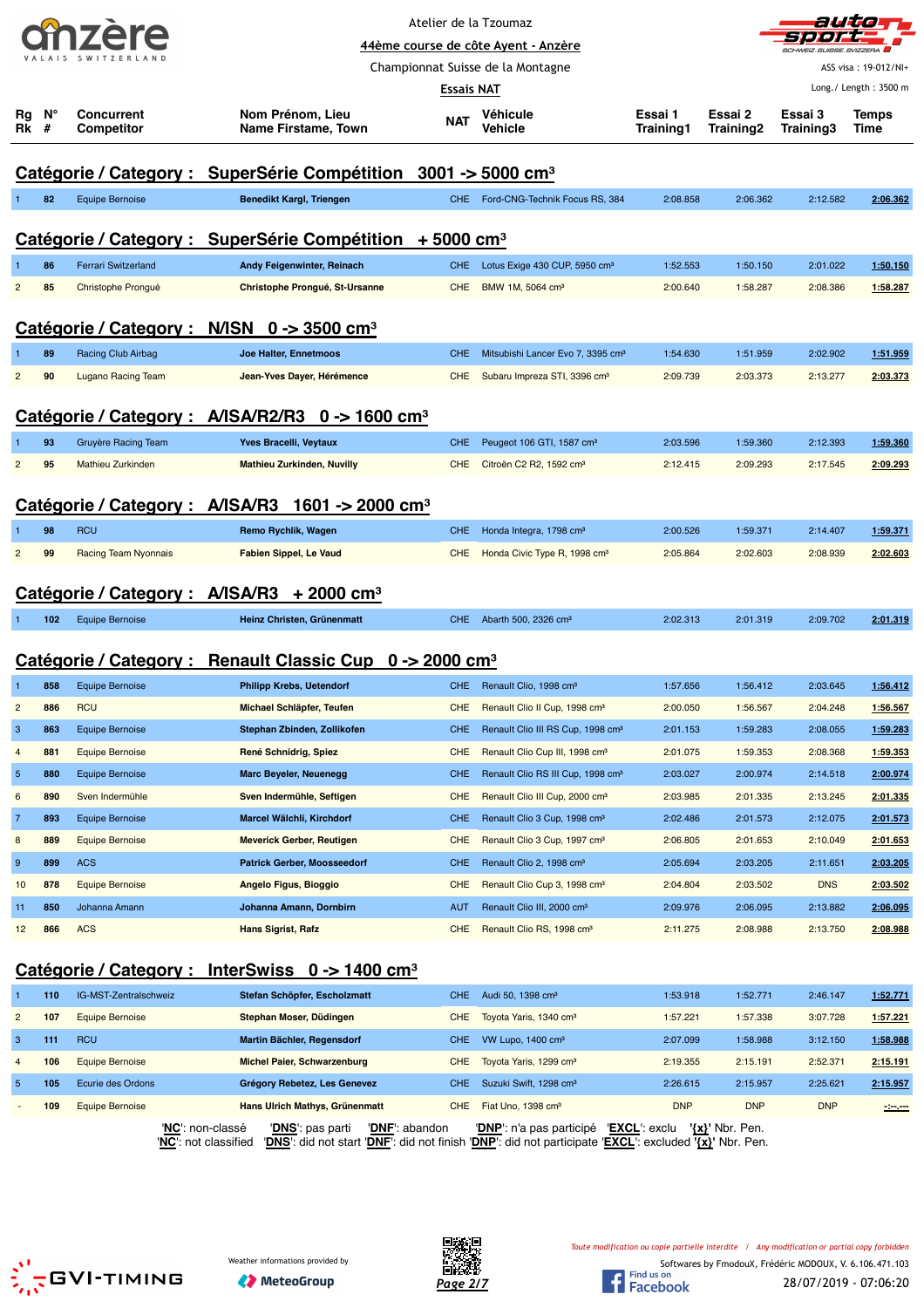



ASS visa : 19-012/NI+ Long./ Length : 3500 m

**44ème course de côte Ayent - Anzère** Championnat Suisse de la Montagne

**Essais NAT**

|                             |                          |                                         | -------- --- |                     |                      |                                     |         |       |
|-----------------------------|--------------------------|-----------------------------------------|--------------|---------------------|----------------------|-------------------------------------|---------|-------|
| $Ra$ $N^{\circ}$<br>$Rk \#$ | Concurrent<br>Competitor | Nom Prénom. Lieu<br>Name Firstame, Town | <b>NAT</b>   | Véhicule<br>Vehicle | Essai 1<br>Training1 | Essai 2<br>Training2 Training3 Time | Essai 3 | Temps |

## **Catégorie / Category : InterSwiss 1401 -> 1600 cm³**

|                | 119 | Autersa Racing Team | Stephan Burri, Milken                | CHE.       | VW Polo, $1600 \text{ cm}^3$                | 1:49.023 | 1:47.578 | <b>DNS</b> | 1:47.578 |
|----------------|-----|---------------------|--------------------------------------|------------|---------------------------------------------|----------|----------|------------|----------|
| $\overline{2}$ | 120 | <b>Team VWF</b>     | <b>Christophe Oulevay, Chavornay</b> | <b>CHE</b> | VW Scirocco, 1600 cm <sup>3</sup>           | 1:54.912 | 1:51.840 | <b>DNS</b> | 1:51.840 |
| 3              | 115 | <b>RCU</b>          | <b>Beat Oertig, Sterhenberg</b>      | CHE.       | Peugeot 106 Maxi, 1587 cm <sup>3</sup>      | 1:55.252 | 1:56.941 | 2:17.030   | 1:55.252 |
| $\overline{4}$ | 118 | Racing Club Airbag  | Andi Külling, Trasadingen            | <b>CHE</b> | Peugeot 106 GTi Lilly, 1599 cm <sup>3</sup> | 2:02.101 | 1:58.959 | 2:08.198   | 1:58.959 |
| $\overline{5}$ | 117 | MST-Zentralschweiz  | <b>Ruedi Schmid, Brittnau</b>        | CHE.       | VW Golf 1 16V Lisa, 1588 cm <sup>3</sup>    | 2:03.329 | 1:59.169 | 2:17.814   | 1:59.169 |
| 6              | 116 | Racing Club Airbag  | Lukas Siegenthaler, Wilchingen       | <b>CHE</b> | Peugeot 106 GTi, 1587 cm <sup>3</sup>       | 2:01.086 | 1:59.821 | 2:12.095   | 1:59.821 |
|                | 114 | MST-Zentralschweiz  | Corinne Pflug, Hefenhofen            | CHE.       | Toyota Corolla Ae92, 1600 cm <sup>3</sup>   | 2:05.897 | 2:07.825 | 2:54.387   | 2:05.897 |

### **Catégorie / Category : InterSwiss 1601 -> 2000 cm³**

|                | 131 | <b>RCU</b>                | Jürg Ochsner, Oberhallau               | <b>CHE</b> | Opel Kadett C, 1998 cm <sup>3</sup>        | 1:47.311   | 1:47.256   | 2:04.372   | 1:47.256 |
|----------------|-----|---------------------------|----------------------------------------|------------|--------------------------------------------|------------|------------|------------|----------|
| $\overline{c}$ | 135 | <b>RCU</b>                | Manuel Santonastaso, Müllheim          | <b>CHE</b> | BMW 320 E21, 1999 cm <sup>3</sup>          | 1:50.428   | 1:47.873   | 2:02.983   | 1:47.873 |
| $\mathbf{3}$   | 142 | Ecurie des Ordons         | <b>Patrick Vallat, Bure</b>            | <b>CHE</b> | VW Golf, 1998 cm <sup>3</sup>              | 1:57.363   | 1:48.921   | 2:05.866   | 1:48.921 |
| 4              | 140 | <b>ACS</b>                | <b>Ludovic Monnier, Villeneuve</b>     | <b>CHE</b> | VW Golf, 2000 cm <sup>3</sup>              | 2:02.647   | 1:49.057   | <b>DNS</b> | 1:49.057 |
| $\overline{5}$ | 127 | Racing Club Airbag        | <b>Thomas Andrey, Plasselb</b>         | <b>CHE</b> | Peugeot 405, 1998 cm <sup>3</sup>          | 1:50.719   | 1:49.579   | 1:57.709   | 1:49.579 |
| 6              | 143 | Gruyère Racing Team       | Hervé Villoz, Epagny                   | <b>CHE</b> | Renault Clio RS Evo, 1998 cm <sup>3</sup>  | 2:00.709   | 1:49.949   | 2:02.457   | 1:49.949 |
| $\overline{7}$ | 134 | <b>MB Motorsport Team</b> | <b>Kurt Tschirky, Azmoos</b>           | <b>CHE</b> | Opel Kadett-C, 1998 cm <sup>3</sup>        | 1:56.093   | 1:50.930   | <b>DNS</b> | 1:50.930 |
| 8              | 130 | W.M. Racing Car           | Philip Niederberger, Küssnacht a. Rigi | <b>CHE</b> | Opel Kadett C City, 1998 cm <sup>3</sup>   | 1:51.693   | 1:50.933   | 2:10.913   | 1:50.933 |
| 9              | 141 | <b>MB Motorsport Team</b> | René Tschirky, Mels                    | <b>CHE</b> | Opel MB-Kadett C 16V, 2000 cm <sup>3</sup> | 2:06.641   | 1:51.402   | 2:05.842   | 1:51.402 |
| 10             | 128 | <b>ACS</b>                | Patrick Hedinger, Wilchingen           | <b>CHE</b> | Peugeot 205 GTI, 1998 cm <sup>3</sup>      | 1:53.903   | 1:52.044   | 2:24.561   | 1:52.044 |
| 11             | 139 | <b>Racing Club Airbag</b> | Sergio Kuhn, Illnau                    | <b>CHE</b> | Peugeot 206 S2000, 2000 cm <sup>3</sup>    | 2:12.424   | 1:52.379   | 2:04.051   | 1:52.379 |
| 12             | 126 | Autersa Racing Team       | Dani Fauler, Stadel                    | <b>CHE</b> | VW Golf, 1984 cm <sup>3</sup>              | 1:56.241   | 1:55.002   | 2:04.444   | 1:55.002 |
| 13             | 136 | Ecurie des Ordons         | <b>Arnaud Donzé, Cornol</b>            | <b>CHE</b> | VW Golf, 2000 cm <sup>3</sup>              | 1:55.442   | 1:55.457   | 2:24.083   | 1:55.442 |
| 14             | 137 | Ivan Fantoni              | Ivan Fantoni, Gudo                     | <b>CHE</b> | VW Golf 1 8v, 2000 cm <sup>3</sup>         | 2:01.382   | 1:56.768   | 2:25.985   | 1:56.768 |
| 15             | 124 | Racing Club Airbag        | Markus Hollenstein, Holderbank         | <b>CHE</b> | VW Golf1 GTI, 1984 cm <sup>3</sup>         | 1:59.531   | 1:58.331   | 2:22.454   | 1:58.331 |
| 16             | 123 | Sägesser Motorsport       | <b>Gilbert Meier, Rudolfstetten</b>    | <b>CHE</b> | Honda Integra GIS, 1800 cm <sup>3</sup>    | 2:01.544   | 1:59.316   | 2:19.551   | 1:59.316 |
| 17             | 125 | Ecurie des Ordons         | Daniel Wüthrich, Bassecourt            | <b>CHE</b> | VW Golf, 1984 cm <sup>3</sup>              | 2:01.974   | 1:59.803   | 2:14.245   | 1:59.803 |
| 18             | 133 | Ecurie des Ordons         | Yann Schorderet, La Tour de Treme      | <b>CHE</b> | Renault Clio, 1998 cm <sup>3</sup>         | 2:05.323   | 2:00.468   | 2:14.510   | 2:00.468 |
| 19             | 129 | <b>RCU</b>                | Lis Buser, Schachen b. Herisau         | <b>CHE</b> | Opel Kadett C, 1998 cm <sup>3</sup>        | 2:09.038   | 2:07.015   | 2:30.638   | 2:07.015 |
| 20             | 132 | <b>Martin Rudolf</b>      | <b>Martin Rudolf, Bassecourt</b>       | <b>CHE</b> | VW Golf 1, 1998 cm <sup>3</sup>            | 2:13.118   | 2:10.721   | 2:17.308   | 2:10.721 |
|                | 138 | Ecurie des Ordons         | <b>Cyril Grossenbacher, Montfaucon</b> | <b>CHE</b> | VW Golf, 2000 cm <sup>3</sup>              | <b>DNF</b> | <b>DNS</b> | <b>DNS</b> | ----     |

## **Catégorie / Category : InterSwiss 2001 -> 2500 cm³**

|                 | 154 | W.M. Racing Car       | Urs Banz, Schachen                 | <b>CHE</b> | Opel Ascona B 16V, 2490 cm <sup>3</sup>   | 1:48.232            | 1:46.491 | 2:11.189   | 1:46.491 |
|-----------------|-----|-----------------------|------------------------------------|------------|-------------------------------------------|---------------------|----------|------------|----------|
| $\overline{2}$  | 155 | MST-Zentralschweiz    | <b>Josef Koch, Malters</b>         | <b>CHE</b> | Opel Kadett C 16V, 2485 cm <sup>3</sup>   | 1:48.791            | 1:48.421 | 2:00.646   | 1:48.421 |
| 3               | 156 | MST-Zentralschweiz    | Armin Banz, Schachen               | CHE.       | Opel Kadett C 16 V, 2486 cm <sup>3</sup>  | 1:49.832            | 1:48.475 | 2:21.880   | 1:48.475 |
| $\overline{4}$  | 149 | Autersa Racing Team   | Daniel Aeschlimann, Seftigen       | <b>CHE</b> | Opel Kadett C, 2486 cm <sup>3</sup>       | 1:52.384            | 1:49.867 | 2:41.725   | 1:49.867 |
| $5\phantom{.0}$ | 153 | <b>ACFL</b>           | <b>Harry Eberle, Buchs</b>         | CHE.       | Opel Kadett C 8V, 2486 cm <sup>3</sup>    | 1:52.010            | 1:50.242 | 2:28.419   | 1:50.242 |
| 6               | 152 | <b>RTZ</b>            | <b>Andre Etter, Blumenstein</b>    | <b>CHE</b> | Opel Kadett C, 2496 cm <sup>3</sup>       | 1:57.682            | 1:53.194 | 2:46.207   | 1:53.194 |
| $\overline{7}$  | 150 | Sägesser Motorsport   | <b>Rolf Burri, Ruswil</b>          | <b>CHE</b> | Opel Kadett C, 2486 cm <sup>3</sup>       | 1:54.897            | 1:53.411 | 2:16.340   | 1:53.411 |
| 8               | 148 | W.M. Racing Car       | Ferdi Waldvogel, Unteriberg        | <b>CHE</b> | BMW M3 E30, 2486 cm <sup>3</sup>          | 1:56.892            | 1:53.895 | 2:56.773   | 1:53.895 |
| 9               | 151 | Sägesser Motorsport   | <b>Pius Erni, Altendorf</b>        | <b>CHE</b> | Opel Kadett C, 2486 cm <sup>3</sup>       | 1:59.042            | 1:56.766 | 2:07.341   | 1:56.766 |
| 10              | 147 | <b>Yann Pillonel</b>  | Yann Pillonel, Grimisuat           | <b>CHE</b> | BMW 325i, 2494 cm <sup>3</sup>            | 1:58.756            | 1:57.167 | <b>DNS</b> | 1:57.167 |
| 11              | 146 | Atelier de la Tzoumaz | <b>Ted Santos, Vuiteboeuf</b>      | CHE.       | Seat Ibiza, 2040 cm <sup>3</sup>          | 2:15.591            | 1:57.727 | 2:06.558   | 1:57.727 |
|                 |     | 'NC': non-classé      | 'DNF': abandon<br>'DNS': pas parti |            | 'EXCL': exclu<br>'DNP': n'a pas participé | $\{x\}$ ' Nbr. Pen. |          |            |          |

'**NC**': not classified '**DNS**': did not start '**DNF**': did not finish '**DNP**': did not participate '**EXCL**': excluded **'{x}'** Nbr. Pen.





*Toute modification ou copie partielle interdite / Any modification or partial copy forbidden*

Softwares by FmodouX, Frédéric MODOUX, V. 6.106.471.103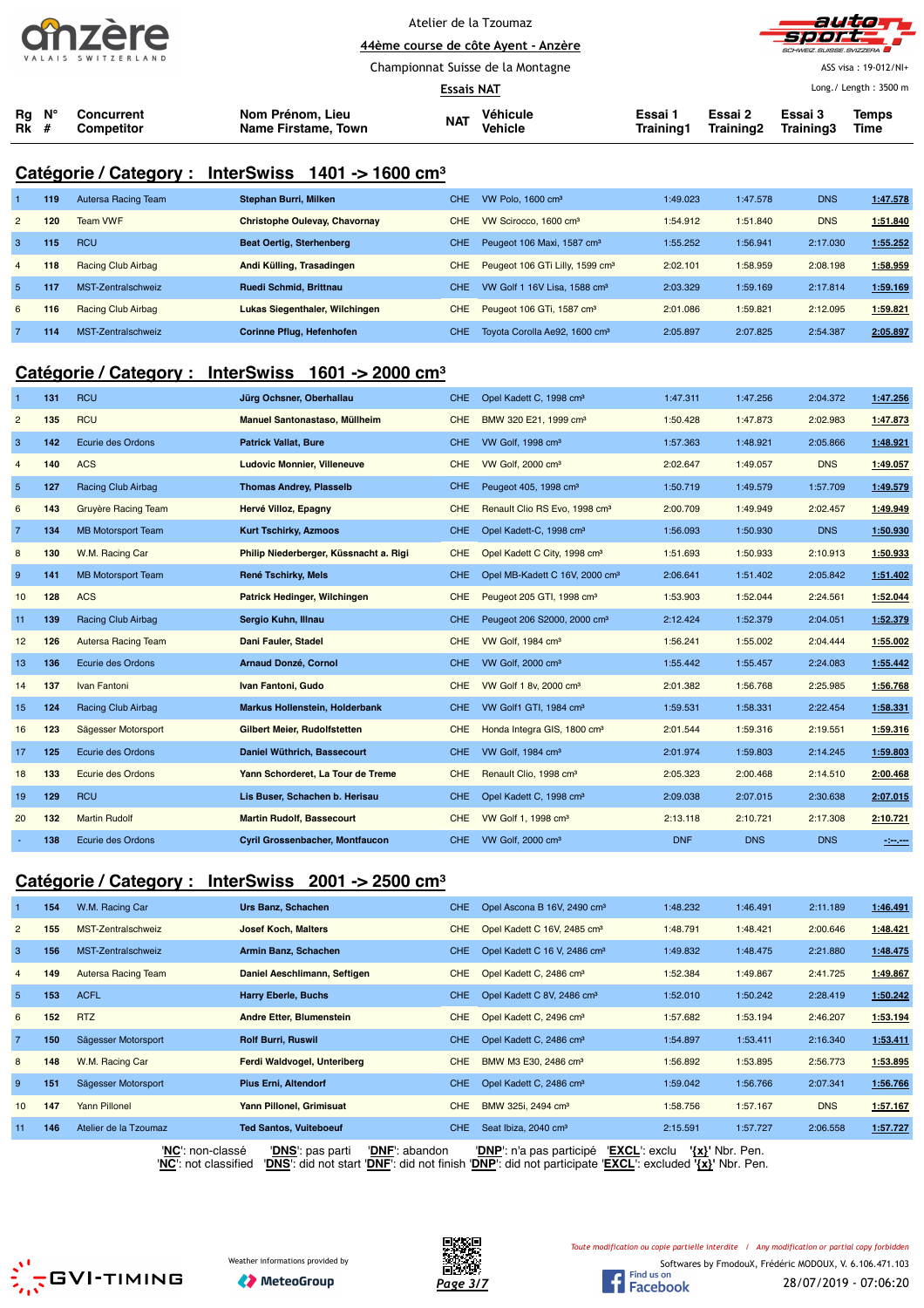|                    | <b>2INZ</b> |  |  |  |  |  |  |
|--------------------|-------------|--|--|--|--|--|--|
| VALAIS SWITZERLAND |             |  |  |  |  |  |  |

 $\overline{a}$ 

Atelier de la Tzoumaz **44ème course de côte Ayent - Anzère**



ASS visa : 19-012/NI+

Championnat Suisse de la Montagne

|                           |            |                                                          |                                                                                                                                                                                  | Essais NAT               |                                                                            |                                                                                              |                      |                      | Long./ Length: 3500 m |
|---------------------------|------------|----------------------------------------------------------|----------------------------------------------------------------------------------------------------------------------------------------------------------------------------------|--------------------------|----------------------------------------------------------------------------|----------------------------------------------------------------------------------------------|----------------------|----------------------|-----------------------|
| Rg N°<br><b>Rk</b> #      |            | <b>Concurrent</b><br><b>Competitor</b>                   | Nom Prénom, Lieu<br>Name Firstame, Town                                                                                                                                          | <b>NAT</b>               | Véhicule<br>Vehicle                                                        | Essai 1<br>Training1                                                                         | Essai 2<br>Training2 | Essai 3<br>Training3 | Temps<br>Time         |
|                           |            |                                                          | Catégorie / Category : InterSwiss 2501 -> 3500 cm <sup>3</sup>                                                                                                                   |                          |                                                                            |                                                                                              |                      |                      |                       |
| 1                         | 165        | Nicolas Gérard                                           | Gérard Nicolas, Forel                                                                                                                                                            | <b>CHE</b>               | Ford Escort, 3398 cm <sup>3</sup>                                          | 1:45.725                                                                                     | 1:44.317             | 1:55.570             | 1:44.317              |
| $\overline{c}$            | 164        | <b>Team VWF</b>                                          | Damien Weber, Vuiteboeuf                                                                                                                                                         | <b>CHE</b>               | BMW 323i, 2999 cm <sup>3</sup>                                             | 1:51.443                                                                                     | 1:48.999             | 2:00.575             | 1:48.999              |
| 3                         | 161        | Racing Club Airbag                                       | Dominic von Rotz, Kerns                                                                                                                                                          | CHE.                     | Audi A4 B5 Quattro, 3021 cm <sup>3</sup>                                   | 1:59.096                                                                                     | 1:53.022             | 1:57.437             | 1:53.022              |
| $\overline{4}$            | 160        | <b>RCU</b>                                               | Vanessa Zenklusen, Hallau                                                                                                                                                        | <b>CHE</b>               | Subaru Impreza Type R, 3485 cm <sup>3</sup>                                | 1:55.570                                                                                     | 1:59.831             | <b>DNS</b>           | 1:55.570              |
| $\overline{5}$            | 163        | Atelier de la Tzoumaz                                    | Alex Métroz, Orsières                                                                                                                                                            | <b>CHE</b>               | Ford Sierra Cosworth, 3390 cm <sup>3</sup>                                 | 1:57.948                                                                                     | 1:56.237             | 2:03.810             | 1:56.237              |
| 6                         | 159        | Atelier de la Tzoumaz                                    | <b>Basile Praplan, Ayent</b>                                                                                                                                                     | <b>CHE</b>               | Ford Sierra Cosworth, 3389 cm <sup>3</sup>                                 | 2:04.223                                                                                     | 2:01.468             | 2:12.850             | 2:01.468              |
| $\overline{7}$            | 162        | Club Porsche 3 Lacs                                      | David Comby, La Chaux-de-Fonds                                                                                                                                                   | <b>CHE</b>               | Porsche Carrera 3,2, 3163 cm <sup>3</sup>                                  | 2:13.675                                                                                     | 2:10.459             | 2:15.289             | 2:10.459              |
|                           |            |                                                          | Catégorie / Category : InterSwiss + 3500 cm <sup>3</sup>                                                                                                                         |                          |                                                                            |                                                                                              |                      |                      |                       |
| 1                         | 170        | All - In Racing Team                                     | Frédéric Neff, Moutier                                                                                                                                                           | <b>CHE</b>               | Porsche 996 GT3 R, 3998 cm <sup>3</sup>                                    | 1:41.892                                                                                     | 1:40.756             | 1:48.610             | 1:40.756              |
| $\overline{c}$            | 168        | <b>ACFL</b>                                              | Bruno Sawatzki, Frümsen                                                                                                                                                          | <b>CHE</b>               | Porsche 997 Cup, 3600 cm <sup>3</sup>                                      | 1:47.635                                                                                     | 1:47.838             | 2:01.376             | 1:47.635              |
| $\ensuremath{\mathsf{3}}$ | 169        | Club Porsche 3 Lacs                                      | Alexandre Comby, La Chaux-de-Fonds                                                                                                                                               | <b>CHE</b>               | Porsche 934/5, 4774 cm <sup>3</sup>                                        | 1:51.773                                                                                     | 1:50.323             | 2:03.797             | 1:50.323              |
|                           |            | Catégorie / Category : $TCR + 3000$ cm <sup>3</sup>      |                                                                                                                                                                                  |                          |                                                                            |                                                                                              |                      |                      |                       |
|                           |            |                                                          |                                                                                                                                                                                  |                          |                                                                            |                                                                                              |                      |                      |                       |
|                           | 173        | <b>Equipe Bernoise</b>                                   | Peter Steck, Bowil                                                                                                                                                               | CHE.                     | Opel Astra, 3500 cm <sup>3</sup>                                           | 2:02.734                                                                                     | 1:57.037             | 2:11.141             | 1:57.037              |
|                           |            | Catégorie / Category : E1 0 -> 1400 cm <sup>3</sup>      |                                                                                                                                                                                  |                          |                                                                            |                                                                                              |                      |                      |                       |
| 1                         | 178        | <b>Equipe Bernoise</b>                                   | Beat Rohr, Oberhofen am Thunersee                                                                                                                                                | <b>CHE</b>               | Audi 50 MLP, 1400 cm <sup>3</sup>                                          | 2:04.745                                                                                     | 1:57.416             | 2:43.583             | 1:57.416              |
| $\overline{c}$            | 177        | <b>Traum Motorsport</b>                                  | André Dürig, Worb                                                                                                                                                                | <b>CHE</b>               | Fiat Uno, 1399 cm <sup>3</sup>                                             | <b>DNS</b>                                                                                   | 2:05.646             | 2:45.142             | 2:05.646              |
| 3                         | 176        | MST-Zentralschweiz                                       | Roger Noser, Kirchleerau                                                                                                                                                         | <b>CHE</b>               | VW Polo RNP, 1390 cm <sup>3</sup>                                          | 2:10.205                                                                                     | 2:13.004             | 2:27.345             | 2:10.205              |
|                           |            |                                                          |                                                                                                                                                                                  |                          |                                                                            |                                                                                              |                      |                      |                       |
|                           |            | Catégorie / Category : $E1 \t1401 \t- 1600 \text{ cm}^3$ |                                                                                                                                                                                  |                          |                                                                            |                                                                                              |                      |                      |                       |
| 1                         | 190        | <b>MB Motorsport Team</b>                                | Martin Bürki, Uetendorf                                                                                                                                                          | <b>CHE</b>               | MB Polo, 1600 cm <sup>3</sup>                                              | 1:47.739                                                                                     | 1:45.464             | <b>DNS</b>           | 1:45.464              |
| $\overline{2}$            | 185        | <b>ACS</b>                                               | <b>Olivier Jeanneret, Ecoteaux</b>                                                                                                                                               | <b>CHE</b>               | VW Golf, 1596 cm <sup>3</sup>                                              | 1:56.441                                                                                     | 1:53.312             | 2:32.614             | 1:53.312              |
| 3                         | 186        | <b>ACS</b>                                               | <b>Michael Kuster, Muntelier</b>                                                                                                                                                 | <b>CHE</b>               | Alfa Romeo Martini Racing Sprint,                                          | 1:58.460                                                                                     | 1:53.377             | 2:12.758             | 1:53.377              |
| 4                         | 189        | <b>Autersa Racing Team</b>                               | Werner Willener, Schwanden                                                                                                                                                       | <b>CHE</b>               | VW 17, 1598 cm <sup>3</sup>                                                | 1:57.208                                                                                     | 1:53.651             | 2:21.951             | 1:53.651              |
| $\sqrt{5}$                | 182        | Bödeli Racing Club                                       | Roger Mühlemann, Wilderswil                                                                                                                                                      | CHE.                     | Citroën Saxo VTS, 1587 cm <sup>3</sup>                                     | 2:05.273                                                                                     | 2:00.832             | <b>DNS</b>           | 2:00.832              |
| 6                         | 188        | Ecurie des Ordons                                        | <b>Marcel Nusbaumer, Courrendlin</b>                                                                                                                                             | <b>CHE</b>               | Fiat Uno Turbo, 1598 cm <sup>3</sup>                                       | 2:05.712                                                                                     | 2:01.023             | 2:34.762             | 2:01.023              |
| 7                         | 187        | <b>RCU</b>                                               | René Bilger, Oberuzwil                                                                                                                                                           | <b>CHE</b>               | VW Golf, 1598 cm <sup>3</sup>                                              | 2:08.076                                                                                     | 2:02.179             | 2:41.638             | 2:02.179              |
| 8                         | 181        | <b>MB Motorsport Team</b>                                | Stefan Grünig, Höfen                                                                                                                                                             | <b>CHE</b>               | Citroën Saxo MB EVO1, 1587 cm <sup>3</sup>                                 | 2:21.655                                                                                     | 2:05.866             | 2:19.124             | 2:05.866              |
| 9                         | 184        | <b>MB Motorsport Team</b>                                | Heinz Gfeller, Noflen                                                                                                                                                            | <b>CHE</b>               | Ford Fiesta ST, 1596 cm <sup>3</sup>                                       | 2:09.156                                                                                     | 2:06.862             | 2:20.883             | 2:06.862              |
| 10                        | 183        | <b>Roger Savoy</b>                                       | <b>Roger Savoy, Attalens</b>                                                                                                                                                     | <b>CHE</b>               | Suzuki Swift RS, 1594 cm <sup>3</sup>                                      | 2:10.637                                                                                     | 2:16.134             | <b>DNS</b>           | 2:10.637              |
|                           |            | Catégorie / Category : E1                                | 1601 -> 2000 cm <sup>3</sup>                                                                                                                                                     |                          |                                                                            |                                                                                              |                      |                      |                       |
|                           |            |                                                          |                                                                                                                                                                                  |                          |                                                                            |                                                                                              |                      |                      |                       |
|                           | 215<br>204 | <b>Ecurie Sporting Romont</b><br><b>Equipe Bernoise</b>  | Jonas Magnin, Neyruz<br>Daniel Kammer, Latterbach                                                                                                                                | <b>CHE</b><br><b>CHE</b> | Honda Civic JDM, 1998 cm <sup>3</sup><br>Honda Civic, 1998 cm <sup>3</sup> | 1:49.300                                                                                     | 1:47.793<br>1:47.997 | 2:28.408<br>2:08.524 | 1:47.793              |
| $\overline{c}$            |            |                                                          |                                                                                                                                                                                  |                          |                                                                            | 1:55.027                                                                                     |                      |                      | 1.47.997              |
| 3                         | 213        | Sébastien Coquoz                                         | Sébastien Coquoz, Muraz                                                                                                                                                          | <b>CHE</b>               | Opel Kadett GTE, 1998 cm <sup>3</sup>                                      | 1:50.474                                                                                     | 1:49.156             | 2:08.939             | 1:49.156              |
| $\overline{4}$            | 216        | <b>MB Motorsport Team</b>                                | Ruedi Fuhrer, Brienz                                                                                                                                                             | <b>CHE</b>               | Honda CRX F20, 1997 cm <sup>3</sup>                                        | 1:52.141                                                                                     | 1:49.850             | 2:03.852             | 1:49.850              |
| 5                         | 214        | Ecurie 13 Etoiles Valais                                 | <b>Eddy Tapparel, Crans-Montana</b>                                                                                                                                              | <b>CHE</b>               | Opel Kadett C City, 2000 cm <sup>3</sup>                                   | 1:51.117                                                                                     | 1:51.308             | 2:18.636             | 1:51.117              |
| 6                         | 202        | <b>Autersa Racing Team</b>                               | René Faigle, Herzogenbuchsee                                                                                                                                                     | <b>CHE</b>               | VW Scirocco, 1998 cm <sup>3</sup>                                          | 1:53.703                                                                                     | 1:51.204             | <b>DNS</b>           | 1:51.204              |
| $\overline{7}$            | 194        | Squadra Corse Quadrifoglio                               | Christian Darani, Mairengo                                                                                                                                                       | <b>CHE</b>               | Fiat X 1/9, 1987 cm <sup>3</sup>                                           | 1:51.362                                                                                     | 2:44.371             | 2:15.628             | 1:51.362              |
| 8                         | 199        | <b>Autersa Racing Team</b>                               | Peter Straubhaar, Uttigen                                                                                                                                                        | <b>CHE</b>               | VW Golf1, 1997 cm <sup>3</sup>                                             | 2:04.459                                                                                     | 1:54.125             | 2:03.878             | 1:54.125              |
| 9                         | 210        | Ecurie des Ordons                                        | Fabien Houlmann, Montmelon                                                                                                                                                       | <b>CHE</b>               | Peugeot 205, 2000 cm <sup>3</sup>                                          | 1:54.243                                                                                     | 2:19.247             | 2:04.021             | 1:54.243              |
| 10                        | 209        | <b>RCU</b>                                               | <b>Erwin Spiess, Heiden</b>                                                                                                                                                      | <b>CHE</b>               | Renault Clio RS, 1998 cm <sup>3</sup>                                      | 1:56.208                                                                                     | 2:36.408             | 2:11.373             | 1:56.208              |
|                           |            | 'NC': non-classé                                         | 'DNF': abandon<br>' <mark>DNS</mark> ': pas parti<br>'NC': not classified 'DNS': did not start 'DNF': did not finish 'DNP': did not participate 'EXCL': excluded '{x}' Nbr. Pen. |                          | ' <b>DNP</b> ': n'a pas participé                                          | 'EXCL': exclu                                                                                | $\{x\}$ ' Nbr. Pen.  |                      |                       |
|                           |            |                                                          |                                                                                                                                                                                  | 具染银                      |                                                                            | Toute modification ou copie partielle interdite / Any modification or partial copy forbidden |                      |                      |                       |





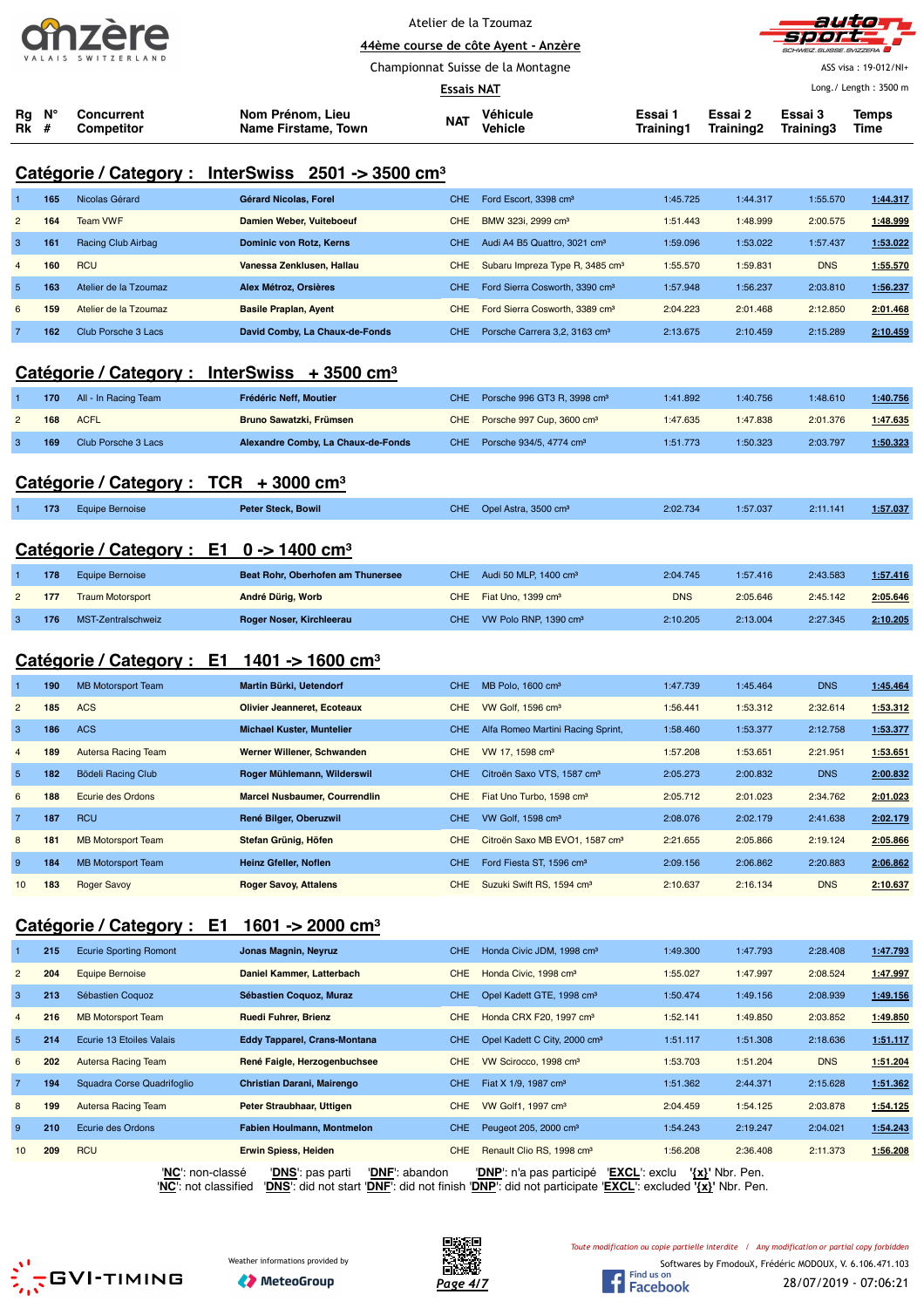



**44ème course de côte Ayent - Anzère** Championnat Suisse de la Montagne

ASS visa : 19-012/NI+ Long./ Length : 3500 m

|          | <b>Essais NAT</b> |                                        |                                           |            |                                             |                      | Long./ Length: 3500 m |                      |               |
|----------|-------------------|----------------------------------------|-------------------------------------------|------------|---------------------------------------------|----------------------|-----------------------|----------------------|---------------|
| Rg<br>Rk | $N^{\circ}$<br>#  | <b>Concurrent</b><br><b>Competitor</b> | Nom Prénom, Lieu<br>Name Firstame, Town   | <b>NAT</b> | Véhicule<br>Vehicle                         | Essai 1<br>Training1 | Essai 2<br>Training2  | Essai 3<br>Training3 | Temps<br>Time |
| 11       | 206               | <b>Ecurie Basilisk</b>                 | Frédéric Leuenberger, Buus                | <b>CHE</b> | Renault Clio RS, 1998 cm <sup>3</sup>       | 1:58.891             | 1:56.522              | 2:10.756             | 1:56.522      |
| 12       | 197               | Ecurie des Ordons                      | Gaetan Biaggi, Coeuve                     | <b>CHE</b> | VW Golf 1, 1995 cm <sup>3</sup>             | 1:57.847             | 1:57.042              | 2:30.280             | 1:57.042      |
| 13       | 207               | <b>Macchi Elio</b>                     | Elio Macchi, Alle                         | <b>CHE</b> | Renault Clio 3, 1998 cm <sup>3</sup>        | 1:58.873             | 1:57.121              | 2:10.716             | 1:57.121      |
| 14       | 198               | Autersa Racing Team                    | Patrick Könitzer, Kirchenthurnen          | <b>CHE</b> | VW Golf. 1997 cm <sup>3</sup>               | 1:58.521             | 1:59.286              | 2:06.824             | 1:58.521      |
| 15       | 196               | <b>RCU</b>                             | <b>Thomas Merz, Grub</b>                  | <b>CHE</b> | VW Golf GTI 1, 1994 cm <sup>3</sup>         | 2:00.086             | 2:12.278              | 2:27.766             | 2:00.086      |
| 16       | 192               | <b>Guiseppe Bitto</b>                  | Giuseppe Bitto, Le Mont-sur-Lausanne      | <b>CHE</b> | Renault Clio RS Cup, 1998 cm <sup>3</sup>   | 2:10.755             | 2:03.560              | 2:19.576             | 2:03.560      |
| 17       | 201               | Ecurie du Nord                         | Alain Bombardier, Orbe                    | <b>CHE</b> | Renault Clio 3 Cup, 1998 cm <sup>3</sup>    | 2:05.219             | <b>DNF</b>            | <b>DNS</b>           | 2:05.219      |
| 18       | 205               | <b>Equipe Bernoise</b>                 | Patrick Küpfer, Kaufdorf                  | <b>CHE</b> | Opel Corsa, 1998 cm <sup>3</sup>            | 2:12.399             | 2:05.742              | 2:22.218             | 2:05.742      |
| 19       | 200               | Ecurie des Ordons                      | Luca Barboni, Courtételle                 | <b>CHE</b> | Renault Clio 3 Cup, 1998 cm <sup>3</sup>    | 2:12.277             | 2:06.919              | 2:26.675             | 2:06.919      |
| 20       | 208               | Ecurie du Nord                         | <b>Michel Randin, Mervelier</b>           | <b>CHE</b> | Renault Clio Cup, 1998 cm <sup>3</sup>      | 2:07.866             | 2:09.621              | 2:29.776             | 2:07.866      |
| 21       | 203               | Ecurie des Lions                       | <b>Fred Fragnière, Remaufens</b>          | <b>CHE</b> | Renault Clio 2 16v, 1998 cm <sup>3</sup>    | 2:14.330             | 2:12.239              | 2:21.269             | 2:12.239      |
| 22       | 195               | Bödeli Racing Club                     | Bernhard Mühlemann, Hofstetten bei Brienz | <b>CHE</b> | Ford Focus ST 170, 1988 cm <sup>3</sup>     | 2:12.629             | 2:26.599              | 2:29.370             | 2:12.629      |
| 23       | 193               | <b>Fun Racing</b>                      | Michel-Roland Joye, Vallorbe              | <b>CHE</b> | Opel Kadett Gsi 16V, 1997 cm <sup>3</sup>   | 2:14.840             | 2:12.682              | 2:22.370             | 2:12.682      |
| 24       | 212               | <b>Chablais Racing Team</b>            | <b>Stive Maillard, Chöex</b>              | <b>CHE</b> | Toyota Corolla AE86 R, 1997 cm <sup>3</sup> | 2:13.393             | 2:39.845              | 2:25.667             | 2:13.393      |

### **Catégorie / Category : E1 2001 -> 2500 cm³**

|                | 222 | Ecurie des Ordons          | <b>Benoit Farine, Boécourt</b>      | CHE.       | Honda CRX, 2380 cm <sup>3</sup>   | 1:52.065   | 1:50.071 | 2:03.716   | 1:50.071 |
|----------------|-----|----------------------------|-------------------------------------|------------|-----------------------------------|------------|----------|------------|----------|
| $\overline{2}$ | 223 | Squadra Corse Quadrifoqlio | Diego Bernhard, Losone              | CHE        | Opel Kadett, 2400 cm <sup>3</sup> | 1:55.371   | 1:52.167 | 2:18.366   | 1:52.167 |
|                | 219 | <b>Didier Deniset</b>      | Didier Deniset, Hauts de Bienne (F) | <b>FRA</b> | Renault R5 Tour de Corse, 2428 c  | 1:57.571   | 1:53.917 | <b>DNS</b> | 1:53.917 |
|                | 224 | Ecurie des Lions           | <b>Benjamin Nicole, St-Martin</b>   | CHE.       | BMW 2002Ti, 2301 cm <sup>3</sup>  | <b>DNF</b> | 1:55.353 | 2:06.662   | 1:55.353 |
|                | 220 | Autersa Racing Team        | Christian Hirsig, Thierachern       | CHE        | VW Polo, $2346 \text{ cm}^3$      | 1:58.590   | 1:56.776 | 2:13.130   | 1:56.776 |

## **Catégorie / Category : E1 2501 -> 3000 cm³**

|                | 228 | <b>RCU</b>                  | Hermann Bollhalder, Wattwil       | <b>CHE</b> | Opel Speedster Egmo, 2975 cm <sup>3</sup> | 1:49.180 | 1:43.415   | 1:56.436   | 1:43.415 |
|----------------|-----|-----------------------------|-----------------------------------|------------|-------------------------------------------|----------|------------|------------|----------|
| $\overline{2}$ | 227 | Racing Club Airbag          | René Köchli, Kaltbach             | <b>CHE</b> | Honda Civic RK4, 2698 cm <sup>3</sup>     | 1:55.374 | 1:46.261   | 2:06.078   | 1:46.261 |
| -3             | 234 | <b>Chablais Racing Team</b> | <b>Lionel Bellon, Monthey</b>     | <b>CHE</b> | BMW E36 GTR, 2989 cm <sup>3</sup>         | 1:52.125 | 1:51.016   | 1:59.380   | 1:51.016 |
| $\overline{4}$ | 230 | Atelier de la Tzoumaz       | Frédéric Bonvin, Crans-Montana    | <b>CHE</b> | BMW M3, 2990 cm <sup>3</sup>              | 1:53.346 | 1:52.497   | 2:02.013   | 1:52.497 |
| 5              | 231 | Racing Club Airbag          | <b>Tom Huwiler, Altwis</b>        | <b>CHE</b> | BMW E30 HRT, 2990 cm <sup>3</sup>         | 1:54.946 | 1:55.593   | 2:40.486   | 1:54.946 |
| 6              | 233 | <b>Florent Mariaux</b>      | <b>Florent Mariaux, Vionnaz</b>   | <b>CHE</b> | BMW E30 Gulf, 2794 cm <sup>3</sup>        | 1:55.862 | <b>DNS</b> | <b>DNS</b> | 1:55.862 |
| $\overline{7}$ | 229 | Ecurie des Ordons           | <b>Nicolas Cattin, Cornol</b>     | <b>CHE</b> | BMW 325i, 2989 cm <sup>3</sup>            | 1:58.256 | 1:57.004   | 2:09.362   | 1:57.004 |
| 8              | 232 | <b>ACS</b>                  | <b>Patrick Rohrbach, Monible</b>  | <b>CHE</b> | BMW E30 24v, 2999 cm <sup>3</sup>         | 1:58.527 | <b>DNS</b> | <b>DNS</b> | 1:58.527 |
| 9              | 235 | <b>Pierre Muriser</b>       | Pierre Murisier, Chapelle (Glâne) | CHE.       | Ford Fiesta, 2713 cm <sup>3</sup>         | 2:13.378 | 2:02.425   | 2:08.291   | 2:02.425 |

## **Catégorie / Category : E1 3001 -> 3500 cm³**

|                 | 251 | <b>Ecurie Basilisk</b>     | Bruno lanniello, Nunningen         | CHE.       | Lancia Delta S4, 3349 cm <sup>3</sup>     | 1:48.926 | 1:47.330        | 1:54.999   | 1:47.330 |
|-----------------|-----|----------------------------|------------------------------------|------------|-------------------------------------------|----------|-----------------|------------|----------|
| $\overline{2}$  | 241 | <b>RCU</b>                 | Mario Bertocchi, Melano            | <b>CHE</b> | BMW E36, 3201 cm <sup>3</sup>             | 1:49.312 | 1:47.858        | 2:03.381   | 1:47.858 |
| 3               | 247 | Atelier de la Tzoumaz      | <b>Kevin Metroz, Liddes</b>        | <b>CHE</b> | Mazda 323 GTX, 3126 cm <sup>3</sup>       | 1:49.965 | 1:48.017        | 1:57.546   | 1:48.017 |
| $\overline{4}$  | 249 | <b>RCU</b>                 | Michael Widmer, Mühlrüti           | <b>CHE</b> | Mitsubishi Proto X, 3400 cm <sup>3</sup>  | 1:56.541 | 1:53.432        | 2:00.930   | 1:53.432 |
| $5^{\circ}$     | 239 | Ecurie des Lions           | Alain Marmorat, La Roche           | CHE.       | Seat Leon Supercopa MK1, 3028 c           | 1:55.477 | 1:53.817        | 2:04.724   | 1:53.817 |
| 6               | 248 | Ecurie des Ordons          | Jeremy Vallat, Comol               | <b>CHE</b> | Seat Supercopa MK2, 3372 cm <sup>3</sup>  | 1:58.993 | 1:55.681        | 2:01.498   | 1:55.681 |
| $\overline{7}$  | 243 | Squadra Corse Quadrifoqlio | Fabio Cristoni, Péry               | CHE.       | Lancia Delta HF Integrale, 3392 c         | 2:02.654 | 1:57.754        | 2:10.905   | 1:57.754 |
| 8               | 242 | Stéphane Jaquemet          | Stéphane Jaquemet, St-Cierges      | <b>CHE</b> | Seat Leon Supercopa MK2, 3372 c           | 2:03.216 | 1:58.914        | <b>DNS</b> | 1:58.914 |
| 9               | 246 | Racing Club Airbag         | Bernhard Muhr, Rüeggisberg         | <b>CHE</b> | Toyota Celica, 3435 cm <sup>3</sup>       | 2:04.717 | 2:02.596        | 2:09.624   | 2:02.596 |
| 10 <sup>2</sup> | 244 | Squadra Corse Quadrifoglio | Christian Sonnenschein, Savigny    | <b>CHE</b> | Lancia Delta Intégrale 16V, 3390 c        | 2:04.702 | 2:03.007        | 2:05.747   | 2:03.007 |
|                 |     | 'NC': non-classé           | 'DNF': abandon<br>'DNS': pas parti |            | 'EXCL': exclu<br>'DNP': n'a pas participé |          | '{x}' Nbr. Pen. |            |          |





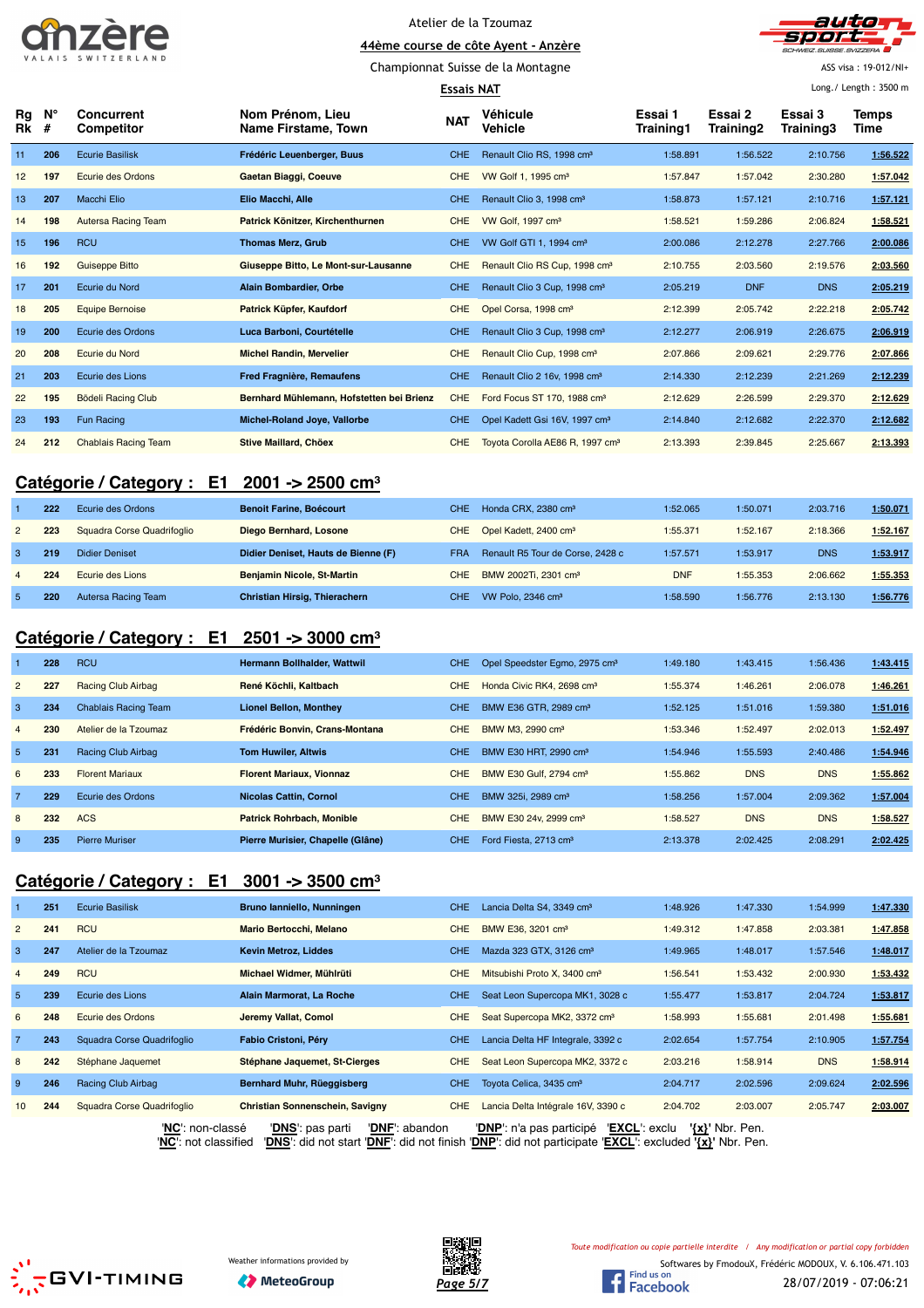| $\Pi$              |  |  |
|--------------------|--|--|
| VALAIS SWITZERLAND |  |  |



|                                                      |                     |                               | Championnat Suisse de la Montagne        | ASS visa: 19-012/NI+ |                                               |                      |                      |                       |               |
|------------------------------------------------------|---------------------|-------------------------------|------------------------------------------|----------------------|-----------------------------------------------|----------------------|----------------------|-----------------------|---------------|
|                                                      |                     |                               |                                          | <b>Essais NAT</b>    |                                               |                      |                      | Long./ Length: 3500 m |               |
|                                                      | Ν°<br>Rg<br>Rk<br># | Concurrent<br>Competitor      | Nom Prénom, Lieu<br>Name Firstame, Town  | <b>NAT</b>           | Véhicule<br>Vehicle                           | Essai 1<br>Training1 | Essai 2<br>Training2 | Essai 3<br>Training3  | Temps<br>Time |
|                                                      | 240                 | Ecurie du Nord                | Cédric Milliquet, Pully                  | <b>CHE</b>           | Mitsubishi Lancer Evo VI, 3400 cm             | <b>DNP</b>           | <b>DNP</b>           | <b>DNP</b>            | $-200$        |
|                                                      | 245                 | Squadra Corse Quadrifoglio    | <b>Emilio Farinoli, Neuchatel</b>        | <b>CHE</b>           | Lancia Delta Integrale, 3396 cm <sup>3</sup>  | <b>DNF</b>           | <b>DNS</b>           | <b>DNS</b>            | -3-5-         |
| Catégorie / Category : E1<br>$+3500$ cm <sup>3</sup> |                     |                               |                                          |                      |                                               |                      |                      |                       |               |
|                                                      | 263                 | Eventseelisberg               | Ronnie Bratschi, Altdorf                 | <b>CHE</b>           | Mitsubishi Evo 8 EGMO, 3668 cm <sup>3</sup>   | 1:39.206             | 1:38.823             | 1:44.717              | 1:38.823      |
| $\overline{2}$                                       | 262                 | <b>RCU</b>                    | Roger Schnellmann, Wangen                | <b>CHE</b>           | Mitsubishi Evo 8 J-Spec, 3859 cm <sup>3</sup> | 1:42.599             | 1:39.253             | 2:17.709              | 1:39.253      |
| 3                                                    | 261                 | <b>ACS</b>                    | <b>Thomas Kessler, Siebnen</b>           | <b>CHE</b>           | Mitsubishi Evo. 3672 cm <sup>3</sup>          | 1:46.143             | 1:41.607             | <b>DNS</b>            | 1:41.607      |
|                                                      | 254                 | <b>ACS</b>                    | <b>Arnaud Murcia, Veyrier</b>            | <b>CHE</b>           | Mitsubishi Lancer Evolution VII, 39           | 1:50.312             | 1:44.540             | <b>DNS</b>            | 1:44.540      |
| 5                                                    | 256                 | <b>ACS</b>                    | <b>Aristide Rebord, Les Valettes</b>     | <b>CHE</b>           | BMW M3 GT4, 3999 cm <sup>3</sup>              | 2:32.730             | 1:47.947             | 1:55.635              | 1:47.947      |
| 6                                                    | 260                 | <b>Ecurie Sporting Romont</b> | <b>Fabrice Winiger, Grolley</b>          | <b>CHE</b>           | Porsche 991 GT3 Cup, 3801 cm <sup>3</sup>     | 1:55.257             | 1:48.801             | 2:03.865              | 1:48.801      |
| $\overline{7}$                                       | 253                 | Squadra Corse Quadrifoglio    | Aramis Cereghetti, Lopagno               | <b>CHE</b>           | BMW M5 E34, 3535 cm <sup>3</sup>              | 1:51.277             | 1:50.836             | 2:12.054              | 1:50.836      |
| 8                                                    | 259                 | <b>Ecurie Sporting Romont</b> | <b>Richard Winiger, Nierlet-les-Bois</b> | <b>CHE</b>           | Porsche 991 GT3 Cup, 3800 cm <sup>3</sup>     | 1:53.716             | 1:50.979             | 2:03.642              | 1:50.979      |

# **Catégorie / Category : CN 0 -> 2000 cm³**

| ASA Luronne |  | Xavier Vermeille, Saignelégier | <b>FRA</b> | Norma Honda M 20 F, 1998 cm <sup>3</sup> | 1:52.616 | 1:49.888 | <b>DNS</b> | 1:49.888 |
|-------------|--|--------------------------------|------------|------------------------------------------|----------|----------|------------|----------|
|             |  |                                |            |                                          |          |          |            |          |

9 **258** Ecurie des Lions **Bertrand Millasson, Le Mt-Pélerin** CHE Porsche 997 GT3 Cup, 3800 cm³ 2:00.086 1:53.954 2:05.678 **1:53.954** 10 **257** All - In Racing Team **Olivier Frey, Montricher** CHE Nissan Sunny GTI-R, 4366 cm³ 1:56.258 1:59.050 DNS **1:56.258** 255 Di marzo Alessandro **Alessandro Di Marzo, La Chaux-de-Fonds** CHE Subaru Impreza, 3740 cm<sup>3</sup> DNF DNS DNS -:------

## **Catégorie / Category : CN + 2000 cm³**

|  |  | Ecurie 13 Etoiles Valais | Jean-Pierre Bovier, Vex | CHE | Osella BMW, 3000 cm <sup>3</sup> | DNS | 1:47.321 | DNS | 1:47.321 |
|--|--|--------------------------|-------------------------|-----|----------------------------------|-----|----------|-----|----------|
|--|--|--------------------------|-------------------------|-----|----------------------------------|-----|----------|-----|----------|

## **Catégorie / Category : E2 SportCars 0 -> 2000 cm³**

|  | Equipe Bernoise | Michel Zemp, Langnau | CHE. | Norma M20FC, 1998 cm <sup>3</sup> | 1:37.102 | 1:34.482 | <b>DNS</b> | 1:34.482 |
|--|-----------------|----------------------|------|-----------------------------------|----------|----------|------------|----------|
|  |                 |                      |      |                                   |          |          |            |          |

### **Catégorie / Category : E2 SportCars + 2000 cm³**

| 12 | Equipe Bernoise        | <b>Marcel Steiner, Oberdiessbach</b> |            | CHE LobArt/Mugen LA01, 3000 cm <sup>3</sup> | 1:29.979 | 2:17.360 | <b>DNS</b> | <u> 1:29.979</u> |
|----|------------------------|--------------------------------------|------------|---------------------------------------------|----------|----------|------------|------------------|
| 10 | <b>Benjamin Vielmi</b> | Benjamin Vielmi, Marcellaz-Albanais  | <b>FRA</b> | Osella PA27, 2550 cm <sup>3</sup>           | 1:45.805 | 1:35.190 | <b>DNS</b> | 1:35.190         |
|    | Ecurie des Ordons      | <b>Fabrice Jolidon, Rocourt</b>      |            | CHE Osella PA20S, 3000 cm <sup>3</sup>      | 1:40.461 | 1:41.021 | <b>DNS</b> | 1:40.461         |

### **Catégorie / Category : E2 SingleSeater 0 -> 1600 cm³**

| <b>DNS</b><br>:49.968<br>Arcobaleno SS1000, 998 cm <sup>3</sup><br>CHE.<br>1:49.968<br>1:57.546<br><b>Victor Darbellay, Salvan</b><br>16<br>Atelier de la Tzoumaz |
|-------------------------------------------------------------------------------------------------------------------------------------------------------------------|
|-------------------------------------------------------------------------------------------------------------------------------------------------------------------|

## **Catégorie / Category : E2 SingleSeater 1601 -> 2000 cm³**

|                | 29                                                                                                                                                                                                                                                               | Racing Club Airbag          | Philip Egli, Zürich                 | <b>CHE</b> | Dallara F393 EPR-2, 2000 cm <sup>3</sup> | 1:37.958   | 1:51.015   | <b>DNS</b> | 1:37.958 |  |  |
|----------------|------------------------------------------------------------------------------------------------------------------------------------------------------------------------------------------------------------------------------------------------------------------|-----------------------------|-------------------------------------|------------|------------------------------------------|------------|------------|------------|----------|--|--|
| $\overline{2}$ | 28                                                                                                                                                                                                                                                               | Bödeli Racing Club          | <b>Christian Balmer, Wilderswil</b> | <b>CHE</b> | Tatuus FM, 2000 cm <sup>3</sup>          | 1:40.435   | 1:38.052   | <b>DNS</b> | 1:38.052 |  |  |
| 3              | 26                                                                                                                                                                                                                                                               | Racing Team Zäziwil         | Thomas Zürcher, Thierachern         | CHE.       | Tatuus F4, 2000 cm <sup>3</sup>          | 1:40.222   | 1:40.072   | <b>DNS</b> | 1:40.072 |  |  |
| $\overline{4}$ | 25                                                                                                                                                                                                                                                               | Ecurie des Ordons           | <b>Henri Schmidt, Porrentruv</b>    | <b>CHE</b> | Formula Renault 2.0 Caparo, 2000         | 1:49.694   | 1:48.017   | <b>DNS</b> | 1:48.017 |  |  |
| -5             | 20                                                                                                                                                                                                                                                               | <b>Chablais Racing Team</b> | <b>Louis Berguerand, Charrat</b>    | <b>CHE</b> | Tatuus 2000, 2000 cm <sup>3</sup>        | 2:07.330   | 1:51.083   | <b>DNS</b> | 1:51.083 |  |  |
| 6              | 23                                                                                                                                                                                                                                                               | Ecurie des Ordons           | Jean-Louis Fleury, Châtelat         | <b>CHE</b> | Tatuus RC98, 2000 cm <sup>3</sup>        | 1:58.828   | 1:56.359   | <b>DNS</b> | 1:56.359 |  |  |
|                | 21                                                                                                                                                                                                                                                               | <b>ACS</b>                  | <b>Markus Brander, Romanshorn</b>   | CHE.       | Formule Renault, 1998 cm <sup>3</sup>    | <b>DNP</b> | <b>DNP</b> | <b>DNP</b> | $-200$   |  |  |
|                | 'NC': non-classé<br>'DNF': abandon<br>'EXCL': exclu<br>$\{x\}$ ' Nbr. Pen.<br>'DNS': pas parti<br>' <b>DNP</b> ': n'a pas participé<br>IDNO: did not otort IDNE: did not finish IDND: did not nortiginate IEVOL: avaluded Ify)! Nhy. Den<br>INIO: not planoified |                             |                                     |            |                                          |            |            |            |          |  |  |